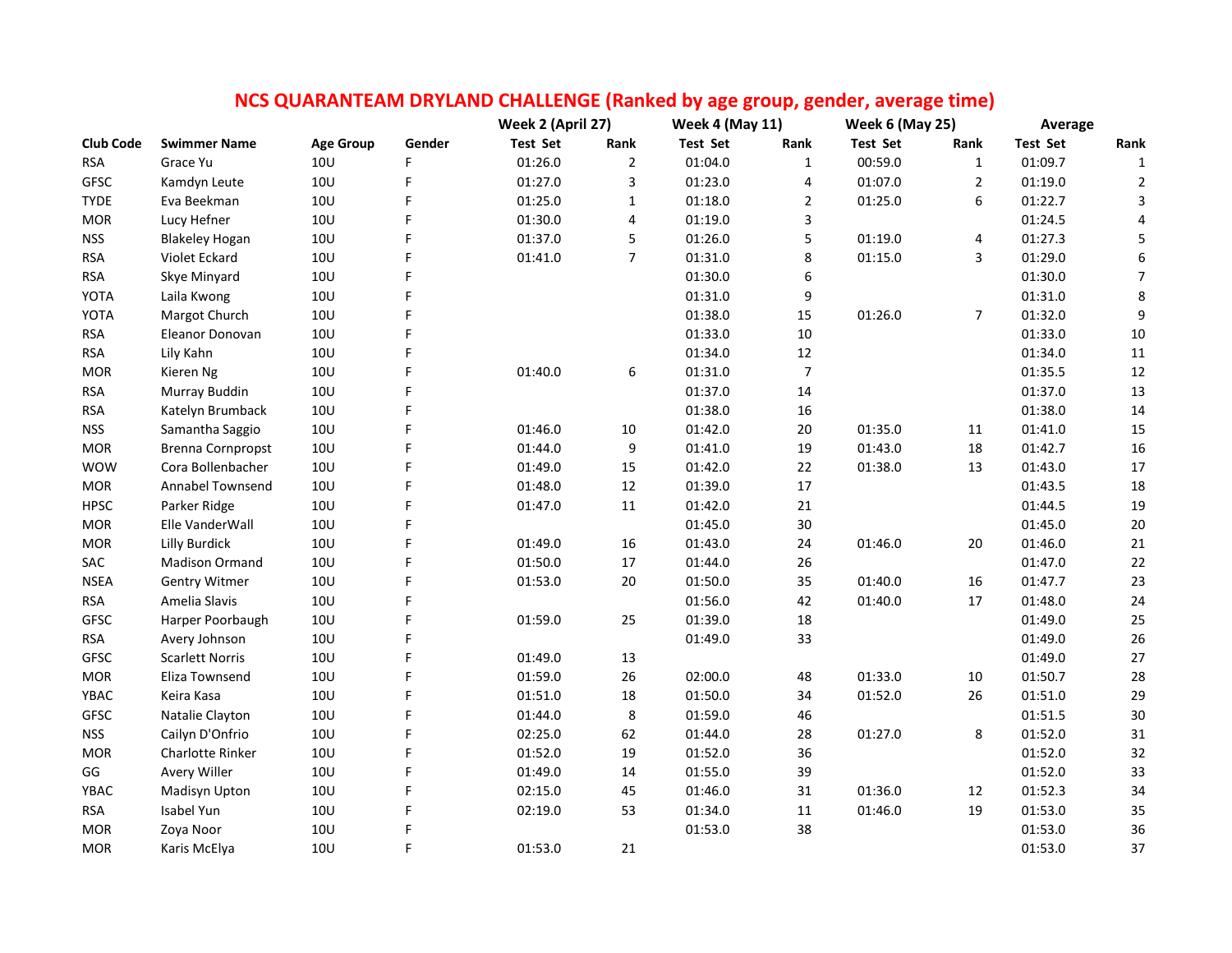|                  |                         |                  |        | NCS QUARANTEAM DRYLAND CHALLENGE (Ranked by age group, gender, average time) |      |                        |      |                        |      |                 |        |
|------------------|-------------------------|------------------|--------|------------------------------------------------------------------------------|------|------------------------|------|------------------------|------|-----------------|--------|
|                  |                         |                  |        | Week 2 (April 27)                                                            |      | <b>Week 4 (May 11)</b> |      | <b>Week 6 (May 25)</b> |      | Average         |        |
| <b>Club Code</b> | <b>Swimmer Name</b>     | <b>Age Group</b> | Gender | <b>Test Set</b>                                                              | Rank | <b>Test Set</b>        | Rank | <b>Test Set</b>        | Rank | <b>Test Set</b> | Rank   |
| <b>TYDE</b>      | Skylar Zulegar          | 10 <sub>U</sub>  | F      | 02:13.0                                                                      | 41   | 01:48.0                | 32   | 01:39.0                | 14   | 01:53.3         | 38     |
| <b>GFSC</b>      | Stella Norris           | 10U              | F      | 01:54.0                                                                      | 22   |                        |      |                        |      | 01:54.0         | 39     |
| <b>NSS</b>       | Mia Rozman              | <b>10U</b>       | F      | 02:36.0                                                                      | 78   | 01:42.0                | 23   | 01:24.0                | 5    | 01:54.0         | 40     |
| <b>RSA</b>       | Kate Curzan             | <b>10U</b>       | F      | 02:27.0                                                                      | 65   | 01:35.0                | 13   | 01:40.0                | 15   | 01:54.0         | $41\,$ |
| <b>MOR</b>       | Madeline Bartoszek      | <b>10U</b>       | F      | 02:00.0                                                                      | 27   | 01:52.0                | 37   | 01:51.0                | 25   | 01:54.3         | 42     |
| <b>WOW</b>       | Avery Procida           | <b>10U</b>       | F      | 02:18.0                                                                      | 49   | 01:45.0                | 29   | 01:47.0                | 21   | 01:56.7         | 43     |
| <b>HPSC</b>      | Ella Ridge              | <b>10U</b>       | F      | 02:11.0                                                                      | 37   | 01:44.0                | 27   |                        |      | 01:57.5         | 44     |
| YOTA             | Zoe Claire Garcia       | <b>10U</b>       | F      | 02:04.0                                                                      | 31   |                        |      | 01:52.0                | 28   | 01:58.0         | 45     |
| <b>RSA</b>       | <b>Elle Turner</b>      | <b>10U</b>       | F      | 01:58.0                                                                      | 24   |                        |      |                        |      | 01:58.0         | 46     |
| <b>GFSC</b>      | Ava Phillips            | <b>10U</b>       | F      | 01:56.0                                                                      | 23   | 02:02.0                | 54   | 01:57.0                | 29   | 01:58.3         | 47     |
| <b>RSA</b>       | <b>Grace Desrosiers</b> | 10U              | F      | 02:28.0                                                                      | 69   | 01:56.0                | 40   | 01:33.0                | 9    | 01:59.0         | 48     |
| YOTA             | Alice-Kate Hinson       | <b>10U</b>       | F      |                                                                              |      | 01:59.0                | 47   |                        |      | 01:59.0         | 49     |
| <b>MOR</b>       | Lilla Swenson           | 10U              | Ë      | 02:13.0                                                                      | 42   | 01:58.0                | 44   | 01:48.0                | 22   | 01:59.7         | 50     |
| YOTA             | Hana Kwong              | <b>10U</b>       | F      |                                                                              |      | 02:01.2                | 53   |                        |      | 02:01.2         | 51     |
| <b>MOR</b>       | Ivylynn Spruill         | <b>10U</b>       | F      |                                                                              |      | 02:02.0                | 56   |                        |      | 02:02.0         | 52     |
| YOTA             | Brooklyn Green          | <b>10U</b>       | F      | 02:02.0                                                                      | 28   |                        |      |                        |      | 02:02.0         | 53     |
| <b>MOR</b>       | Charlotte Uthe          | <b>10U</b>       | F      | 02:02.0                                                                      | 29   |                        |      |                        |      | 02:02.0         | 54     |
| <b>HPSC</b>      | Mia Weisner             | <b>10U</b>       | F      | 02:05.0                                                                      | 33   | 02:00.0                | 49   |                        |      | 02:02.5         | 55     |
| <b>RSA</b>       | Emma Jones              | <b>10U</b>       | F      | 02:04.0                                                                      | 32   |                        |      |                        |      | 02:04.0         | 56     |
| YOTA             | Leah Platts-Mills       | <b>10U</b>       | F      | 02:05.0                                                                      | 34   |                        |      |                        |      | 02:05.0         | 57     |
| <b>RSA</b>       | Kylen Tischner          | <b>10U</b>       | F      | 02:15.0                                                                      | 47   | 01:57.0                | 43   | 02:04.0                | 37   | 02:05.3         | 58     |
| <b>MOR</b>       | Madeline DeMeo          | <b>10U</b>       | F      | 02:30.0                                                                      | 73   | 01:43.0                | 25   |                        |      | 02:06.5         | 59     |
| <b>WAVE</b>      | Susanna Kudlak          | <b>10U</b>       | F      | 02:11.0                                                                      | 38   | 02:02.0                | 55   |                        |      | 02:06.5         | 60     |
| <b>NSS</b>       | Julia Studnek           | <b>10U</b>       | F      | 02:22.0                                                                      | 57   | 02:01.0                | 52   | 01:59.0                | 30   | 02:07.3         | 61     |
| <b>NSS</b>       | <b>Grace Gatehouse</b>  | 10U              | F      | 02:09.0                                                                      | 35   | 02:14.0                | 70   | 02:03.0                | 36   | 02:08.7         | 62     |
| LOY              | Maya Allen              | <b>10U</b>       | F      | 02:13.0                                                                      | 40   | 02:12.0                | 66   | 02:03.0                | 35   | 02:09.3         | 63     |
| <b>RACY</b>      | Patterson Herlocker     | <b>10U</b>       | Ë      | 02:15.0                                                                      | 46   | 02:13.0                | 69   | 02:01.0                | 32   | 02:09.7         | 64     |
| <b>WAVE</b>      | Natalie Shearon         | <b>10U</b>       | F      | 02:10.0                                                                      | 36   |                        |      |                        |      | 02:10.0         | 65     |
| <b>WAVE</b>      | Kaylea Bescher          | <b>10U</b>       | F      | 02:18.0                                                                      | 51   | 02:03.0                | 57   |                        |      | 02:10.5         | 66     |
| <b>GFSC</b>      | Evelyn Pelletier        | <b>10U</b>       | F      | 02:04.0                                                                      | 30   | 02:17.0                | 76   |                        |      | 02:10.5         | 67     |
| YBAC             | Iara Silvagnoli         | <b>10U</b>       | F      | 02:22.0                                                                      | 56   | 02:08.0                | 61   | 02:02.0                | 33   | 02:10.7         | 68     |
| YBAC             | Camryn Upton            | <b>10U</b>       | F      | 02:28.0                                                                      | 66   | 02:06.0                | 59   | 01:59.0                | 31   | 02:11.0         | 69     |
| <b>MOR</b>       | <b>Audrey Simmons</b>   | <b>10U</b>       | F      | 02:14.0                                                                      | 43   | 02:08.0                | 60   |                        |      | 02:11.0         | $70\,$ |
| <b>MOR</b>       | Ashley Hoke             | 10U              | F      | 02:44.0                                                                      | 81   | 02:00.0                | 50   | 01:50.0                | 23   | 02:11.3         | $71\,$ |
| <b>MOR</b>       | <b>Riley Shoemaker</b>  | <b>10U</b>       | F      | 02:12.0                                                                      | 39   | 02:11.0                | 65   |                        |      | 02:11.5         | 72     |
| XA               | Faith Jurney            | <b>10U</b>       | F      | 02:50.0                                                                      | 87   | 02:00.0                | 51   | 01:50.0                | 24   | 02:13.3         | 73     |
| <b>TWA</b>       | Ava Pritchard           | 10U              | F      | 02:15.2                                                                      | 48   | 02:12.3                | 68   |                        |      | 02:13.7         | 74     |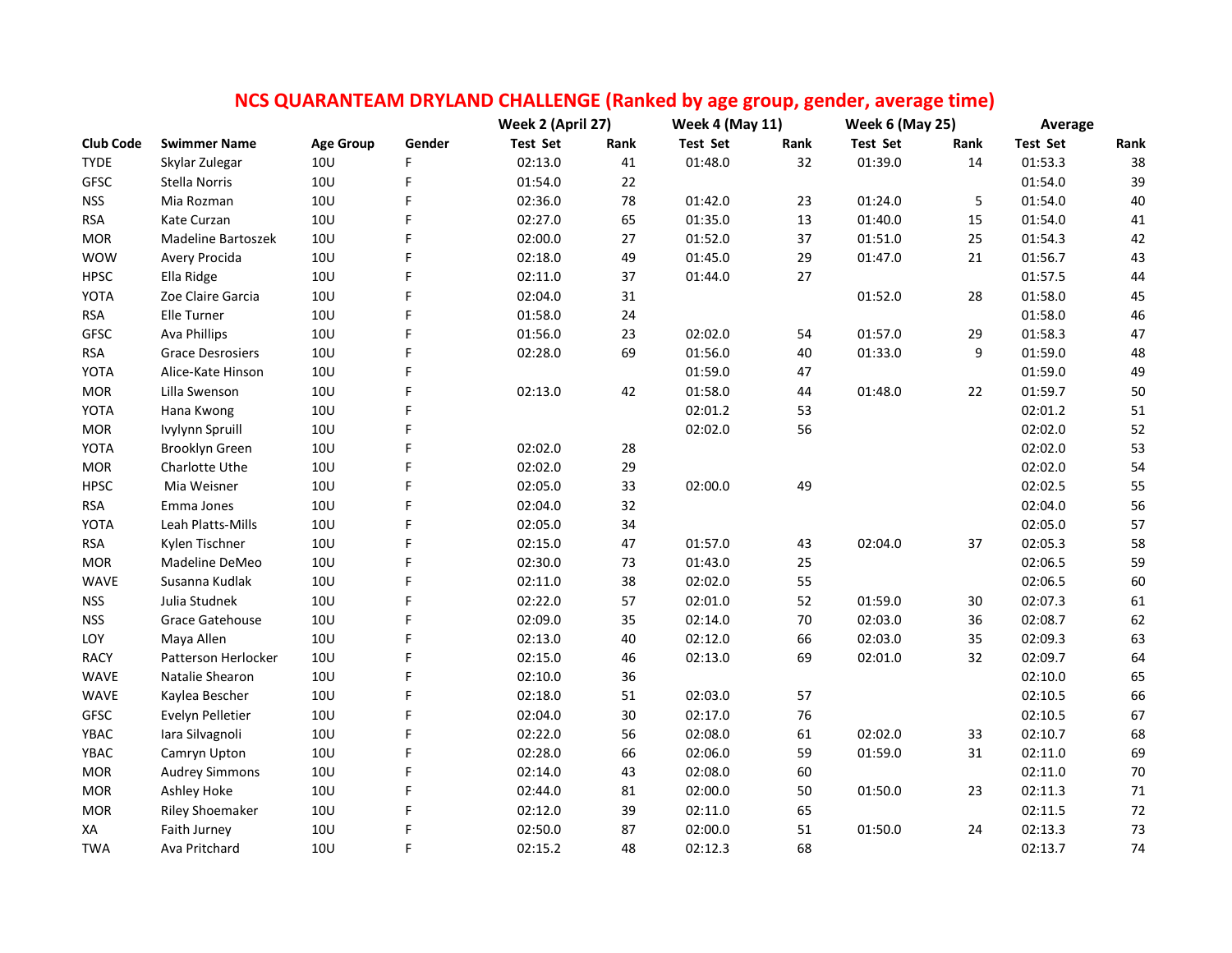|                  |                           |                  |        |                                      |         | <b>Week 4 (May 11)</b> |      | <b>Week 6 (May 25)</b> |      | Average         |        |
|------------------|---------------------------|------------------|--------|--------------------------------------|---------|------------------------|------|------------------------|------|-----------------|--------|
| <b>Club Code</b> | <b>Swimmer Name</b>       | <b>Age Group</b> | Gender | Week 2 (April 27)<br><b>Test Set</b> | Rank    | <b>Test Set</b>        | Rank | <b>Test Set</b>        | Rank | <b>Test Set</b> | Rank   |
| <b>MOR</b>       | <b>Elizabeth Simons</b>   | 10U              | F      | 02:14.0                              | 44      |                        |      |                        |      | 02:14.0         | 75     |
| <b>TYDE</b>      | Clemmie Pace              | <b>10U</b>       | F      |                                      |         | 02:15.0                | 73   |                        |      | 02:15.0         | 76     |
| <b>RSA</b>       | Meggie Karkus             | 10U              | F      |                                      |         | 02:08.0                | 63   | 02:23.0                | 43   | 02:15.5         | 77     |
| WAVE             | Irene Zhu                 | 10U              |        |                                      |         | 02:16.0                | 75   |                        |      | 02:16.0         | 78     |
| YOTA             | <b>Emerson McLaughlin</b> | 10U              |        | 02:18.0                              | 50      |                        |      |                        |      | 02:18.0         | 79     |
| <b>TYDE</b>      | Mary Moore                | 10U              | F      | 02:18.0                              | 52      |                        |      |                        |      | 02:18.0         | $80\,$ |
| YBAC             | Shelby Kistler            | 10U              |        | 02:34.0                              | 75      | 02:16.0                | 74   | 02:10.0                | 39   | 02:20.0         | 81     |
| <b>NSEA</b>      | Eliza Amin                | 10 <sub>U</sub>  | F      | 02:28.0                              | 68      | 02:14.0                | 71   | 02:18.0                | 40   | 02:20.0         | 82     |
| <b>RSA</b>       | Marian Finucane           | 10U              |        | 02:20.0                              | 54      |                        |      |                        |      | 02:20.0         | 83     |
| <b>RSA</b>       | Natalie Shearin           | <b>10U</b>       |        | 02:22.0                              | 58      |                        |      |                        |      | 02:22.0         | 84     |
| YOTA             | Phoebe Broache            | <b>10U</b>       | F      | 02:23.0                              | 59      | 02:23.0                | 79   | 02:21.0                | 42   | 02:22.3         | 85     |
| <b>TYDE</b>      | Katie Smiterman           | 10U              | F      | 03:07.0                              | 100     | 02:09.0                | 64   | 01:52.0                | 27   | 02:22.7         | 86     |
| XA               | Matilyn Brown             | 10U              | F      | 03:09.0                              | 103     | 01:56.0                | 41   | 02:03.0                | 34   | 02:22.7         | 87     |
| <b>MOR</b>       | Olive Gage                | 10U              | F      | 02:20.0                              | 55      | 02:26.0                | 85   |                        |      | 02:23.0         | 88     |
| YOTA             | <b>Tierney Schwindt</b>   | 10U              |        | 02:24.0                              | 60      |                        |      |                        |      | 02:24.0         | 89     |
| <b>WAVE</b>      | June Gospodarek           | 10U              | F      | 02:25.0                              | 61      |                        |      |                        |      | 02:25.0         | $90\,$ |
| YBAC             | <b>Bella Scott</b>        | 10U              | F      | 02:58.0                              | 92      | 02:15.0                | 72   | 02:05.0                | 38   | 02:26.0         | 91     |
| <b>MOR</b>       | Elaina Purcell            | 10U              |        | 02:26.0                              | 64      | 02:26.0                | 86   |                        |      | 02:26.0         | 92     |
| <b>MOR</b>       | Dorothy Crowder           | <b>10U</b>       |        | 02:30.0                              | 74      |                        |      | 02:23.0                | 44   | 02:26.5         | 93     |
| <b>RSA</b>       | Emma Hommel               | 10U              |        | 02:30.0                              | 72      |                        |      | 02:24.0                | 46   | 02:27.0         | 94     |
| <b>GFSC</b>      | Mikayla Martino           | <b>10U</b>       |        | 02:29.0                              | 70      | 02:26.0                | 87   |                        |      | 02:27.5         | 95     |
| <b>NSEA</b>      | Lillian Amin              | 10U              |        | 02:28.0                              | 67      | 02:32.0                | 90   | 02:25.0                | 47   | 02:28.3         | 96     |
| <b>MOR</b>       | Eva Klecha                | 10U              |        | 02:34.0                              | $77 \,$ | 02:24.0                | 80   |                        |      | 02:29.0         | 97     |
| <b>MOR</b>       | AnnaBeth Cline            | 10U              |        | 02:25.0                              | 63      | 02:33.0                | 93   |                        |      | 02:29.0         | 98     |
| <b>WAVE</b>      | Sophia Liu                | 10U              |        |                                      |         | 02:30.0                | 89   |                        |      | 02:30.0         | 99     |
| SAC              | <b>Riley Barrick</b>      | 10U              |        | 02:30.0                              | 71      |                        |      |                        |      | 02:30.0         | 100    |
| <b>NSS</b>       | Julia Freeman             | 10U              |        | 02:45.0                              | 82      | 02:24.0                | 81   | 02:24.0                | 45   | 02:31.0         | 101    |
| <b>TYDE</b>      | Hanna Vargas              | 10U              |        | 02:46.0                              | 83      | 02:24.0                | 82   | 02:26.0                | 48   | 02:32.0         | 102    |
| <b>TWA</b>       | Emila Lopez               | 10U              | F      |                                      |         | 02:32.5                | 92   |                        |      | 02:32.5         | 103    |
| <b>WAVE</b>      | Liza Ball                 | <b>10U</b>       | F      | 02:55.0                              | 90      | 02:12.0                | 67   |                        |      | 02:33.5         | 104    |
| ECA              | Maggie Johnson            | <b>10U</b>       |        | 02:34.0                              | 76      |                        |      |                        |      | 02:34.0         | 105    |
| ECA              | Layla Holland             | 10U              |        | 03:01.0                              | 96      | 02:08.0                | 62   |                        |      | 02:34.5         | 106    |
| <b>RSA</b>       | Leah Moccari              | 10U              | F      | 02:38.0                              | 79      |                        |      |                        |      | 02:38.0         | 107    |
| WAVE             | Eliana Kumar              | 10U              | F      | 02:39.0                              | 80      |                        |      |                        |      | 02:39.0         | 108    |
| <b>TYDE</b>      | Reese Patterson           | 10U              |        | 03:23.0                              | 110     | 02:19.0                | 78   | 02:18.0                | 41   | 02:40.0         | 109    |
| YBAC             | Maddie Ward               | 10U              |        | 02:53.0                              | 88      | 02:38.0                | 97   | 02:29.0                | 49   | 02:40.0         | 110    |
| <b>MOR</b>       | Anna Ross                 | <b>10U</b>       | F      | 02:49.0                              | 86      | 02:30.0                | 88   | 02:42.0                | 53   | 02:40.3         | 111    |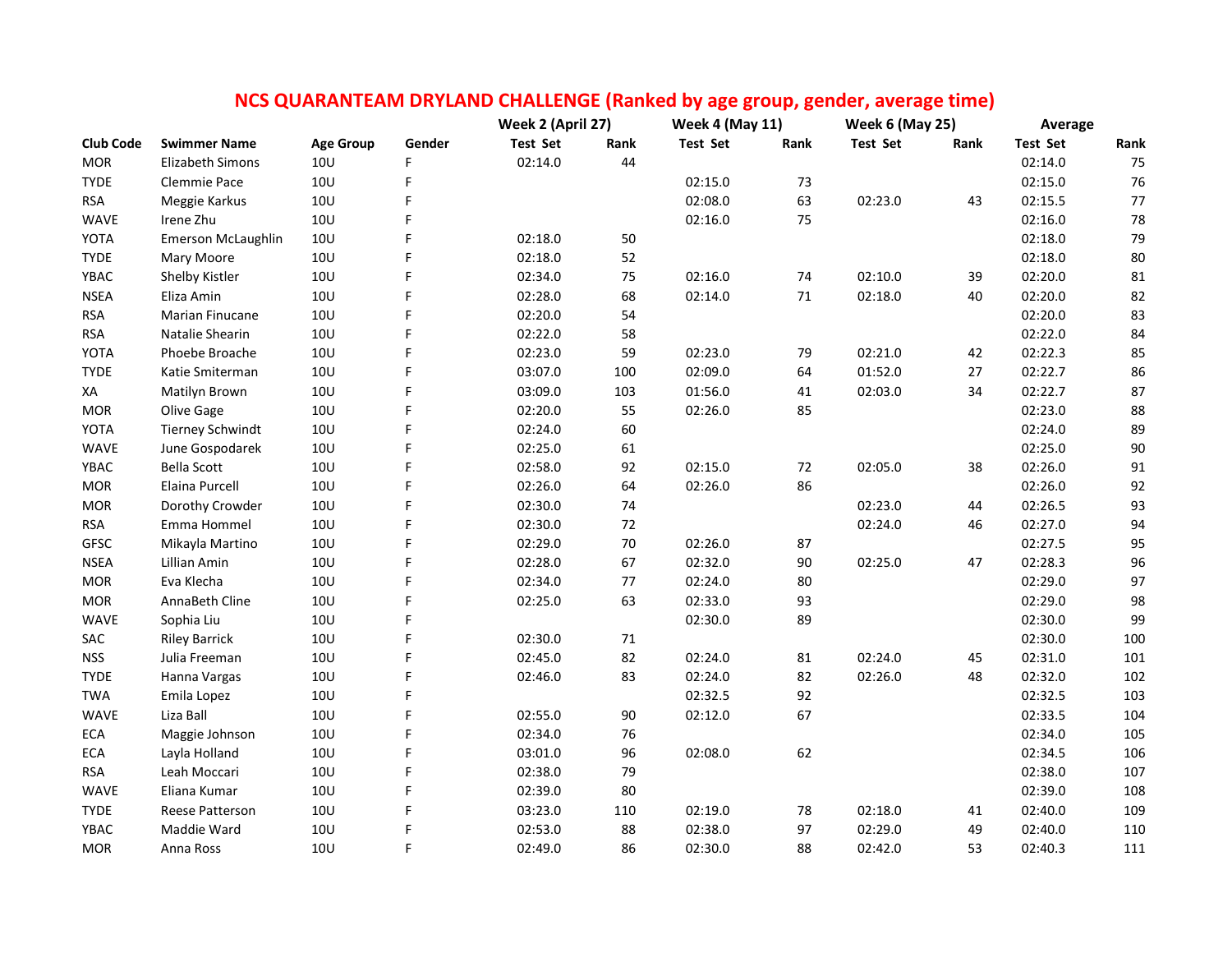|                  |                          |                  |        | NCS QUARANTEAM DRYLAND CHALLENGE (Ranked by age group, gender, average time) |      |                        |         |                        |      |          |      |
|------------------|--------------------------|------------------|--------|------------------------------------------------------------------------------|------|------------------------|---------|------------------------|------|----------|------|
|                  |                          |                  |        | Week 2 (April 27)                                                            |      | <b>Week 4 (May 11)</b> |         | <b>Week 6 (May 25)</b> |      | Average  |      |
| <b>Club Code</b> | <b>Swimmer Name</b>      | <b>Age Group</b> | Gender | <b>Test Set</b>                                                              | Rank | <b>Test Set</b>        | Rank    | <b>Test Set</b>        | Rank | Test Set | Rank |
| <b>MOR</b>       | Ania Zerda               | 10U              | F      | 02:57.0                                                                      | 91   | 02:25.0                | 83      |                        |      | 02:41.0  | 112  |
| <b>RACY</b>      | <b>Charlotte Hawkins</b> | <b>10U</b>       | F      | 03:00.0                                                                      | 94   | 02:34.0                | 94      | 02:33.0                | 50   | 02:42.3  | 113  |
| <b>NSEA</b>      | Abigail Blair            | <b>10U</b>       | F      | 03:12.0                                                                      | 104  | 02:25.0                | 84      | 02:34.0                | 51   | 02:43.7  | 114  |
| GCY              | Sophie Wang              | 10U              | F      | 02:47.0                                                                      | 84   |                        |         |                        |      | 02:47.0  | 115  |
| <b>RSA</b>       | Brynn Holloway           | <b>10U</b>       | F      | 02:47.0                                                                      | 85   |                        |         |                        |      | 02:47.0  | 116  |
| <b>NSEA</b>      | Nina Crowley             | <b>10U</b>       | F      | 03:38.0                                                                      | 113  | 01:58.0                | 45      |                        |      | 02:48.0  | 117  |
| XA               | Ellie Hudson             | <b>10U</b>       | F      | 03:09.0                                                                      | 102  | 02:32.0                | 91      | 02:44.0                | 54   | 02:48.3  | 118  |
| <b>RACY</b>      | Piper Waters             | <b>10U</b>       | F      |                                                                              |      | 02:50.0                | 99      |                        |      | 02:50.0  | 119  |
| WAVE             | <b>Charlotte Goins</b>   | 10U              | F      | 03:22.0                                                                      | 109  | 02:19.0                | $77 \,$ |                        |      | 02:50.5  | 120  |
| <b>MOR</b>       | <b>Chandler Daigle</b>   | <b>10U</b>       | F      | 02:54.0                                                                      | 89   |                        |         |                        |      | 02:54.0  | 121  |
| <b>WAVE</b>      | Isabella Leoncini        | 10 <sub>U</sub>  | F      | 03:20.0                                                                      | 108  | 02:34.0                | 95      |                        |      | 02:57.0  | 122  |
| ECA              | Adelyn Bocye             | <b>10U</b>       | F      | 02:59.0                                                                      | 93   |                        |         |                        |      | 02:59.0  | 123  |
| ECA              | Audri Boyce              | <b>10U</b>       | F      | 03:00.0                                                                      | 95   |                        |         |                        |      | 03:00.0  | 124  |
| <b>WOW</b>       | Olivia Adams             | <b>10U</b>       | F      | 03:56.0                                                                      | 117  | 02:05.0                | 58      |                        |      | 03:00.5  | 125  |
| YBAC             | Kaylee Ward              | 10U              | F      | 03:13.0                                                                      | 106  | 02:57.0                | 101     | 02:53.0                | 55   | 03:01.0  | 126  |
| WAVE             | Sophia Taylor            | 10U              |        | 03:04.0                                                                      | 97   |                        |         |                        |      | 03:04.0  | 127  |
| <b>MOR</b>       | Katie Wilson             | <b>10U</b>       | F      | 03:18.0                                                                      | 107  | 02:51.0                | 100     |                        |      | 03:04.5  | 128  |
| <b>WAVE</b>      | Savannah Bakowski        | 10 <sub>U</sub>  | F      | 03:06.0                                                                      | 99   |                        |         |                        |      | 03:06.0  | 129  |
| <b>MOR</b>       | <b>Channing Taylor</b>   | <b>10U</b>       | F      | 03:08.0                                                                      | 101  |                        |         |                        |      | 03:08.0  | 130  |
| <b>TWA</b>       | Trisha Roy               | 10U              | F      |                                                                              |      | 03:10.4                | 105     |                        |      | 03:10.4  | 131  |
| <b>MOR</b>       | Kaitlyn King             | <b>10U</b>       | F      |                                                                              |      | 03:11.0                | 106     |                        |      | 03:11.0  | 132  |
| SSS              | Alayna Milkowich         | <b>10U</b>       | F      | 03:50.0                                                                      | 116  | 03:10.0                | 104     | 02:35.0                | 52   | 03:11.7  | 133  |
| <b>TEAM</b>      | Sophie Lorraine          | <b>10U</b>       | F      | 03:05.0                                                                      | 98   | 03:20.0                | 109     |                        |      | 03:12.5  | 134  |
| <b>TWA</b>       | Anna Chamberlain         | <b>10U</b>       | F      | 03:12.0                                                                      | 105  | 03:15.1                | 108     |                        |      | 03:13.6  | 135  |
| <b>HCAC</b>      | Ireland Tudor            | 10U              | F      | 03:30.0                                                                      | 111  | 03:07.0                | 103     | 03:07.6                | 57   | 03:14.9  | 136  |
| WAVE             | Julia Watkins            | <b>10U</b>       | F      |                                                                              |      | 03:15.0                | 107     |                        |      | 03:15.0  | 137  |
| <b>MOR</b>       | Audrey Markoski          | <b>10U</b>       | F      | 04:13.0                                                                      | 118  | 02:36.0                | 96      | 03:13.0                | 58   | 03:20.7  | 138  |
| XA               | Kaisity Jones            | <b>10U</b>       | F      | 04:20.0                                                                      | 121  | 03:04.0                | 102     | 02:55.0                | 56   | 03:26.3  | 139  |
| SAC              | Eva Kinney               | <b>10U</b>       | F      | 04:19.0                                                                      | 120  | 02:40.0                | 98      | 03:28.0                | 60   | 03:29.0  | 140  |
| <b>MOR</b>       | <b>Emerson Carver</b>    | <b>10U</b>       |        | 03:30.0                                                                      | 112  |                        |         |                        |      | 03:30.0  | 141  |
| WAVE             | Cara Ford                | <b>10U</b>       | F      | 03:38.0                                                                      | 114  |                        |         |                        |      | 03:38.0  | 142  |
| <b>TEAM</b>      | <b>Ellie Picard</b>      | <b>10U</b>       | F      |                                                                              |      | 03:39.0                | 111     |                        |      | 03:39.0  | 143  |
| <b>WAVE</b>      | <b>Abigail Gerding</b>   | <b>10U</b>       | F      | 03:39.0                                                                      | 115  |                        |         |                        |      | 03:39.0  | 144  |
| WAVE             | Kayla Allen              | 10U              | F      |                                                                              |      | 03:45.0                | 114     |                        |      | 03:45.0  | 145  |
| <b>RACY</b>      | Daleiah Waters           | <b>10U</b>       | F      |                                                                              |      | 03:50.0                | 116     |                        |      | 03:50.0  | 146  |
| <b>TEAM</b>      | Allayna Madar            | <b>10U</b>       | F      | 04:38.0                                                                      | 124  | 03:50.0                | 115     | 03:15.0                | 59   | 03:54.3  | 147  |
| <b>TEAM</b>      | Trudi Barker             | 10U              | F      | 04:25.0                                                                      | 123  | 03:42.0                | 113     |                        |      | 04:03.5  | 148  |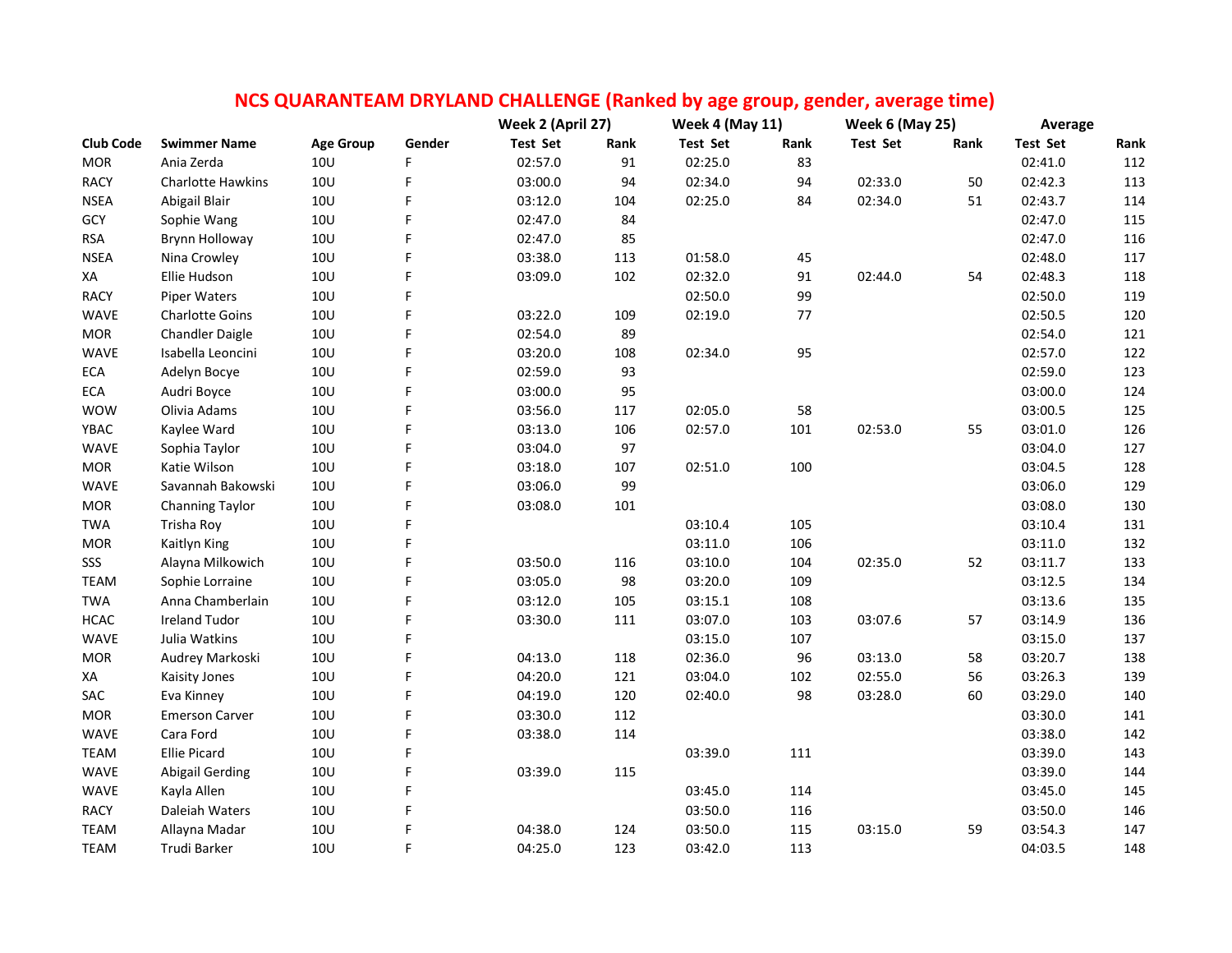|                  |                     |                  |        | Week 2 (April 27) |      | <b>Week 4 (May 11)</b> |      | <b>Week 6 (May 25)</b> |      | Average         |      |
|------------------|---------------------|------------------|--------|-------------------|------|------------------------|------|------------------------|------|-----------------|------|
| <b>Club Code</b> | <b>Swimmer Name</b> | <b>Age Group</b> | Gender | <b>Test Set</b>   | Rank | <b>Test Set</b>        | Rank | <b>Test Set</b>        | Rank | <b>Test Set</b> | Rank |
| <b>TEAM</b>      | Jackie Shue         | 10U              |        | 04:44.0           | 125  | 03:35.0                | 110  |                        |      | 04:09.5         | 149  |
| <b>TEAM</b>      | Jamie Liu           | 10U              |        | 04:46.0           | 126  | 03:40.0                | 112  |                        |      | 04:13.0         | 150  |
| <b>TEAM</b>      | Allison Kerr        | 10U              |        | 04:15.0           | 119  |                        |      |                        |      | 04:15.0         | 151  |
| <b>MOR</b>       | Lucille Pearce      | 10U              |        | 04:20.0           | 122  |                        |      |                        |      | 04:20.0         | 152  |
| <b>WAVE</b>      | Kieran Kelly        | 10U              |        |                   |      | 04:50.0                | 117  |                        |      | 04:50.0         | 153  |
| <b>HCAC</b>      | Adyson Burckhardt   | 10U              |        | 07:33.0           | 127  | 07:27.0                | 118  | 07:17.0                | -61  | 07:25.7         | 154  |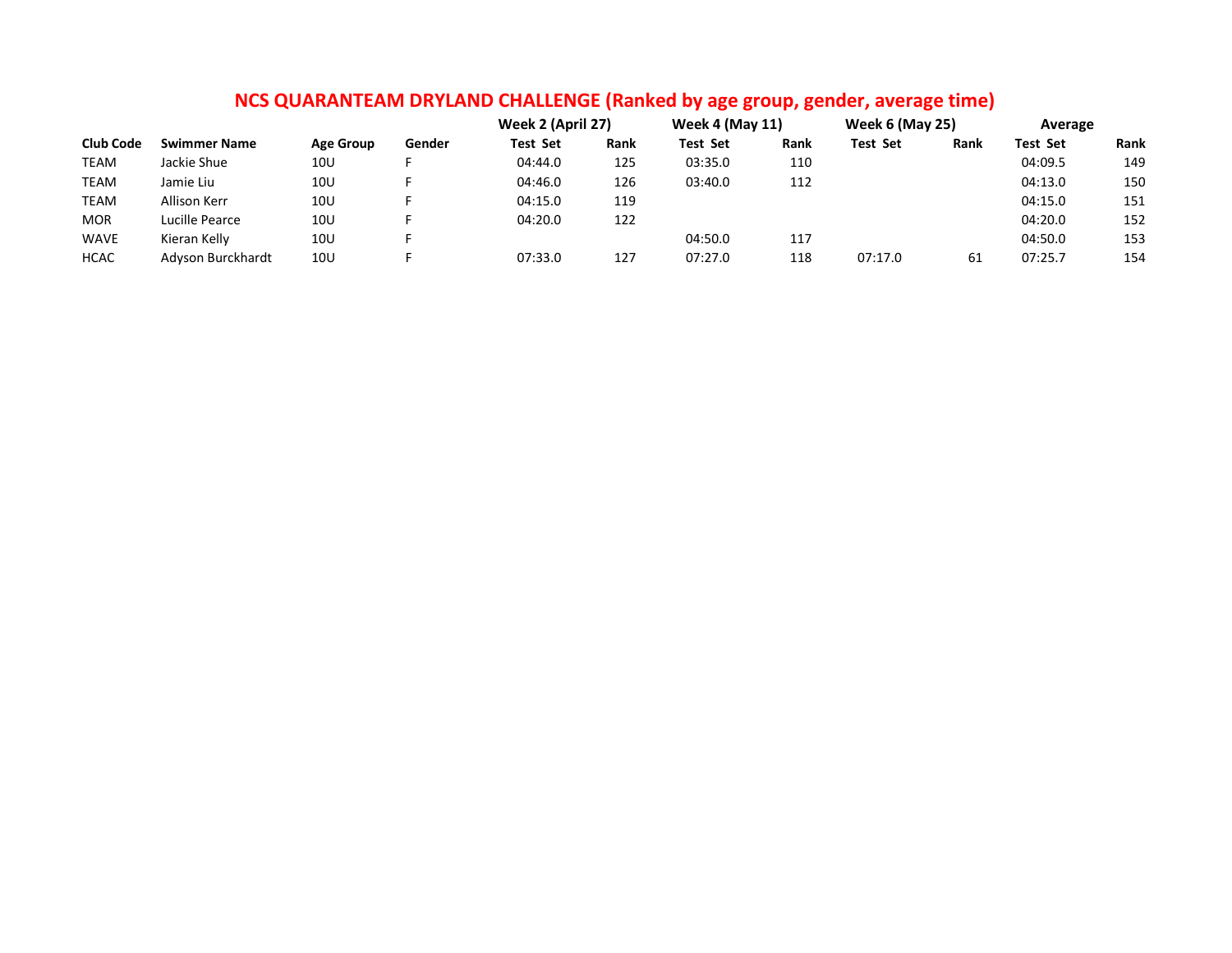|                  |                         |                  |        | Week 2 (April 27) |                | <b>Week 4 (May 11)</b> |                | <b>Week 6 (May 25)</b> |                | Average         |                  |
|------------------|-------------------------|------------------|--------|-------------------|----------------|------------------------|----------------|------------------------|----------------|-----------------|------------------|
| <b>Club Code</b> | <b>Swimmer Name</b>     | <b>Age Group</b> | Gender | <b>Test Set</b>   | Rank           | <b>Test Set</b>        | Rank           | <b>Test Set</b>        | Rank           | <b>Test Set</b> | Rank             |
| <b>RSA</b>       | Jake Levesque           | 10 <sub>U</sub>  | M      |                   |                | 01:10.0                | $\mathbf{1}$   | 01:16.0                | $\overline{2}$ | 01:13.0         | $\mathbf 1$      |
| <b>RSA</b>       | Gavin Hulbig            | 10U              | M      | 01:40.0           | 7              | 01:12.0                | 2              | 00:50.0                | $\mathbf{1}$   | 01:14.0         | $\overline{2}$   |
| <b>RSA</b>       | Declan Atai             | 10U              | M      |                   |                | 01:17.0                | 3              | 01:26.0                | 6              | 01:21.5         | 3                |
| <b>TYDE</b>      | Russ Beekman            | <b>10U</b>       | M      | 01:25.0           | $\mathbf 1$    | 01:18.0                | 4              | 01:25.0                | 5              | 01:22.7         | 4                |
| <b>RSA</b>       | Ethan Liu               | 10 <sub>U</sub>  | M      |                   |                | 01:30.0                | 10             | 01:19.0                | 3              | 01:24.5         | 5                |
| <b>RSA</b>       | Henry Bondo             | 10U              | M      |                   |                | 01:26.0                | 6              |                        |                | 01:26.0         | 6                |
| <b>RSA</b>       | Levi Camp               | <b>10U</b>       | М      |                   |                | 01:33.0                | 13             | 01:22.0                | $\overline{4}$ | 01:27.5         | $\overline{7}$   |
| <b>RSA</b>       | Canaan Salvitti         | 10U              | M      |                   |                | 01:27.0                | 9              | 01:29.0                | 10             | 01:28.0         | 8                |
| <b>RSA</b>       | Mason Wiltberger        | 10U              | М      |                   |                | 01:30.0                | 11             |                        |                | 01:30.0         | $\boldsymbol{9}$ |
| <b>MOR</b>       | John Cantando           | <b>10U</b>       | M      | 01:38.0           | 4              | 01:27.0                | $\overline{7}$ |                        |                | 01:32.5         | $10\,$           |
| <b>RSA</b>       | Jackson Pereira         | <b>10U</b>       | M      |                   |                | 01:34.0                | 15             |                        |                | 01:34.0         | $11\,$           |
| <b>TYDE</b>      | Caleb Simon             | 10U              | М      | 01:30.0           | $\overline{2}$ | 01:42.0                | 19             |                        |                | 01:36.0         | 12               |
| <b>TYDE</b>      | Eli Simon               | <b>10U</b>       | M      | 01:32.0           | 3              | 01:41.0                | 18             |                        |                | 01:36.5         | 13               |
| <b>RSA</b>       | Nate Smith              | 10U              | M      | 01:48.0           | 9              | 01:32.0                | 12             |                        |                | 01:40.0         | 14               |
| <b>RSA</b>       | Connor Licht            | <b>10U</b>       | M      | 01:55.0           | 12             | 01:49.0                | 24             | 01:27.0                | 8              | 01:43.7         | 15               |
| <b>MOR</b>       | Jason Elgart            | <b>10U</b>       | M      | 02:03.0           | 20             | 01:25.0                | 5              |                        |                | 01:44.0         | 16               |
| <b>WAVE</b>      | Parker Van Olst Jr.     | 10U              | М      | 01:40.0           | 6              | 01:49.0                | 23             |                        |                | 01:44.5         | $17\,$           |
| GG               | Eli Sweet               | <b>10U</b>       | M      | 01:56.0           | 14             | 01:40.0                | 17             |                        |                | 01:48.0         | 18               |
| <b>NSS</b>       | Andrew Chilom           | 10U              | M      | 01:44.0           | 8              | 01:50.0                | 26             | 01:50.0                | 21             | 01:48.0         | 19               |
| <b>RSA</b>       | Carson Smith            | <b>10U</b>       | М      | 02:03.0           | 19             | 01:34.0                | 14             |                        |                | 01:48.5         | $20\,$           |
| <b>MOR</b>       | Quinton OConnor         | <b>10U</b>       | М      | 01:38.0           | 5              | 02:00.0                | 34             |                        |                | 01:49.0         | $21\,$           |
| <b>RSA</b>       | <b>Adicus Martin</b>    | 10U              | М      |                   |                | 02:00.0                | 36             | 01:39.0                | 12             | 01:49.5         | 22               |
| <b>MOR</b>       | David Davis             | 10U              | M      | 02:02.0           | 17             | 01:37.0                | 16             |                        |                | 01:49.5         | 23               |
| <b>GFSC</b>      | Lucas Santana           | <b>10U</b>       | M      | 02:01.0           | 16             | 01:48.0                | 22             | 01:41.0                | 13             | 01:50.0         | 24               |
| <b>RSA</b>       | Henry Critcher          | <b>10U</b>       | M      |                   |                | 01:51.0                | 29             |                        |                | 01:51.0         | 25               |
| <b>GFSC</b>      | Jacob Santana           | 10U              | М      | 02:01.0           | 15             | 01:51.0                | 27             | 01:41.0                | 14             | 01:51.0         | 26               |
| GFSC             | <b>Torben Atwater</b>   | <b>10U</b>       | M      | 01:56.0           | 13             | 01:47.0                | 21             |                        |                | 01:51.5         | $27\,$           |
| <b>RSA</b>       | David Kerekes           | <b>10U</b>       | M      | 01:52.0           | 11             |                        |                |                        |                | 01:52.0         | 28               |
| YOTA             | Luke Pagan              | 10U              | M      | 01:49.0           | 10             |                        |                | 01:59.0                | 27             | 01:54.0         | 29               |
| <b>RSA</b>       | Saathvik Vemuri         | <b>10U</b>       | M      | 02:20.0           | 34             | 02:01.0                | 37             | 01:27.0                | 9              | 01:56.0         | $30\,$           |
| <b>MOR</b>       | James Duprey            | <b>10U</b>       | M      | 02:03.0           | 21             | 01:49.0                | 25             |                        |                | 01:56.0         | $31\,$           |
| SAC              | <b>Turner Holt</b>      | 10U              | M      | 02:14.0           | 28             | 01:53.0                | 30             | 01:51.0                | 23             | 01:59.3         | 32               |
| <b>TYDE</b>      | Nolan Hennis            | 10U              | M      | 02:20.0           | 31             | 01:51.0                | 28             | 01:47.6                | 18             | 01:59.5         | 33               |
| LOY              | Logan King              | <b>10U</b>       | M      | 02:10.0           | 24             |                        |                | 01:51.0                | 24             | 02:00.5         | 34               |
| SSS              | <b>Trenton Holcombe</b> | 10U              | M      | 02:07.0           | 22             | 01:54.0                | 31             | 02:04.0                | 28             | 02:01.7         | 35               |

WOW Chace Reaves 10U M 02:12.0 26 02:05.0 39 01:50.0 22 02:02.3 36 RSA Caiden Kennedy 10U M 02:22.0 36 01:43.0 15 02:02.5 37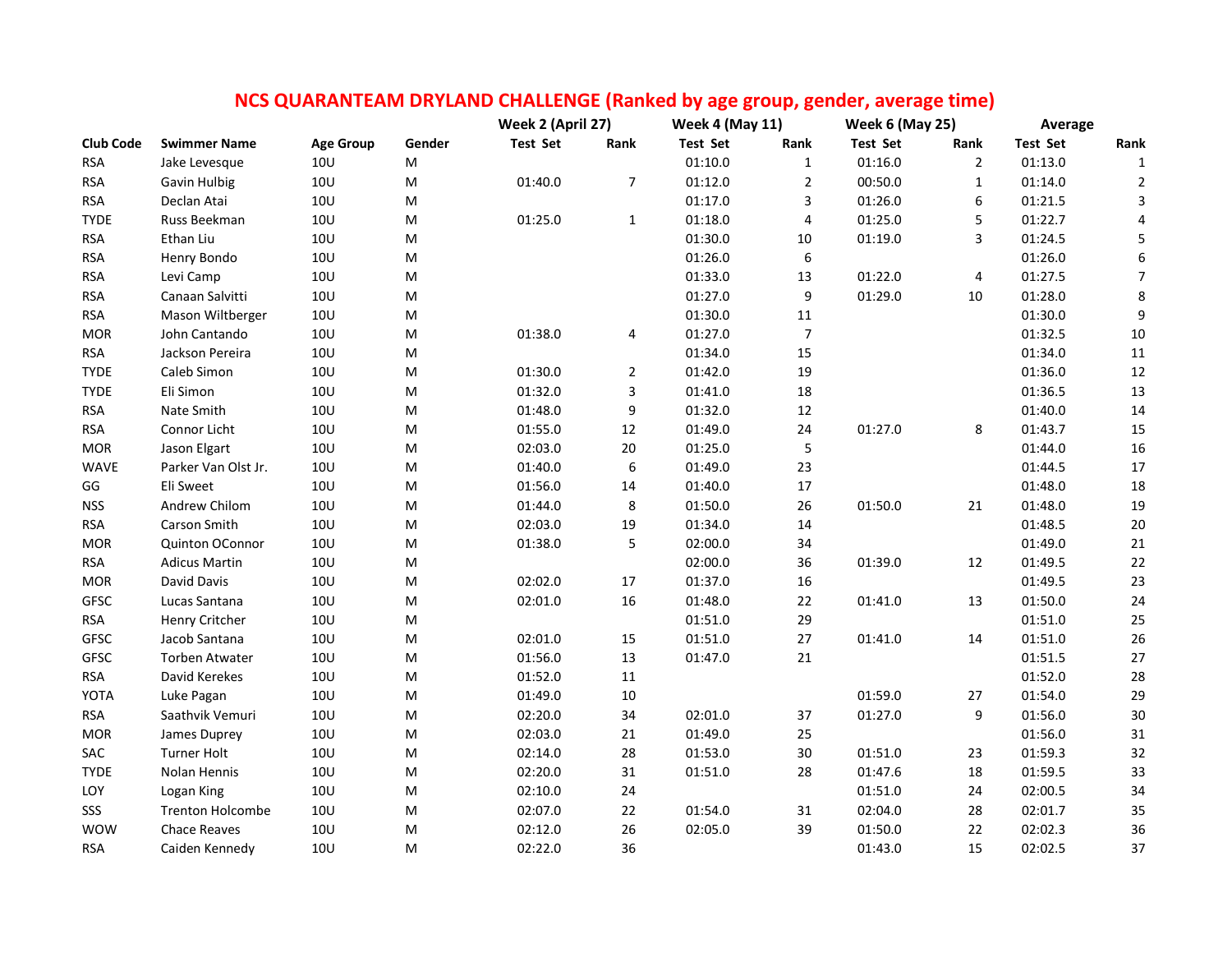|                  |                         |                  |           | NCS QUARANTEAM DRYLAND CHALLENGE (Ranked by age group, gender, average time) |        |                        |      |                        |                |                 |        |
|------------------|-------------------------|------------------|-----------|------------------------------------------------------------------------------|--------|------------------------|------|------------------------|----------------|-----------------|--------|
|                  |                         |                  |           | Week 2 (April 27)                                                            |        | <b>Week 4 (May 11)</b> |      | <b>Week 6 (May 25)</b> |                | Average         |        |
| <b>Club Code</b> | <b>Swimmer Name</b>     | <b>Age Group</b> | Gender    | <b>Test Set</b>                                                              | Rank   | <b>Test Set</b>        | Rank | <b>Test Set</b>        | Rank           | <b>Test Set</b> | Rank   |
| <b>MOR</b>       | Ian Schmidt             | 10 <sub>U</sub>  | M         |                                                                              |        | 02:16.0                | 41   | 01:49.0                | 20             | 02:02.5         | 38     |
| <b>WOW</b>       | Zane Ausband            | <b>10U</b>       | M         | 02:03.0                                                                      | 18     |                        |      |                        |                | 02:03.0         | 39     |
| <b>MOR</b>       | James Lindeen           | 10U              | М         | 02:14.0                                                                      | 29     | 01:54.0                | 32   |                        |                | 02:04.0         | 40     |
| <b>RSA</b>       | Austin Alamo            | 10U              | М         | 02:59.0                                                                      | 59     | 01:46.0                | 20   | 01:29.0                | 11             | 02:04.7         | $41\,$ |
| <b>RSA</b>       | Garret Ward             | 10U              | M         | 02:28.0                                                                      | 42     |                        |      | 01:44.0                | 16             | 02:06.0         | 42     |
| <b>RSA</b>       | Noah Brumback           | 10 <sub>U</sub>  | ${\sf M}$ | 03:27.0                                                                      | 66     | 01:27.0                | 8    | 01:27.0                | $\overline{7}$ | 02:07.0         | 43     |
| XA               | Puckett Hudson          | <b>10U</b>       | M         | 02:25.0                                                                      | 39     | 02:01.0                | 38   | 01:57.0                | 26             | 02:07.7         | 44     |
| GCY              | Avery Mitcham           | 10 <sub>U</sub>  | M         | 02:09.0                                                                      | 23     |                        |      |                        |                | 02:09.0         | 45     |
| <b>RSA</b>       | Asa Garver              | 10U              | ${\sf M}$ | 02:47.0                                                                      | 54     | 01:57.0                | 33   | 01:45.0                | 17             | 02:09.7         | 46     |
| GFSC             | Daniel Wu               | 10U              | M         |                                                                              |        |                        |      | 02:10.0                | 31             | 02:10.0         | 47     |
| <b>WAVE</b>      | Kavin Chudgar           | 10 <sub>U</sub>  | M         | 02:10.0                                                                      | 25     |                        |      |                        |                | 02:10.0         | 48     |
| <b>TEAM</b>      | <b>Anderson Harris</b>  | <b>10U</b>       | M         | 02:12.0                                                                      | 27     |                        |      |                        |                | 02:12.0         | 49     |
| LOY              | <b>Ben Allen</b>        | <b>10U</b>       | M         | 02:29.0                                                                      | 43     | 02:00.0                | 35   | 02:12.0                | 32             | 02:13.7         | 50     |
| SAC              | <b>Gram Morrison</b>    | <b>10U</b>       | М         | 02:20.0                                                                      | 32     |                        |      | 02:08.0                | 30             | 02:14.0         | 51     |
| <b>MOR</b>       | Alex Chinchilla         | <b>10U</b>       | M         | 02:20.0                                                                      | 35     | 02:09.0                | 40   |                        |                | 02:14.5         | 52     |
| XA               | Max Clark               | 10U              | M         | 02:29.0                                                                      | 44     | 02:34.0                | 52   | 01:48.0                | 19             | 02:17.0         | 53     |
| <b>HCAC</b>      | Landen Whitehurst       | <b>10U</b>       | ${\sf M}$ | 02:43.0                                                                      | 52     |                        |      | 01:52.5                | 25             | 02:17.8         | 54     |
| WAVE             | Reid Orning             | 10U              | ${\sf M}$ |                                                                              |        | 02:19.0                | 45   |                        |                | 02:19.0         | 55     |
| YOTA             | Joseph Swannack         | 10U              | ${\sf M}$ | 02:19.0                                                                      | $30\,$ |                        |      |                        |                | 02:19.0         | 56     |
| <b>RSA</b>       | Kai Su                  | <b>10U</b>       | ${\sf M}$ | 02:20.0                                                                      | 33     |                        |      |                        |                | 02:20.0         | 57     |
| <b>TWA</b>       | <b>Austin Pritchard</b> | 10U              | M         | 02:23.0                                                                      | 37     | 02:17.3                | 44   |                        |                | 02:20.1         | 58     |
| YBAC             | Henry Leventhal         | 10U              | ${\sf M}$ | 02:45.0                                                                      | 53     | 02:17.0                | 42   | 02:04.0                | 29             | 02:22.0         | 59     |
| <b>TYDE</b>      | Ryan Zhang              | 10U              | ${\sf M}$ |                                                                              |        | 02:27.0                | 47   | 02:17.0                | 33             | 02:22.0         | 60     |
| <b>MOR</b>       | Connor Nguyen           | 10U              | M         | 02:24.0                                                                      | 38     |                        |      |                        |                | 02:24.0         | 61     |
| <b>WAVE</b>      | <b>William Capps</b>    | <b>10U</b>       | M         | 02:26.0                                                                      | 40     |                        |      |                        |                | 02:26.0         | 62     |
| <b>GFSC</b>      | Daniel Walcott          | 10U              | ${\sf M}$ | 02:32.0                                                                      | 46     | 02:27.0                | 46   | 02:22.0                | 35             | 02:27.0         | 63     |
| <b>WAVE</b>      | Mack Warnke             | <b>10U</b>       | M         | 02:27.0                                                                      | 41     | 02:31.0                | 50   |                        |                | 02:29.0         | 64     |
| <b>TYDE</b>      | Landon Cohn             | <b>10U</b>       | M         | 02:30.0                                                                      | 45     |                        |      |                        |                | 02:30.0         | 65     |
| <b>TWA</b>       | Junior Lyerly           | <b>10U</b>       | M         | 02:34.2                                                                      | 48     | 02:31.5                | 51   |                        |                | 02:32.8         | 66     |
| <b>RSA</b>       | <b>Brandon Beggs</b>    | 10U              | M         | 02:34.0                                                                      | 47     | 02:34.0                | 53   |                        |                | 02:34.0         | 67     |
| SSS              | Rhylan Holcombe         | 10 <sub>U</sub>  | M         | 02:59.0                                                                      | 60     | 02:17.0                | 43   | 02:31.0                | 38             | 02:35.7         | 68     |
| <b>MOR</b>       | Rohan Badlani           | <b>10U</b>       | M         |                                                                              |        | 02:38.0                | 54   |                        |                | 02:38.0         | 69     |
| <b>WOW</b>       | <b>Conrad Manuel</b>    | 10U              | M         | 02:39.0                                                                      | 49     |                        |      |                        |                | 02:39.0         | $70\,$ |
| LOY              | Kaden Callancin         | 10U              | M         | 02:40.0                                                                      | 50     |                        |      |                        |                | 02:40.0         | 71     |
| <b>WAVE</b>      | <b>Waylon Miller</b>    | <b>10U</b>       | M         | 02:53.0                                                                      | 56     | 02:30.0                | 48   |                        |                | 02:41.5         | $72\,$ |
| <b>MOR</b>       | Ben Johnson             | 10U              | M         | 02:42.0                                                                      | 51     |                        |      |                        |                | 02:42.0         | 73     |
| YOTA             | <b>Baxter Caress</b>    | <b>10U</b>       | M         | 03:09.0                                                                      | 62     |                        |      | 02:18.0                | 34             | 02:43.5         | 74     |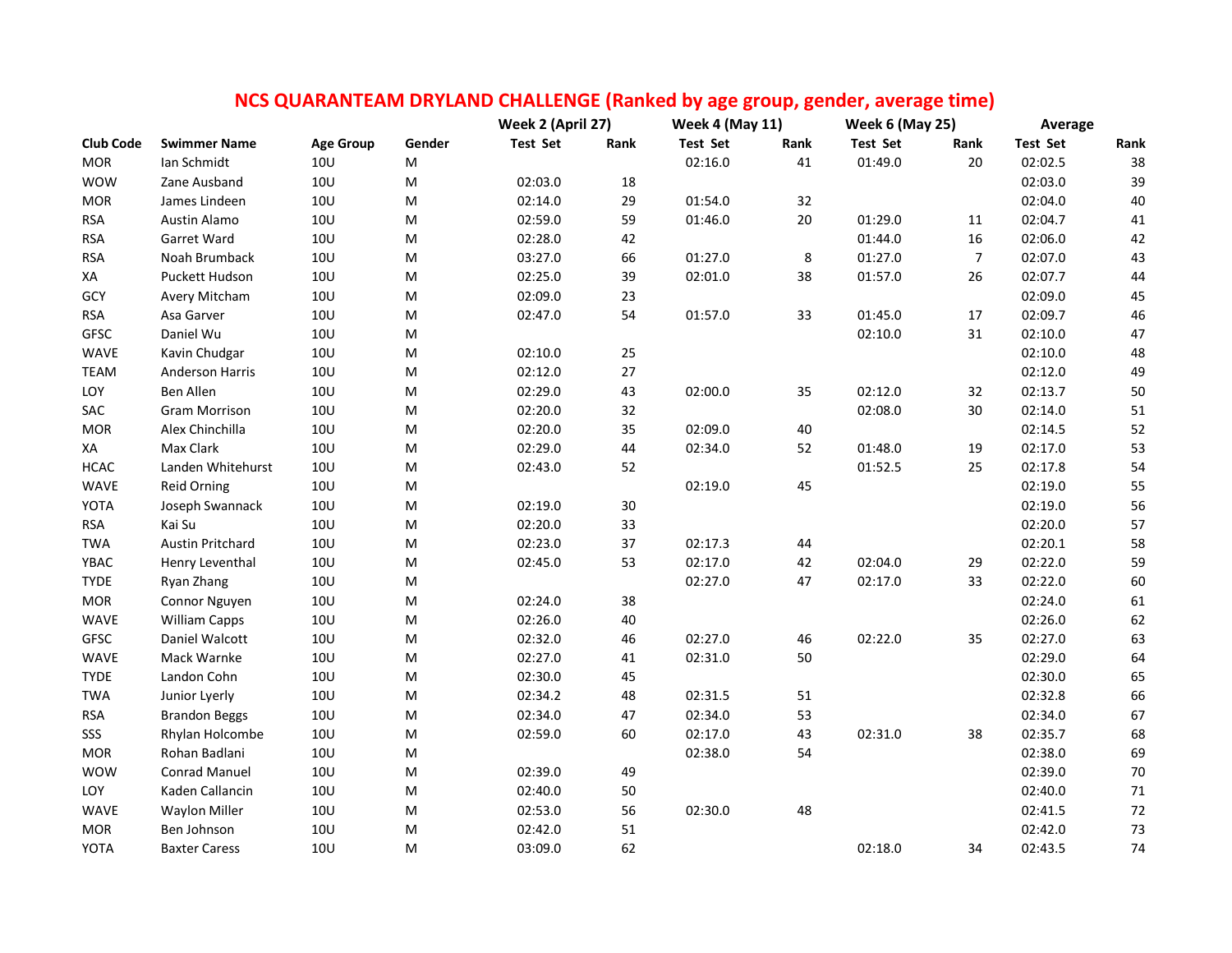|                  |                       |                  |        |                 | Week 2 (April 27) |                 | <b>Week 4 (May 11)</b> |                 | <b>Week 6 (May 25)</b> |                 | Average |  |
|------------------|-----------------------|------------------|--------|-----------------|-------------------|-----------------|------------------------|-----------------|------------------------|-----------------|---------|--|
| <b>Club Code</b> | <b>Swimmer Name</b>   | <b>Age Group</b> | Gender | <b>Test Set</b> | Rank              | <b>Test Set</b> | Rank                   | <b>Test Set</b> | Rank                   | <b>Test Set</b> | Rank    |  |
| <b>NSEA</b>      | William Forbes        | 10 <sub>U</sub>  | M      | 03:19.0         | 65                | 02:48.0         | 58                     | 02:23.0         | 36                     | 02:50.0         | 75      |  |
| <b>RSA</b>       | Caleb Moccari         | 10 <sub>U</sub>  | M      | 02:51.0         | 55                |                 |                        |                 |                        | 02:51.0         | 76      |  |
| TEAM             | Bryson Wilde          | 10 <sub>U</sub>  | Μ      | 03:17.0         | 64                | 02:30.0         | 49                     |                 |                        | 02:53.5         | 77      |  |
| <b>WOW</b>       | Hampton Frank         | 10 <sub>U</sub>  | м      | 03:30.0         | 67                | 02:42.0         | 55                     | 02:29.0         | 37                     | 02:53.7         | 78      |  |
| TEAM             | Jaden Guy             | 10 <sub>U</sub>  | M      |                 |                   |                 |                        | 02:57.0         | 43                     | 02:57.0         | 79      |  |
| YOTA             | Henry Lajoie          | 10U              | M      | 02:59.0         | 58                | 03:12.0         | 62                     | 02:43.0         | 41                     | 02:58.0         | 80      |  |
| <b>ECA</b>       | <b>Ben Davis</b>      | 10 <sub>U</sub>  | M      | 03:03.0         | 61                |                 |                        |                 |                        | 03:03.0         | 81      |  |
| <b>NSS</b>       | David Codreanu        | 10U              | М      | 02:56.0         | 57                | 03:11.0         | 61                     |                 |                        | 03:03.5         | 82      |  |
| VACB             | Stephen Seaman        | 10 <sub>U</sub>  | M      | 03:59.0         | 73                | 02:44.0         | 56                     | 02:40.0         | 40                     | 03:07.7         | 83      |  |
| <b>TEAM</b>      | Henry Ryan            | 10U              | M      | 03:15.0         | 63                |                 |                        |                 |                        | 03:15.0         | 84      |  |
| <b>MOR</b>       | Jacob Hodgkins        | 10 <sub>U</sub>  | M      | 03:43.0         | 69                | 02:50.0         | 59                     |                 |                        | 03:16.5         | 85      |  |
| SAC              | Andrew Barr           | 10 <sub>U</sub>  | Μ      | 04:00.0         | 74                |                 |                        | 02:56.0         | 42                     | 03:28.0         | 86      |  |
| <b>TEAM</b>      | Jackson Guy           | 10 <sub>U</sub>  | M      | 04:22.0         | 76                | 02:47.0         | 57                     |                 |                        | 03:34.5         | 87      |  |
| <b>RSA</b>       | Drew White            | 10 <sub>U</sub>  | M      | 03:37.0         | 68                |                 |                        |                 |                        | 03:37.0         | 88      |  |
| VACB             | CJ Hayes              | 10 <sub>U</sub>  | M      | 05:20.0         | 79                | 03:07.0         | 60                     | 02:34.0         | 39                     | 03:40.3         | 89      |  |
| <b>MOR</b>       | <b>Bryce Marks</b>    | 10 <sub>U</sub>  | M      | 03:48.0         | 70                |                 |                        |                 |                        | 03:48.0         | 90      |  |
| <b>WAVE</b>      | Davis Hilton          | 10 <sub>U</sub>  | M      | 03:50.0         | 71                |                 |                        |                 |                        | 03:50.0         | 91      |  |
| <b>TWA</b>       | Jack Chamberlain      | 10 <sub>U</sub>  | M      | 03:55.6         | 72                | 04:04.5         | 63                     |                 |                        | 04:00.0         | 92      |  |
| <b>TEAM</b>      | Caiden Waldrop        | 10 <sub>U</sub>  | М      | 04:11.0         | 75                |                 |                        |                 |                        | 04:11.0         | 93      |  |
| <b>RACY</b>      | <b>Brandon Kafitz</b> | 10 <sub>U</sub>  | M      | 04:30.0         | 77                |                 |                        |                 |                        | 04:30.0         | 94      |  |
| <b>ECA</b>       | Morgan Fleming        | 10 <sub>U</sub>  | M      | 04:30.0         | 78                |                 |                        |                 |                        | 04:30.0         | 95      |  |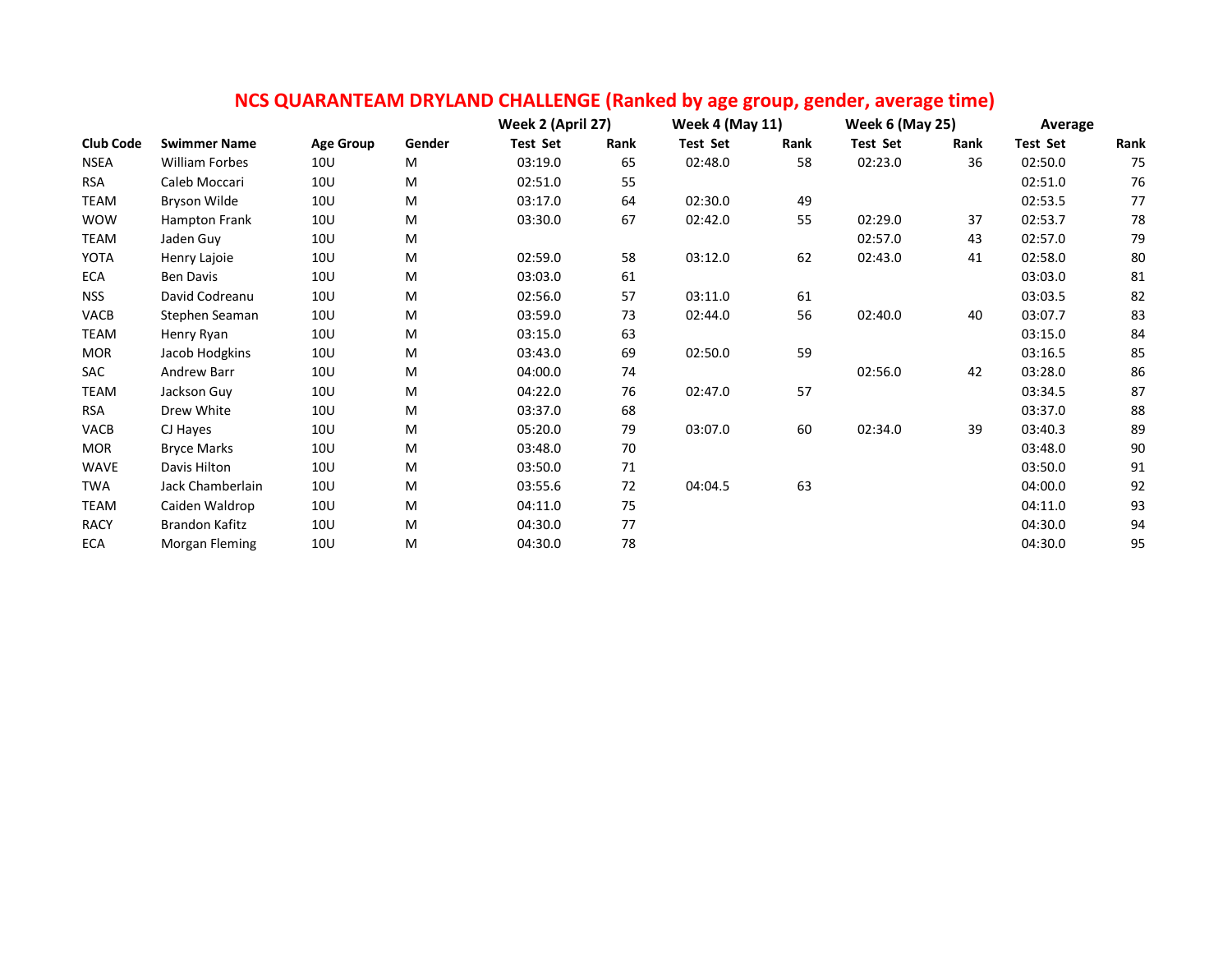|                  |                         |                  |        | NCS QUARANTEAM DRYLAND CHALLENGE (Ranked by age group, gender, average time) |                |                        |                  |                        |                |                 |                  |
|------------------|-------------------------|------------------|--------|------------------------------------------------------------------------------|----------------|------------------------|------------------|------------------------|----------------|-----------------|------------------|
|                  |                         |                  |        | Week 2 (April 27)                                                            |                | <b>Week 4 (May 11)</b> |                  | <b>Week 6 (May 25)</b> |                | Average         |                  |
| <b>Club Code</b> | <b>Swimmer Name</b>     | <b>Age Group</b> | Gender | <b>Test Set</b>                                                              | Rank           | <b>Test Set</b>        | Rank             | <b>Test Set</b>        | Rank           | <b>Test Set</b> | Rank             |
| <b>WOW</b>       | Heidi Bollenbacher      | $11 - 12$        | F      | 02:04.0                                                                      | $\mathbf{1}$   | 01:50.0                | $\mathbf{1}$     | 01:46.0                | $\mathbf{1}$   | 01:53.3         | $\mathbf{1}$     |
| <b>RSA</b>       | Alex Slavis             | $11 - 12$        | F      |                                                                              |                | 01:55.0                | 3                |                        |                | 01:55.0         | $\overline{2}$   |
| <b>RSA</b>       | Abigail Savitsky        | $11 - 12$        | F      |                                                                              |                | 01:58.0                | 5                |                        |                | 01:58.0         | 3                |
| <b>RSA</b>       | Grace Pereira           | $11 - 12$        | F      | 02:20.0                                                                      | 4              | 01:52.0                | $\overline{2}$   | 01:46.0                | $\overline{2}$ | 01:59.3         | 4                |
| <b>NSEA</b>      | <b>Taylor Crane</b>     | $11 - 12$        | F      |                                                                              |                | 02:03.0                | 8                | 01:56.0                | 3              | 01:59.5         | 5                |
| <b>MOR</b>       | Natalie Cooper          | $11 - 12$        | F      | 02:04.0                                                                      | $\overline{2}$ | 02:01.0                | $\overline{7}$   |                        |                | 02:02.5         | $\boldsymbol{6}$ |
| <b>RSA</b>       | Meghan Hadsell          | $11 - 12$        | F      |                                                                              |                | 02:15.0                | 10               |                        |                | 02:15.0         | $\overline{7}$   |
| GCY              | Helena Goddard          | $11 - 12$        | F      | 02:22.0                                                                      | 6              |                        |                  |                        |                | 02:22.0         | $\,8\,$          |
| <b>MOR</b>       | Sydney Whitt            | $11 - 12$        | F      | 02:20.0                                                                      | 5              | 02:26.0                | 12               |                        |                | 02:23.0         | $\boldsymbol{9}$ |
| <b>MOR</b>       | <b>Brinkley Argenta</b> | $11 - 12$        | F      |                                                                              |                |                        |                  | 02:26.0                | 5              | 02:26.0         | $10\,$           |
| <b>RSA</b>       | Lauren Schoenagel       | $11 - 12$        |        |                                                                              |                | 02:14.0                | 9                | 02:38.0                | 10             | 02:26.0         | 11               |
| SAC              | Abby Haydon             | $11 - 12$        | F      | 02:20.0                                                                      | 3              | 02:33.0                | 16               | 02:35.0                | 8              | 02:29.3         | $12\,$           |
| <b>RSA</b>       | Harper Lucas            | $11 - 12$        | F      | 02:46.0                                                                      | 13             | 02:50.0                | 36               | 01:58.0                | 4              | 02:31.3         | 13               |
| YOTA             | Addy Church             | $11 - 12$        |        |                                                                              |                | 02:36.0                | 18               | 02:32.0                | $\overline{7}$ | 02:34.0         | $14\,$           |
| <b>RSA</b>       | Amelia Hilder           | $11 - 12$        | F      | 03:15.0                                                                      | 33             | 01:56.0                | 4                |                        |                | 02:35.5         | 15               |
| SSS              | Lexi Brown              | $11 - 12$        | F      | 02:36.6                                                                      | 8              | 02:35.9                | 17               | 02:35.0                | 9              | 02:35.8         | 16               |
| <b>MOR</b>       | Kamiko Takei            | $11 - 12$        | F      | 02:32.0                                                                      | $\overline{7}$ | 02:42.0                | 25               |                        |                | 02:37.0         | 17               |
| <b>RSA</b>       | Addison Howell          | $11 - 12$        | F      |                                                                              |                | 02:38.0                | 22               |                        |                | 02:38.0         | $18\,$           |
| <b>MOR</b>       | Devon Whitlock          | $11 - 12$        | F      | 02:40.0                                                                      | 10             | 02:38.0                | 20               |                        |                | 02:39.0         | 19               |
| <b>TYDE</b>      | Norah Knight            | $11 - 12$        | F      |                                                                              |                | 02:39.0                | 23               |                        |                | 02:39.0         | $20\,$           |
| <b>NSS</b>       | Kate Pennell            | $11 - 12$        | F      | 02:40.0                                                                      | 9              | 02:45.0                | 28               | 02:38.0                | 11             | 02:41.0         | 21               |
| <b>MOR</b>       | Lorelei Schmidt         | $11 - 12$        | F      | 02:55.0                                                                      | 19             | 02:28.0                | 14               |                        |                | 02:41.5         | 22               |
| <b>RSA</b>       | Mia Wardaszka           | $11 - 12$        | F      | 02:42.0                                                                      | 12             |                        |                  |                        |                | 02:42.0         | 23               |
| <b>MOR</b>       | Shayna Elgart           | $11 - 12$        | F      | 02:48.0                                                                      | 14             | 02:37.0                | 19               |                        |                | 02:42.5         | 24               |
| <b>MOR</b>       | Isabella Buff           | $11 - 12$        | F      | 02:40.0                                                                      | $11\,$         | 02:45.0                | 29               |                        |                | 02:42.5         | 25               |
| WAVE             | <b>Avery Orning</b>     | $11 - 12$        | F      |                                                                              |                | 02:44.0                | 27               |                        |                | 02:44.0         | 26               |
| YOTA             | <b>Cameron Morris</b>   | $11 - 12$        | F      |                                                                              |                |                        |                  | 02:45.0                | 15             | 02:45.0         | $27\,$           |
| <b>MOR</b>       | Vera Chandler           | $11 - 12$        |        | 02:52.0                                                                      | 18             | 02:41.0                | 24               |                        |                | 02:46.5         | 28               |
| <b>MOR</b>       | Chloe Light             | $11 - 12$        | F      | 02:48.0                                                                      | 15             | 02:51.0                | 38               |                        |                | 02:49.5         | 29               |
| <b>HPSC</b>      | <b>Taylor Collins</b>   | $11 - 12$        | F      | 02:50.0                                                                      | 17             | 02:50.0                | 37               |                        |                | 02:50.0         | 30               |
| <b>RSA</b>       | Gracie Ward             | $11 - 12$        | F      | 03:07.0                                                                      | 26             | 02:44.0                | 26               | 02:43.0                | 13             | 02:51.3         | 31               |
| LOY              | Amira Buttar            | $11 - 12$        |        | 03:18.0                                                                      | 34             | 02:48.0                | 33               | 02:30.0                | 6              | 02:52.0         | 32               |
| <b>WAVE</b>      | Nicole Nixon            | $11 - 12$        | F      |                                                                              |                | 02:53.0                | 39               |                        |                | 02:53.0         | 33               |
| <b>RSA</b>       | Kristin Connors         | $11 - 12$        | F      | 03:47.0                                                                      | 66             | 02:00.0                | $\boldsymbol{6}$ |                        |                | 02:53.5         | 34               |
| GFSC             | Ava Pelletier           | $11 - 12$        | F      | 02:49.0                                                                      | 16             | 02:58.0                | 45               |                        |                | 02:53.5         | 35               |
| LOY              | Nikole Pechuekonis      | $11 - 12$        | F      | 03:00.0                                                                      | 21             | 02:25.0                | 11               | 03:17.0                | 29             | 02:54.0         | 36               |
| EAC              | Scarlett Fernando       | $11 - 12$        | F      | 03:03.0                                                                      | 23             | 02:59.0                | 46               | 02:47.0                | 17             | 02:56.3         | 37               |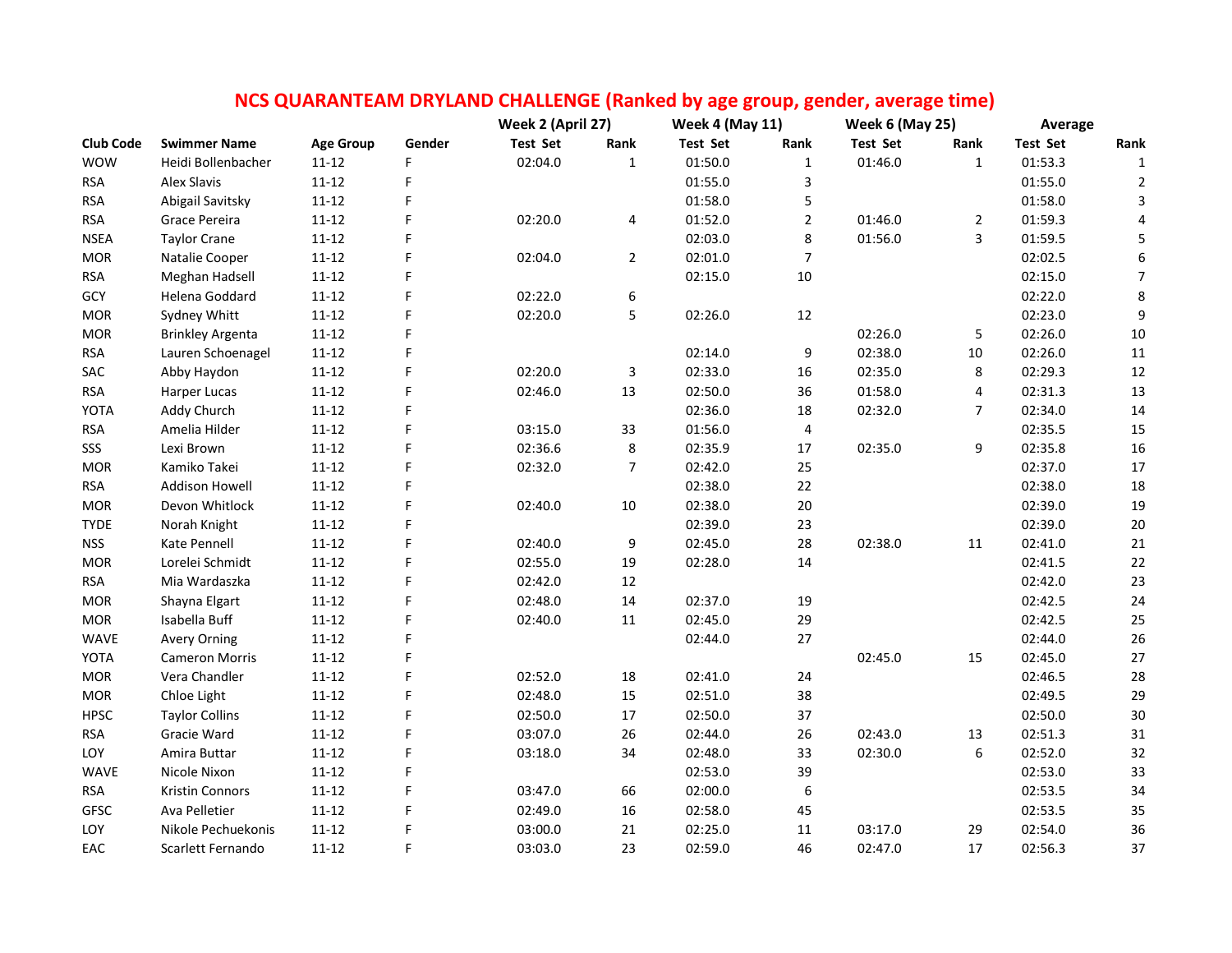|                  |                            |                  |        | NCS QUARANTEAM DRYLAND CHALLENGE (Ranked by age group, gender, average time) |      |                        |      |                        |      |                 |        |
|------------------|----------------------------|------------------|--------|------------------------------------------------------------------------------|------|------------------------|------|------------------------|------|-----------------|--------|
|                  |                            |                  |        | Week 2 (April 27)                                                            |      | <b>Week 4 (May 11)</b> |      | <b>Week 6 (May 25)</b> |      | Average         |        |
| <b>Club Code</b> | <b>Swimmer Name</b>        | <b>Age Group</b> | Gender | <b>Test Set</b>                                                              | Rank | <b>Test Set</b>        | Rank | <b>Test Set</b>        | Rank | <b>Test Set</b> | Rank   |
| YOTA             | Kate Bakelaar              | $11 - 12$        | F      | 03:06.0                                                                      | 25   | 02:55.0                | 40   | 02:50.0                | 19   | 02:57.0         | 38     |
| <b>RSA</b>       | Angelina Lu                | $11 - 12$        | F      | 02:58.0                                                                      | 20   |                        |      |                        |      | 02:58.0         | 39     |
| <b>GFSC</b>      | <b>Emily Wrenn</b>         | $11 - 12$        | F      | 03:11.0                                                                      | 28   | 02:48.0                | 32   |                        |      | 02:59.5         | 40     |
| WAVE             | Maris Miller               | $11 - 12$        | F      | 03:30.0                                                                      | 42   | 02:30.0                | 15   |                        |      | 03:00.0         | $41\,$ |
| <b>HPSC</b>      | Addie Spencer              | $11 - 12$        | F      | 03:00.0                                                                      | 22   | 03:00.0                | 47   |                        |      | 03:00.0         | 42     |
| <b>NSS</b>       | Kate Rex                   | $11 - 12$        | F      | 03:38.0                                                                      | 59   | 02:47.0                | 30   | 02:42.0                | 12   | 03:02.3         | 43     |
| EAC              | Cam Robertson              | $11 - 12$        | F      | 03:03.0                                                                      | 24   | 03:10.0                | 57   | 02:55.0                | 20   | 03:02.7         | 44     |
| <b>RSA</b>       | Ruby Senko                 | $11 - 12$        | F      | 03:35.0                                                                      | 51   | 02:38.0                | 21   |                        |      | 03:06.5         | 45     |
| <b>TYDE</b>      | Josie Hoopingarner         | $11 - 12$        | F      |                                                                              |      | 03:07.0                | 52   |                        |      | 03:07.0         | 46     |
| SSS              | Ava Miklowich              | $11 - 12$        | F      | 03:07.0                                                                      | 27   | 03:04.0                | 49   | 03:12.0                | 26   | 03:07.7         | 47     |
| <b>MOR</b>       | Macy Davidson              | $11 - 12$        | F      |                                                                              |      | 03:08.0                | 53   |                        |      | 03:08.0         | 48     |
| WAVE             | Georgia Scisciani          | $11 - 12$        | F      | 03:14.0                                                                      | 31   | 03:04.0                | 50   |                        |      | 03:09.0         | 49     |
| YOTA             | Caroline Holladay          | $11 - 12$        | F      | 03:25.0                                                                      | 38   | 02:56.0                | 42   |                        |      | 03:10.5         | 50     |
| <b>RSA</b>       | Ella Marin                 | $11 - 12$        | F      | 03:36.0                                                                      | 57   | 03:12.0                | 59   | 02:45.0                | 14   | 03:11.0         | 51     |
| <b>WAVE</b>      | Anna Burns                 | $11 - 12$        | F      | 03:55.0                                                                      | 71   | 02:27.0                | 13   |                        |      | 03:11.0         | 52     |
| <b>RSA</b>       | Laila Haddad               | $11 - 12$        | F      | 03:12.0                                                                      | 30   |                        |      |                        |      | 03:12.0         | 53     |
| <b>TYDE</b>      | Dani Samaniego             | $11 - 12$        | F      | 03:20.0                                                                      | 35   | 03:04.0                | 51   |                        |      | 03:12.0         | 54     |
| <b>WOW</b>       | <b>Camren Grace Reaves</b> | $11 - 12$        | F      | 03:41.0                                                                      | 60   | 03:09.0                | 56   | 02:48.0                | 18   | 03:12.7         | 55     |
| <b>NSEA</b>      | Sallie Brown               | $11 - 12$        | F      | 03:56.0                                                                      | 73   | 02:56.0                | 43   | 02:47.0                | 16   | 03:13.0         | 56     |
| <b>RSA</b>       | Mallory Johnson            | $11 - 12$        | F      | 03:15.0                                                                      | 32   |                        |      |                        |      | 03:15.0         | 57     |
| WAVE             | Katherine Shannon          | $11 - 12$        | F      | 03:38.0                                                                      | 58   | 02:55.0                | 41   |                        |      | 03:16.5         | 58     |
| LOY              | Eva Warner                 | $11 - 12$        | F      | 03:43.0                                                                      | 62   | 03:17.0                | 64   | 02:55.0                | 21   | 03:18.3         | 59     |
| LOY              | Molly McGuire              | $11 - 12$        | F      | 04:05.0                                                                      | 81   | 02:49.0                | 35   | 03:03.0                | 23   | 03:19.0         | 60     |
| <b>RSA</b>       | Annabelle Martin           | $11 - 12$        | F      | 03:12.0                                                                      | 29   | 03:10.0                | 58   | 03:35.0                | 40   | 03:19.0         | 61     |
| WAVE             | Elizabeth Kudlak           | $11 - 12$        | F      |                                                                              |      | 03:20.0                | 67   |                        |      | 03:20.0         | 62     |
| <b>LOY</b>       | Hannah Owens               | $11 - 12$        | F      | 03:36.0                                                                      | 53   | 03:09.0                | 54   | 03:20.0                | 32   | 03:21.7         | 63     |
| <b>WAVE</b>      | Laruen Carlson             | $11 - 12$        | F      |                                                                              |      | 03:22.0                | 70   |                        |      | 03:22.0         | 64     |
| <b>TEAM</b>      | Jane McAuley               | $11 - 12$        | F      | 03:22.0                                                                      | 36   |                        |      |                        |      | 03:22.0         | 65     |
| LOY              | Anika Barua                | $11 - 12$        | F      | 03:28.0                                                                      | 39   | 02:49.0                | 34   | 03:50.0                | 44   | 03:22.3         | 66     |
| ECA              | Arianna Lee                | $11 - 12$        | Ë      | 03:36.0                                                                      | 54   | 03:09.0                | 55   |                        |      | 03:22.5         | 67     |
| <b>NSS</b>       | <b>Annie Haines</b>        | $11 - 12$        | F      | 03:33.0                                                                      | 47   | 03:14.0                | 61   |                        |      | 03:23.5         | 68     |
| LOY              | Grace Allen                | $11 - 12$        | F      | 03:35.0                                                                      | 50   | 03:18.0                | 65   | 03:18.0                | 30   | 03:23.7         | 69     |
| XA               | Jade Moyer                 | $11 - 12$        | F      | 03:56.0                                                                      | 72   | 03:14.0                | 62   | 03:03.0                | 24   | 03:24.3         | $70\,$ |
| YOTA             | Lily Harriman              | $11 - 12$        | F      | 03:29.0                                                                      | 41   | 03:22.0                | 68   |                        |      | 03:25.5         | $71\,$ |
| XA               | Peyton Felts               | $11 - 12$        | F      | 03:44.0                                                                      | 64   | 03:28.0                | 72   | 03:05.0                | 25   | 03:25.7         | $72\,$ |
| <b>TEAM</b>      | Ella Davis                 | $11 - 12$        | F      | 03:32.0                                                                      | 46   | 03:37.0                | 80   | 03:14.0                | 28   | 03:27.7         | 73     |
| <b>TEAM</b>      | Ola Ombach                 | $11 - 12$        | F      |                                                                              |      |                        |      | 03:28.0                | 38   | 03:28.0         | 74     |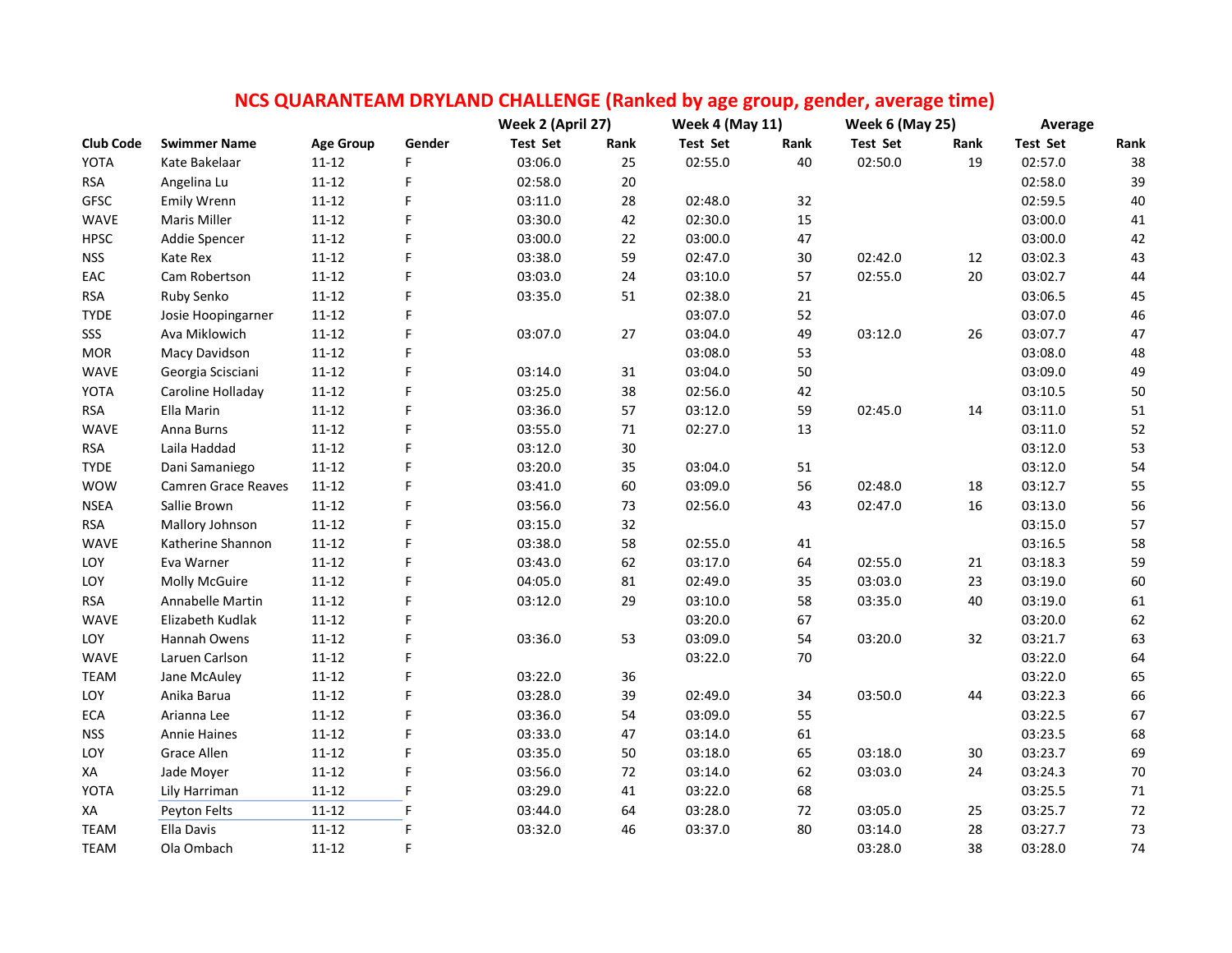|                  |                         |                  |        | Week 2 (April 27) |        | <b>Week 4 (May 11)</b> |      | <b>Week 6 (May 25)</b> |      | Average         |        |
|------------------|-------------------------|------------------|--------|-------------------|--------|------------------------|------|------------------------|------|-----------------|--------|
| <b>Club Code</b> | <b>Swimmer Name</b>     | <b>Age Group</b> | Gender | <b>Test Set</b>   | Rank   | <b>Test Set</b>        | Rank | <b>Test Set</b>        | Rank | <b>Test Set</b> | Rank   |
| <b>TEAM</b>      | Parker Lesley           | $11 - 12$        | F      | 03:23.0           | 37     | 03:33.0                | 74   |                        |      | 03:28.0         | 75     |
| <b>WOW</b>       | Sophie Wert             | $11 - 12$        | F      | 03:28.0           | 40     |                        |      |                        |      | 03:28.0         | 76     |
| SAC              | Addie McMurry           | $11 - 12$        | F      | 03:44.0           | 65     | 03:16.0                | 63   |                        |      | 03:30.0         | 77     |
| <b>MOR</b>       | Kaya Kaidel             | $11 - 12$        | F      | 03:30.0           | 45     |                        |      |                        |      | 03:30.0         | 78     |
| <b>TEAM</b>      | Katy Delea              | $11 - 12$        | F      | 03:30.0           | 44     | 03:45.0                | 84   | 03:20.0                | 33   | 03:31.7         | 79     |
| YOTA             | Lucy Osborn             | $11 - 12$        | F      |                   |        | 03:33.0                | 76   |                        |      | 03:33.0         | $80\,$ |
| <b>GFSC</b>      | Reese Radzai            | $11 - 12$        | F      | 03:43.0           | 61     | 03:23.0                | 71   |                        |      | 03:33.0         | 81     |
| <b>RSA</b>       | Elizabeth Plant         | $11 - 12$        | F      | 03:35.0           | 52     |                        |      |                        |      | 03:35.0         | 82     |
| <b>NSS</b>       | Tajanai Mathieu         | $11 - 12$        | F      | 03:57.0           | 74     | 03:33.0                | 75   | 03:28.0                | 37   | 03:39.3         | 83     |
| <b>RSA</b>       | Julia Strunk            | $11 - 12$        | F      | 04:25.0           | 97     | 03:34.0                | 77   | 03:00.0                | 22   | 03:39.7         | 84     |
| <b>TEAM</b>      | Raina Madar             | $11 - 12$        | F      | 03:33.0           | 48     | 04:06.0                | 95   | 03:20.0                | 34   | 03:39.7         | 85     |
| <b>TEAM</b>      | <b>Grier Patterson</b>  | $11 - 12$        | F      | 03:36.0           | 56     | 03:44.0                | 83   |                        |      | 03:40.0         | 86     |
| WAVE             | Alexis Lang             | $11 - 12$        | F      | 04:18.0           | 94     | 03:03.0                | 48   |                        |      | 03:40.5         | 87     |
| <b>RACY</b>      | Jozi Hicks              | $11 - 12$        | F      | 03:50.0           | 68     | 03:50.0                | 86   | 03:24.0                | 35   | 03:41.3         | 88     |
| <b>RSA</b>       | Sedona O'Donnell        | $11 - 12$        | F      | 04:11.0           | 88     | 03:13.0                | 60   |                        |      | 03:42.0         | 89     |
| <b>NSS</b>       | Ninyee She              | $11 - 12$        | F      | 04:01.0           | 79     | 03:36.0                | 79   | 03:30.0                | 39   | 03:42.3         | $90\,$ |
| <b>RACY</b>      | Zoey Waters             | $11 - 12$        | F      | 03:48.0           | 67     | 03:40.0                | 81   |                        |      | 03:44.0         | 91     |
| <b>TEAM</b>      | Anne Rojas              | $11 - 12$        | F      | 03:30.0           | 43     | 03:58.0                | 89   |                        |      | 03:44.0         | 92     |
| GFSC             | <b>Madison Schmitz</b>  | $11 - 12$        | F      | 03:44.0           | 63     |                        |      |                        |      | 03:44.0         | 93     |
| WAVE             | <b>Abigail Phillips</b> | $11 - 12$        | F      | 04:08.0           | 85     | 03:20.0                | 66   |                        |      | 03:44.0         | 94     |
| WAVE             | Macie Sauls             | $11 - 12$        | F      | 04:34.0           | 101    | 02:56.0                | 44   |                        |      | 03:45.0         | 95     |
| <b>TEAM</b>      | Noelle Brighton         | $11 - 12$        | F      | 03:36.0           | 55     | 03:59.0                | 90   | 03:43.0                | 43   | 03:46.0         | 96     |
| EAC              | <b>Emily Lewis</b>      | $11 - 12$        | F      | 04:05.0           | 82     | 04:00.0                | 91   | 03:18.0                | 31   | 03:47.7         | 97     |
| YOTA             | <b>Braelyn Miller</b>   | $11 - 12$        | F      | 04:19.0           | 95     | 03:22.0                | 69   |                        |      | 03:50.5         | 98     |
| WAVE             | Lainee Plaster          | $11 - 12$        | F      | 04:06.0           | 84     | 03:35.0                | 78   |                        |      | 03:50.5         | 99     |
| WAVE             | <b>Madison Blaes</b>    | $11 - 12$        | F      | 03:51.0           | 69     |                        |      |                        |      | 03:51.0         | 100    |
| <b>GFSC</b>      | Ava Manners             | $11 - 12$        | F      | 04:14.0           | 90     | 03:32.0                | 73   |                        |      | 03:53.0         | 101    |
| <b>TEAM</b>      | Joslyn Bolton           | $11 - 12$        | F      | 03:34.0           | 49     | 04:08.0                | 97   | 03:57.0                | 47   | 03:53.0         | 102    |
| WAVE             | Lily Sperry             | $11 - 12$        | F      | 04:59.0           | 110    | 02:47.0                | 31   |                        |      | 03:53.0         | 103    |
| <b>WOW</b>       | Melina Baynard          | $11 - 12$        | F      | 04:31.0           | 99     | 03:46.0                | 85   | 03:25.0                | 36   | 03:54.0         | 104    |
| YOTA             | Audrey Crowder          | $11 - 12$        | F      |                   |        |                        |      | 03:54.0                | 46   | 03:54.0         | 105    |
| <b>RSA</b>       | Sophia Harrer           | $11 - 12$        | F      | 03:54.0           | $70\,$ |                        |      |                        |      | 03:54.0         | 106    |
| <b>WOW</b>       | Shea Van Nostrand       | $11 - 12$        | F      | 04:11.0           | 87     | 03:51.0                | 87   | 03:41.0                | 42   | 03:54.3         | 107    |
| <b>TEAM</b>      | Piper Burton            | $11 - 12$        | F      | 03:57.0           | 76     |                        |      | 03:52.0                | 45   | 03:54.5         | 108    |
| <b>TEAM</b>      | <b>Avery Picard</b>     | $11 - 12$        | F      |                   |        | 03:55.0                | 88   |                        |      | 03:55.0         | 109    |
| YOTA             | Aubrey Mitchell         | $11 - 12$        | F      | 04:51.0           | 107    | 03:42.0                | 82   | 03:12.0                | 27   | 03:55.0         | 110    |
| <b>TEAM</b>      | Madyn Eickenhorst       | $11 - 12$        | F.     | 03:57.0           | 75     |                        |      |                        |      | 03:57.0         | 111    |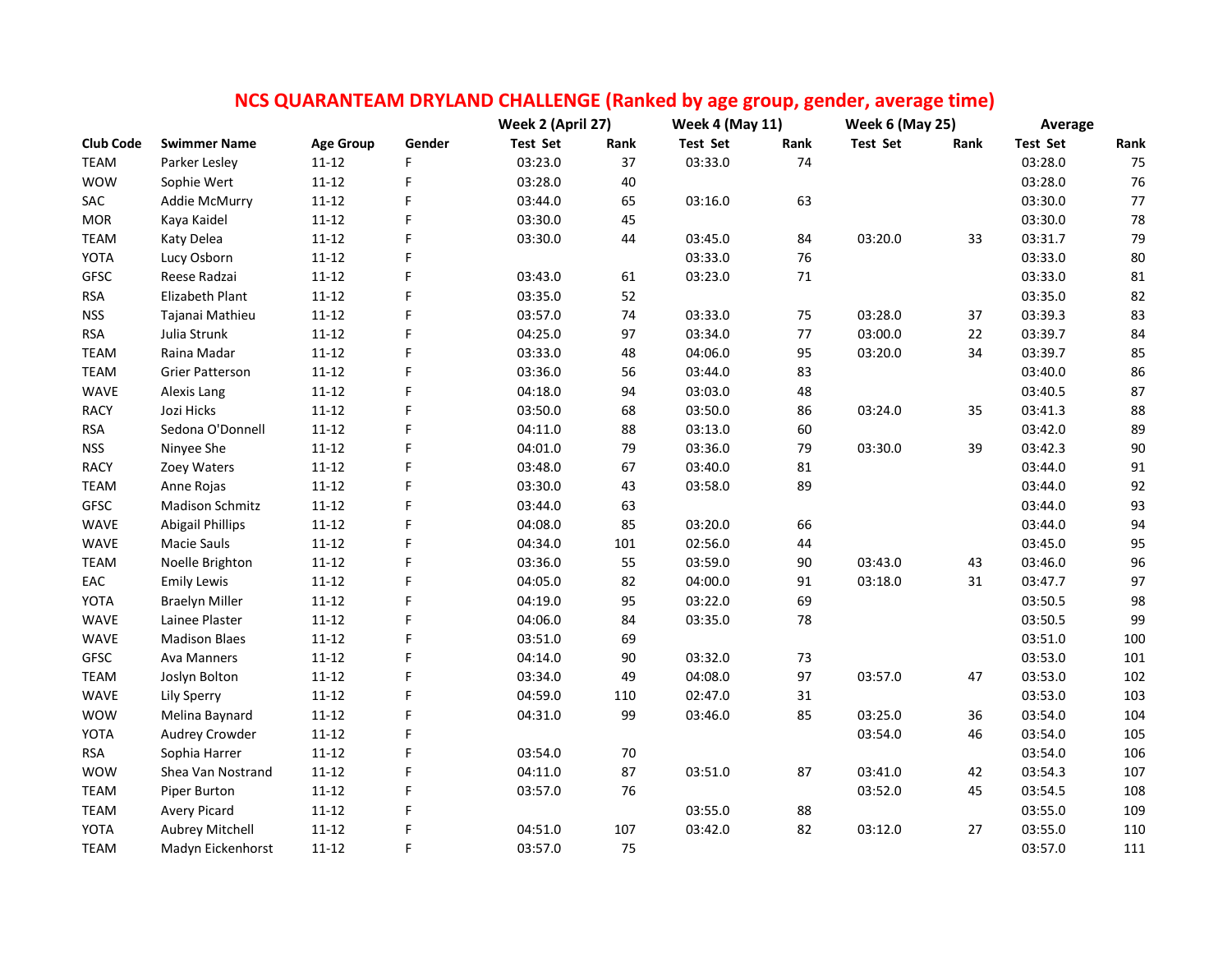|                  |                              |                  |        | Week 2 (April 27) |      | <b>Week 4 (May 11)</b> |      | <b>Week 6 (May 25)</b> |      | Average         |      |
|------------------|------------------------------|------------------|--------|-------------------|------|------------------------|------|------------------------|------|-----------------|------|
| <b>Club Code</b> | <b>Swimmer Name</b>          | <b>Age Group</b> | Gender | <b>Test Set</b>   | Rank | <b>Test Set</b>        | Rank | <b>Test Set</b>        | Rank | <b>Test Set</b> | Rank |
| <b>WAVE</b>      | Ann Goins                    | $11 - 12$        | F      | 03:58.0           | 77   |                        |      |                        |      | 03:58.0         | 112  |
| GG               | <b>Elizabeth Phillips</b>    | $11 - 12$        | F      | 04:00.0           | 78   | 04:01.0                | 92   |                        |      | 04:00.5         | 113  |
| <b>RSA</b>       | Julia Dott                   | $11 - 12$        | F      | 04:03.0           | 80   |                        |      |                        |      | 04:03.0         | 114  |
| GG               | Zoey Trudelle                | $11 - 12$        | F      | 04:06.0           | 83   | 04:07.0                | 96   |                        |      | 04:06.5         | 115  |
| <b>RSA</b>       | Helena Hettich               | $11 - 12$        | F      | 04:14.0           | 92   | 04:03.0                | 93   |                        |      | 04:08.5         | 116  |
| <b>TEAM</b>      | Elaina Cannon                | $11 - 12$        | F      | 04:10.0           | 86   |                        |      |                        |      | 04:10.0         | 117  |
| <b>TEAM</b>      | Janie Green                  | $11 - 12$        | F      | 04:12.0           | 89   |                        |      |                        |      | 04:12.0         | 118  |
| <b>TEAM</b>      | Walker Crigler               | $11 - 12$        | F      | 04:14.0           | 91   |                        |      |                        |      | 04:14.0         | 119  |
| <b>RSA</b>       | Grayson Malone               | $11 - 12$        | F      | 04:14.0           | 93   |                        |      |                        |      | 04:14.0         | 120  |
| SAC              | Maddie Grinton               | $11 - 12$        | F      | 04:50.0           | 106  | 04:09.0                | 98   | 04:01.0                | 48   | 04:20.0         | 121  |
| ECA              | Ahna Boyce                   | $11 - 12$        | F      | 04:36.0           | 102  | 04:05.0                | 94   |                        |      | 04:20.5         | 122  |
| ECA              | lyza Miller                  | $11 - 12$        | F      | 04:28.0           | 98   |                        |      |                        |      | 04:28.0         | 123  |
| SAC              | Caroline Grinton             | $11 - 12$        | F      | 04:55.0           | 108  |                        |      | 04:06.0                | 49   | 04:30.5         | 124  |
| <b>HCAC</b>      | Addilee Whitehurst           | $11 - 12$        | F      | 05:32.0           | 115  | 04:36.0                | 103  | 03:37.5                | 41   | 04:35.2         | 125  |
| <b>WOW</b>       | Addie Sterner                | $11 - 12$        | F      | 04:24.0           | 96   | 04:34.0                | 102  | 04:54.0                | 52   | 04:37.3         | 126  |
| <b>TYDE</b>      | Addie Mitchell               | $11 - 12$        | F      | 05:03.0           | 111  | 04:20.0                | 100  | 04:30.0                | 50   | 04:37.7         | 127  |
| GCY              | Anya Kayande                 | $11 - 12$        | F      | 04:41.0           | 103  |                        |      |                        |      | 04:41.0         | 128  |
| WAVE             | Julia Meador                 | $11 - 12$        | F      | 05:13.0           | 114  | 04:13.0                | 99   |                        |      | 04:43.0         | 129  |
| YBAC             | Adriana Carmon               | $11 - 12$        | F      | 04:46.0           | 104  |                        |      |                        |      | 04:46.0         | 130  |
| YOTA             | Charlotte Swannack           | $11 - 12$        | F      | 04:50.0           | 105  |                        |      |                        |      | 04:50.0         | 131  |
| VACB             | Caroline Honeycutt           | $11 - 12$        | F      | 05:44.0           | 116  | 04:33.0                | 101  | 04:30.0                | 51   | 04:55.7         | 132  |
| <b>MOR</b>       | Dorothy Ellen Grant          | $11 - 12$        | F      | 04:56.0           | 109  |                        |      |                        |      | 04:56.0         | 133  |
| <b>TEAM</b>      | Val Wirz                     | $11 - 12$        | F      | 04:33.0           | 100  | 05:42.0                | 109  |                        |      | 05:07.5         | 134  |
| <b>RACY</b>      | Julia Shelton                | $11 - 12$        | F      | 05:13.0           | 113  | 05:08.0                | 104  |                        |      | 05:10.5         | 135  |
| <b>RACY</b>      | Gracie Lineberger            | $11 - 12$        | F      | 05:12.0           | 112  |                        |      |                        |      | 05:12.0         | 136  |
| WAVE             | Mia Allen                    | $11 - 12$        | F      |                   |      | 05:26.0                | 106  |                        |      | 05:26.0         | 137  |
| WAVE             | Alexis Stonehouse            | $11 - 12$        | F      |                   |      | 05:30.0                | 107  |                        |      | 05:30.0         | 138  |
| WAVE             | Alyssa Van Sprewenburg 11-12 |                  | F      |                   |      | 05:35.0                | 108  |                        |      | 05:35.0         | 139  |
| <b>NSEA</b>      | Olivia Crowley               | $11 - 12$        | F      | 06:11.0           | 118  | 05:14.0                | 105  |                        |      | 05:42.5         | 140  |
| <b>TYDE</b>      | Emma Robertson               | $11 - 12$        | F      | 06:00.0           | 117  |                        |      |                        |      | 06:00.0         | 141  |
| <b>MOR</b>       | Kiran Mohs                   | $11 - 12$        | F      | 06:23.0           | 119  |                        |      |                        |      | 06:23.0         | 142  |
| <b>TEAM</b>      | Isabelle Larson              | $11 - 12$        | F      | 06:56.0           | 120  |                        |      |                        |      | 06:56.0         | 143  |
| <b>RACY</b>      | Elizabeth Brilliant          | $11 - 12$        | F      | 07:15.0           | 121  |                        |      |                        |      | 07:15.0         | 144  |
| YOTA             | Isabella Oberkirsch          | $11 - 12$        | F      | 07:50.0           | 122  |                        |      | 07:15.0                | 53   | 07:32.5         | 145  |
| <b>HPSC</b>      | Ann Currin (Mom)             | $11 - 12$        | F      | 08:11.0           | 123  |                        |      |                        |      | 08:11.0         | 146  |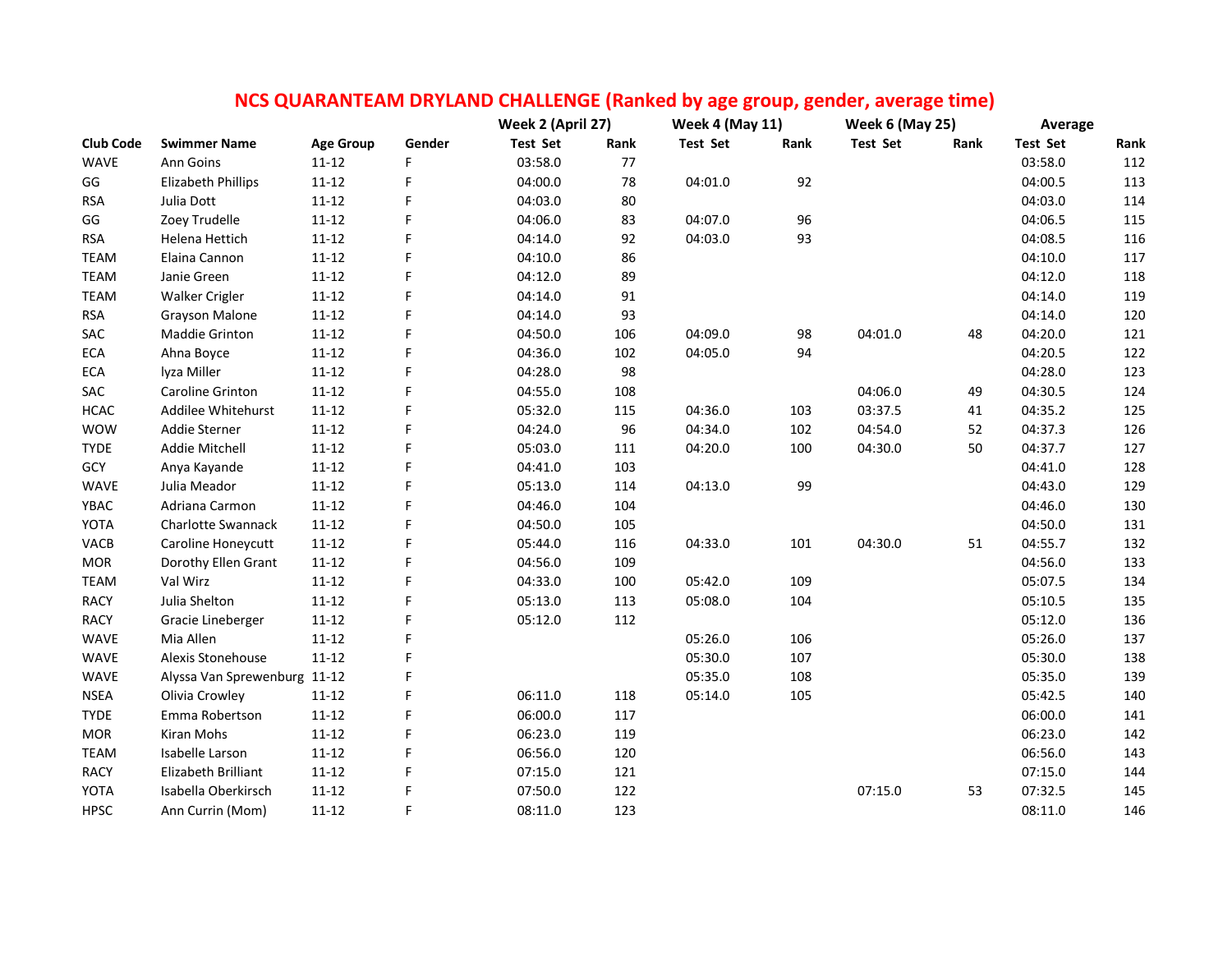|                  |                       |                  | Week 2 (April 27) |                 | <b>Week 4 (May 11)</b>  |                 | <b>Week 6 (May 25)</b>  |                 | Average        |                 |                  |
|------------------|-----------------------|------------------|-------------------|-----------------|-------------------------|-----------------|-------------------------|-----------------|----------------|-----------------|------------------|
| <b>Club Code</b> | <b>Swimmer Name</b>   | <b>Age Group</b> | Gender            | <b>Test Set</b> | Rank                    | <b>Test Set</b> | Rank                    | <b>Test Set</b> | Rank           | <b>Test Set</b> | Rank             |
| <b>MOR</b>       | Ronan Cornpropst      | $11 - 12$        | M                 | 02:09.0         | $\mathbf 1$             | 02:09.0         | $\overline{\mathbf{4}}$ |                 |                | 02:09.0         | $\mathbf{1}$     |
| <b>NSEA</b>      | Nathan Neu            | $11 - 12$        | ${\sf M}$         | 02:57.0         | 25                      | 02:07.0         | 3                       | 02:01.0         | 3              | 02:21.7         | $\overline{2}$   |
| <b>NSEA</b>      | Clem Camacho          | $11 - 12$        | M                 | 03:11.0         | 38                      | 02:06.0         | $\overline{2}$          | 01:58.0         | $\overline{2}$ | 02:25.0         | $\mathbf{3}$     |
| <b>MOR</b>       | Alexander Townsend    | $11 - 12$        | ${\sf M}$         | 02:29.0         | 3                       | 02:21.0         | $\overline{7}$          |                 |                | 02:25.0         | 4                |
| <b>WOW</b>       | Laith Ausband         | $11 - 12$        | ${\sf M}$         | 02:27.0         | $\overline{2}$          |                 |                         |                 |                | 02:27.0         | $\mathsf S$      |
| <b>MOR</b>       | Cole Heuer            | $11 - 12$        | M                 | 02:39.0         | 6                       | 02:17.0         | 6                       |                 |                | 02:28.0         | $\boldsymbol{6}$ |
| $\sf{MOR}$       | Pramukh Chedella      | $11 - 12$        | ${\sf M}$         | 02:43.0         | 12                      | 02:15.0         | 5                       |                 |                | 02:29.0         | $\overline{7}$   |
| <b>RSA</b>       | <b>Marcus Hulbig</b>  | $11 - 12$        | ${\sf M}$         | 03:07.0         | 35                      | 02:24.0         | 9                       | 01:57.0         | $\mathbf{1}$   | 02:29.3         | $\,$ 8 $\,$      |
| $\sf{MOR}$       | <b>Brady Schermer</b> | $11 - 12$        | M                 | 02:30.0         | $\overline{\mathbf{4}}$ |                 |                         |                 |                | 02:30.0         | $\boldsymbol{9}$ |
| <b>TYDE</b>      | JT Trowbridge         | $11 - 12$        | ${\sf M}$         | 03:12.0         | 40                      | 02:01.0         | $\mathbf 1$             |                 |                | 02:36.5         | $10\,$           |
| <b>MOR</b>       | Rahul Ramesh          | $11 - 12$        | ${\sf M}$         | 02:42.0         | 11                      | 02:32.0         | ${\bf 11}$              |                 |                | 02:37.0         | $11\,$           |
| EAC              | <b>Nick Brooks</b>    | $11 - 12$        | ${\sf M}$         | 02:48.0         | 19                      | 02:35.0         | 15                      | 02:35.0         | 12             | 02:39.3         | $12\,$           |
| EAC              | Harris Abernathy      | $11 - 12$        | ${\sf M}$         | 02:45.0         | 15                      | 02:37.0         | $17\,$                  | 02:36.0         | 13             | 02:39.3         | 13               |
| $\sf{MOR}$       | Nathan Hill           | $11 - 12$        | ${\sf M}$         | 02:40.0         | $\boldsymbol{7}$        | 02:40.0         | 18                      |                 |                | 02:40.0         | $14\,$           |
| <b>MOR</b>       | Daniel Reynolds       | $11 - 12$        | ${\sf M}$         | 02:47.0         | $18\,$                  | 02:34.0         | 14                      |                 |                | 02:40.5         | 15               |
| <b>RSA</b>       | Kevin Chi             | $11 - 12$        | ${\sf M}$         | 02:41.0         | 8                       |                 |                         |                 |                | 02:41.0         | 16               |
| <b>RSA</b>       | Ethan Holloway        | $11 - 12$        | M                 | 02:42.0         | $10\,$                  |                 |                         |                 |                | 02:42.0         | $17\,$           |
| <b>NSS</b>       | <b>Brandon Wong</b>   | $11 - 12$        | ${\sf M}$         | 02:39.0         | 5                       | 03:03.0         | 36                      | 02:30.0         | 8              | 02:44.0         | 18               |
| <b>MOR</b>       | Nolan Zerda           | $11 - 12$        | M                 | 03:01.0         | 28                      | 02:27.0         | $10\,$                  |                 |                | 02:44.0         | 19               |
| <b>TYDE</b>      | Parker Gaillard       | $11 - 12$        | ${\sf M}$         | 02:55.0         | 23                      | 02:44.0         | 21                      | 02:34.0         | 11             | 02:44.3         | 20               |
| $\sf{MOR}$       | <b>Tanner Elmore</b>  | $11 - 12$        | ${\sf M}$         | 02:41.0         | 9                       | 02:48.0         | 24                      |                 |                | 02:44.5         | 21               |
| GFSC             | Joshua Delos Santos   | $11 - 12$        | ${\sf M}$         | 02:45.0         | 13                      | 03:00.0         | 33                      | 02:30.0         | 7              | 02:45.0         | 22               |
| $\sf{MOR}$       | Lincoln Gage          | $11 - 12$        | ${\sf M}$         | 02:47.0         | 17                      | 02:47.0         | $22\,$                  |                 |                | 02:47.0         | 23               |
| <b>GFSC</b>      | Yaphet Abebe          | $11 - 12$        | M                 | 02:47.0         | 16                      | 02:49.0         | 27                      |                 |                | 02:48.0         | 24               |
| SAC              | Jacob Tysinger        | $11 - 12$        | M                 | 03:22.0         | 48                      | 02:32.0         | $12\,$                  | 02:32.0         | 9              | 02:48.7         | 25               |
| WAVE             | Ben Smith             | $11 - 12$        | M                 | 02:45.0         | 14                      | 02:53.0         | 29                      |                 |                | 02:49.0         | 26               |
| <b>GFSC</b>      | Thomas Clayton        | $11 - 12$        | M                 | 02:51.0         | 20                      | 02:48.0         | 25                      |                 |                | 02:49.5         | 27               |
| <b>MOR</b>       | Jonathan Reynolds     | 11-12            | M                 | 03:06.0         | 34                      | 02:35.0         | $16\,$                  |                 |                | 02:50.5         | 28               |
| <b>MOR</b>       | Andrew Cook           | $11 - 12$        | M                 | 02:54.0         | 21                      | 02:48.0         | 26                      |                 |                | 02:51.0         | 29               |
| YOTA             | Cole Gwaltney         | $11 - 12$        | M                 | 02:55.0         | 22                      | 02:52.0         | 28                      |                 |                | 02:53.5         | $30\,$           |
| <b>RSA</b>       | Franklin Aycock       | 11-12            | M                 | 03:50.0         | 72                      | 02:33.0         | 13                      | 02:18.0         | 5              | 02:53.7         | 31               |
| GFSC             | <b>Bryce Torsone</b>  | $11 - 12$        | M                 | 02:56.0         | 24                      |                 |                         |                 |                | 02:56.0         | 32               |
| <b>NSS</b>       | Nicholas Chilom       | $11 - 12$        | ${\sf M}$         | 03:11.0         | 39                      | 02:54.0         | 30                      | 02:48.0         | 17             | 02:57.7         | 33               |
| WAVE             | Alex Jing             | $11 - 12$        | M                 |                 |                         | 02:59.0         | 32                      |                 |                | 02:59.0         | 34               |
| <b>GFSC</b>      | Noah Walcott          | $11 - 12$        | M                 | 03:42.0         | 61                      | 02:58.0         | 31                      | 02:17.5         | 4              | 02:59.2         | 35               |
| <b>NSEA</b>      | Ryker Eder            | $11 - 12$        | M                 | 03:47.0         | 65                      | 02:40.0         | 19                      | 02:33.0         | $10\,$         | 03:00.0         | 36               |
| <b>MOR</b>       | Jacob Walker          | $11 - 12$        | M                 | 03:01.0         | 27                      |                 |                         |                 |                | 03:01.0         | 37               |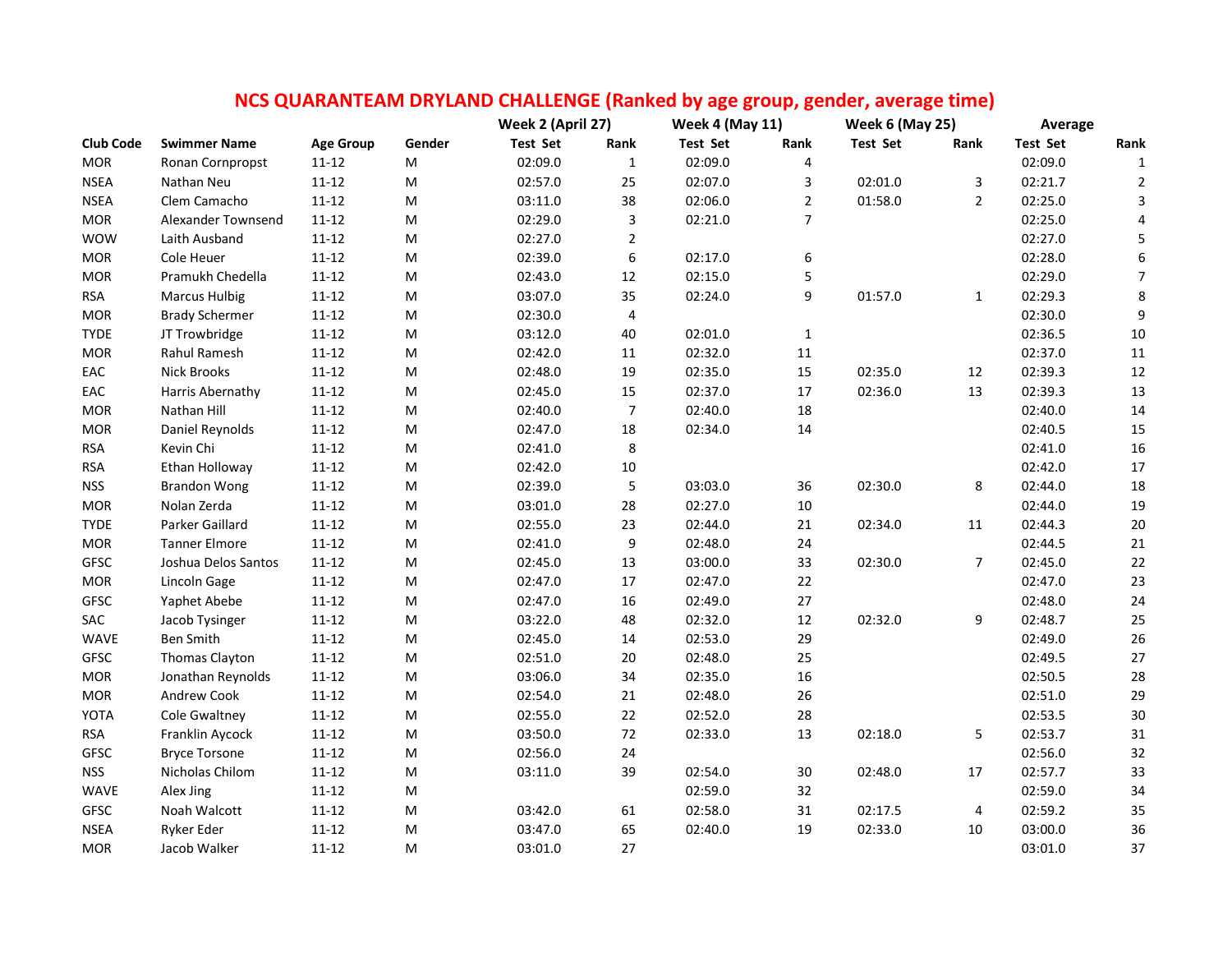|                  |                       |                  |           |                   | NCS QUARANTEAM DRYLAND CHALLENGE (Ranked by age group, gender, average time) |                        |      |                        |      |                 |        |
|------------------|-----------------------|------------------|-----------|-------------------|------------------------------------------------------------------------------|------------------------|------|------------------------|------|-----------------|--------|
|                  |                       |                  |           | Week 2 (April 27) |                                                                              | <b>Week 4 (May 11)</b> |      | <b>Week 6 (May 25)</b> |      | Average         |        |
| <b>Club Code</b> | <b>Swimmer Name</b>   | <b>Age Group</b> | Gender    | <b>Test Set</b>   | Rank                                                                         | Test Set               | Rank | <b>Test Set</b>        | Rank | <b>Test Set</b> | Rank   |
| <b>RSA</b>       | Rahul Murgai          | $11 - 12$        | M         | 03:02.0           | 29                                                                           |                        |      |                        |      | 03:02.0         | 38     |
| <b>MOR</b>       | Lucas Purcell         | $11 - 12$        | ${\sf M}$ | 03:04.0           | 32                                                                           | 03:04.0                | 37   |                        |      | 03:04.0         | 39     |
| <b>MOR</b>       | Jack Croom            | $11 - 12$        | M         | 03:04.0           | $31\,$                                                                       |                        |      |                        |      | 03:04.0         | 40     |
| WAVE             | Andrew Sito           | $11 - 12$        | M         | 03:51.0           | 73                                                                           | 02:22.0                | 8    |                        |      | 03:06.5         | 41     |
| <b>MOR</b>       | Daniel Hefner         | $11 - 12$        | M         | 03:08.0           | 36                                                                           | 03:07.0                | 39   |                        |      | 03:07.5         | 42     |
| <b>MOR</b>       | <b>Timothy Spivey</b> | $11 - 12$        | M         | 03:08.0           | 37                                                                           |                        |      |                        |      | 03:08.0         | 43     |
| YOTA             | Nicholas Auerbach     | $11 - 12$        | M         | 03:04.0           | 30                                                                           |                        |      | 03:13.0                | 23   | 03:08.5         | 44     |
| <b>RSA</b>       | Will Shearin          | $11 - 12$        | M         | 03:40.0           | 59                                                                           |                        |      | 02:40.0                | 14   | 03:10.0         | 45     |
| EAC              | Micah Mitchell        | $11 - 12$        | ${\sf M}$ | 03:05.0           | 33                                                                           | 03:40.0                | 52   | 02:46.0                | 16   | 03:10.3         | 46     |
| WAVE             | Samuel Marsteiner     | $11 - 12$        | ${\sf M}$ | 03:17.0           | 42                                                                           | 03:06.0                | 38   |                        |      | 03:11.5         | 47     |
| SAC              | Rowan Maishman        | $11 - 12$        | M         | 03:42.0           | 62                                                                           | 03:12.0                | 41   | 02:49.0                | 18   | 03:14.3         | 48     |
| YBAC             | Evan Sawyer           | $11 - 12$        | M         | 03:21.0           | 46                                                                           | 03:19.0                | 44   | 03:05.0                | 20   | 03:15.0         | 49     |
| <b>RSA</b>       | Ian Hignite           | $11 - 12$        | M         | 03:47.0           | 68                                                                           | 02:43.0                | 20   |                        |      | 03:15.0         | 50     |
| <b>MOR</b>       | Samuel Thomas         | $11 - 12$        | M         | 03:15.0           | 41                                                                           |                        |      |                        |      | 03:15.0         | 51     |
| <b>NSS</b>       | Silas Lawrie          | $11 - 12$        | M         | 03:20.0           | 45                                                                           | 03:14.0                | 42   | 03:14.0                | 24   | 03:16.0         | 52     |
| <b>TEAM</b>      | <b>Hudson Harris</b>  | $11 - 12$        | M         | 03:31.0           | 54                                                                           |                        |      | 03:05.0                | 21   | 03:18.0         | 53     |
| WAVE             | Grady Gospodarek      | $11 - 12$        | ${\sf M}$ | 03:19.0           | 43                                                                           |                        |      |                        |      | 03:19.0         | 54     |
| LOY              | Jackson Hartsell      | $11 - 12$        | M         | 03:20.0           | 44                                                                           |                        |      |                        |      | 03:20.0         | 55     |
| <b>TYDE</b>      | Logan Zulegar         | $11 - 12$        | ${\sf M}$ | 03:43.0           | 63                                                                           | 03:07.0                | 40   | 03:11.0                | 22   | 03:20.3         | 56     |
| <b>NSEA</b>      | Koen Harrison         | $11 - 12$        | M         | 03:01.0           | 26                                                                           | 03:38.0                | 51   | 03:27.0                | 26   | 03:22.0         | 57     |
| <b>MOR</b>       | Calvin Meintel        | $11 - 12$        | M         | 03:24.0           | 49                                                                           |                        |      |                        |      | 03:24.0         | 58     |
| <b>GFSC</b>      | Charlie (Wade) Payne  | $11 - 12$        | M         | 04:30.0           | 88                                                                           | 03:00.0                | 34   | 02:44.0                | 15   | 03:24.7         | 59     |
| <b>WOW</b>       | Max Hawthorne         | $11 - 12$        | M         | 03:27.0           | 50                                                                           |                        |      |                        |      | 03:27.0         | 60     |
| <b>MOR</b>       | Colton Allen          | $11 - 12$        | M         | 03:27.0           | 51                                                                           |                        |      |                        |      | 03:27.0         | 61     |
| <b>NSS</b>       | Luke Hegner           | $11 - 12$        | ${\sf M}$ | 03:29.0           | 53                                                                           | 03:30.0                | 49   |                        |      | 03:29.5         | 62     |
| <b>TYDE</b>      | <b>Matias Harvey</b>  | $11 - 12$        | ${\sf M}$ | 03:32.0           | 55                                                                           | 03:29.0                | 47   |                        |      | 03:30.5         | 63     |
| XA               | William Abernethy     | $11 - 12$        | ${\sf M}$ | 05:23.0           | 103                                                                          | 03:00.0                | 35   | 02:26.0                | 6    | 03:36.3         | 64     |
| ECA              | Ezra Zapler           | $11 - 12$        | M         | 03:41.0           | 60                                                                           | 03:33.0                | 50   |                        |      | 03:37.0         | 65     |
| <b>WAVE</b>      | Holden Ball           | $11 - 12$        | M         | 04:00.0           | 80                                                                           | 03:18.0                | 43   |                        |      | 03:39.0         | 66     |
| <b>NSS</b>       | Sam Rex               | $11 - 12$        | M         | 03:34.0           | 56                                                                           | 03:57.0                | 59   | 03:32.0                | 29   | 03:41.0         | 67     |
| <b>NSS</b>       | Jakob Karlsson        | $11 - 12$        | M         | 03:47.0           | 67                                                                           | 03:47.0                | 57   | 03:32.0                | 28   | 03:42.0         | 68     |
| WAVE             | Ryan Fortner          | $11 - 12$        | M         | 03:40.0           | 57                                                                           | 03:44.0                | 55   |                        |      | 03:42.0         | 69     |
| YBAC             | Ethan Rodriguez       | $11 - 12$        | M         | 03:53.0           | 76                                                                           | 03:29.0                | 48   | 03:47.0                | 33   | 03:43.0         | $70\,$ |
| SAC              | <b>Miles Gragg</b>    | $11 - 12$        | ${\sf M}$ | 04:07.0           | 82                                                                           | 04:11.0                | 64   | 02:57.0                | 19   | 03:45.0         | $71\,$ |
| <b>MOR</b>       | Neil Devkota          | $11 - 12$        | М         | 03:45.0           | 64                                                                           |                        |      |                        |      | 03:45.0         | $72\,$ |
| <b>TEAM</b>      | Matthew Swett         | $11 - 12$        | M         | 03:50.0           | 71                                                                           | 03:40.0                | 53   |                        |      | 03:45.0         | 73     |
| <b>TEAM</b>      | <b>Grant Goins</b>    | $11 - 12$        | М         | 03:28.0           | 52                                                                           | 04:02.0                | 61   |                        |      | 03:45.0         | 74     |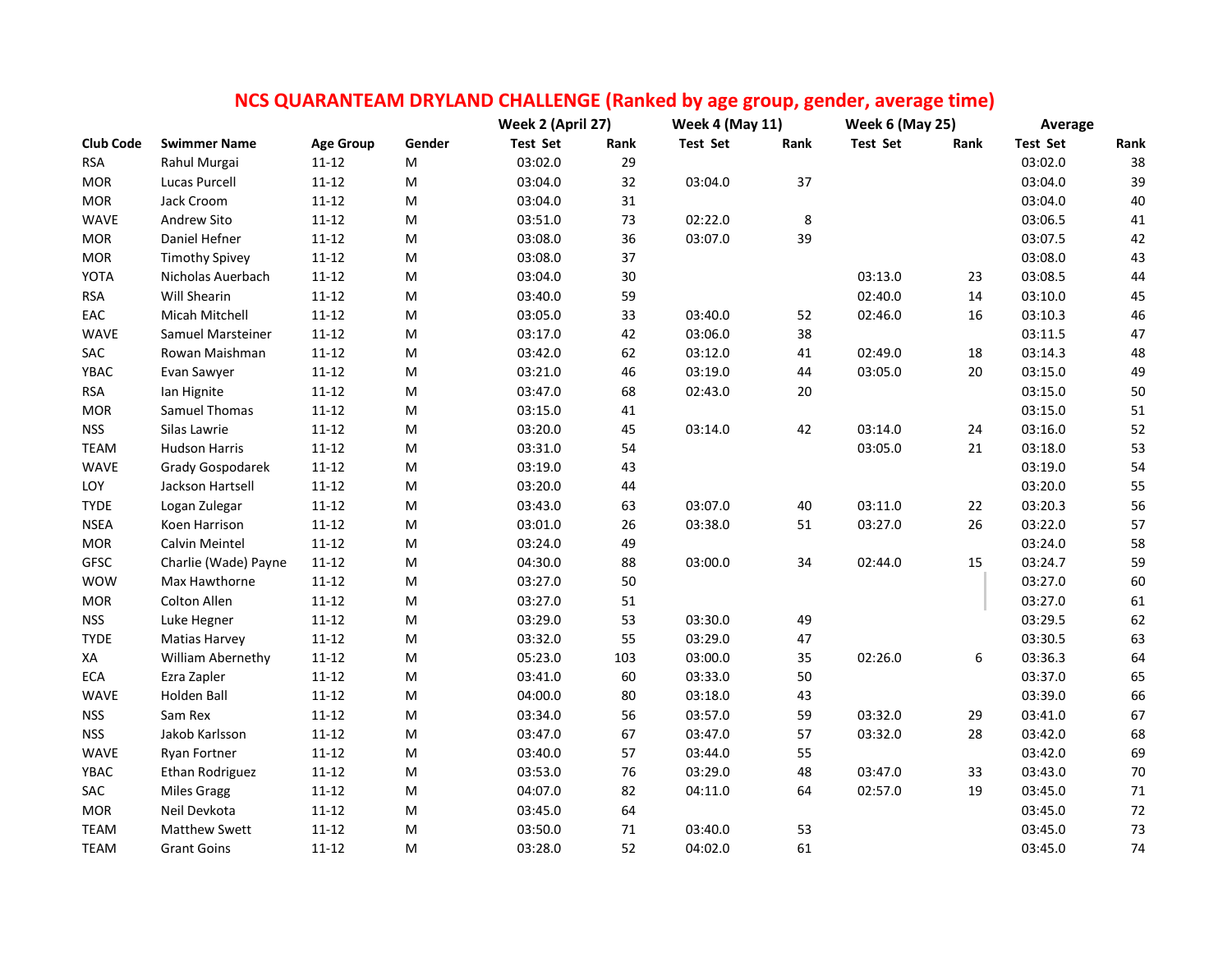|                  |                       |                  |                                                                                                            | Week 2 (April 27) |      | <b>Week 4 (May 11)</b> |        | <b>Week 6 (May 25)</b> |      | Average         |            |
|------------------|-----------------------|------------------|------------------------------------------------------------------------------------------------------------|-------------------|------|------------------------|--------|------------------------|------|-----------------|------------|
| <b>Club Code</b> | <b>Swimmer Name</b>   | <b>Age Group</b> | Gender                                                                                                     | <b>Test Set</b>   | Rank | Test Set               | Rank   | <b>Test Set</b>        | Rank | <b>Test Set</b> | Rank       |
| <b>TEAM</b>      | Daniel Savelyev       | $11 - 12$        | M                                                                                                          | 03:40.0           | 58   | 03:54.0                | 58     |                        |      | 03:47.0         | 75         |
| <b>WAVE</b>      | Felix White           | $11 - 12$        | M                                                                                                          | 03:47.0           | 66   |                        |        |                        |      | 03:47.0         | 76         |
| <b>TYDE</b>      | Jack Stillerman       | $11 - 12$        | M                                                                                                          | 04:43.0           | 96   | 03:40.0                | 54     | 03:30.0                | 27   | 03:47.7         | $77 \,$    |
| <b>NSS</b>       | Philip Codreanu       | $11 - 12$        | M                                                                                                          | 03:51.0           | 74   | 03:45.0                | 56     |                        |      | 03:48.0         | 78         |
| <b>TEAM</b>      | <b>Tate Alexander</b> | $11 - 12$        | M                                                                                                          | 03:21.0           | 47   | 04:43.0                | 71     | 03:23.0                | 25   | 03:49.0         | 79         |
| ECA              | Sam Johnson           | $11 - 12$        | M                                                                                                          | 03:50.0           | 69   |                        |        |                        |      | 03:50.0         | $80\,$     |
| YOTA             | Ian Platts-Mills      | $11 - 12$        | M                                                                                                          | 03:50.0           | 70   |                        |        |                        |      | 03:50.0         | ${\bf 81}$ |
| <b>RSA</b>       | <b>Brent Bowie</b>    | $11 - 12$        | M                                                                                                          | 04:57.0           | 99   | 02:47.0                | 23     |                        |      | 03:52.0         | 82         |
| SAC              | Jadon Marshall        | $11 - 12$        | M                                                                                                          |                   |      |                        |        | 03:55.0                | 34   | 03:55.0         | 83         |
| SAC              | Karter Smith          | $11 - 12$        | M                                                                                                          | 03:57.0           | 79   |                        |        |                        |      | 03:57.0         | 84         |
| <b>TEAM</b>      | Zihang Xiang          | $11 - 12$        | M                                                                                                          | 03:56.0           | 78   | 04:02.0                | 62     |                        |      | 03:59.0         | 85         |
| <b>WAVE</b>      | <b>Tyler Evans</b>    | $11 - 12$        | $\mathsf{M}% _{T}=\mathsf{M}_{T}\!\left( a,b\right) ,\ \mathsf{M}_{T}=\mathsf{M}_{T}\!\left( a,b\right) ,$ | 04:32.0           | 89   | 03:27.0                | 46     |                        |      | 03:59.5         | 86         |
| <b>NSEA</b>      | <b>Bryan Blair</b>    | $11 - 12$        | $\mathsf{M}% _{T}=\mathsf{M}_{T}\!\left( a,b\right) ,\ \mathsf{M}_{T}=\mathsf{M}_{T}\!\left( a,b\right) ,$ | 04:25.0           | 87   | 04:02.0                | 63     | 03:36.0                | 30   | 04:01.0         | 87         |
| <b>MOR</b>       | Palmer Schumann       | $11 - 12$        | M                                                                                                          | 04:02.0           | 81   |                        |        |                        |      | 04:02.0         | 88         |
| <b>TEAM</b>      | Drew Lanoue           | $11 - 12$        | M                                                                                                          | 03:55.0           | 77   | 04:17.0                | 67     | 04:05.0                | 35   | 04:05.7         | 89         |
| RACY             | Rodney Hawkins        | $11 - 12$        | M                                                                                                          | 04:33.0           | 90   | 04:13.0                | 65     | 03:39.0                | 31   | 04:08.3         | $90\,$     |
| <b>RSA</b>       | Derek White           | $11 - 12$        | $\mathsf{M}% _{T}=\mathsf{M}_{T}\!\left( a,b\right) ,\ \mathsf{M}_{T}=\mathsf{M}_{T}\!\left( a,b\right) ,$ | 04:12.0           | 83   |                        |        |                        |      | 04:12.0         | 91         |
| <b>WOW</b>       | Harold Manuel         | $11 - 12$        | M                                                                                                          | 04:13.0           | 84   |                        |        |                        |      | 04:13.0         | 92         |
| <b>WOW</b>       | Matthew Healey        | $11 - 12$        | M                                                                                                          | 04:38.0           | 93   | 04:27.0                | 68     | 03:39.0                | 32   | 04:14.7         | 93         |
| VACB             | Joseph Honeycutt      | $11 - 12$        | M                                                                                                          | 04:18.0           | 85   | 04:15.0                | 66     | 04:15.0                | 36   | 04:16.0         | 94         |
| <b>MOR</b>       | Sidharth Dimri        | $11 - 12$        | M                                                                                                          | 03:52.0           | 75   | 04:57.0                | 73     |                        |      | 04:24.5         | 95         |
| <b>NSS</b>       | Josh Konopinski       | $11 - 12$        | M                                                                                                          | 04:19.0           | 86   | 04:32.0                | 69     |                        |      | 04:25.5         | 96         |
| <b>HPSC</b>      | Braden Schwenke       | $11 - 12$        | M                                                                                                          | 04:57.0           | 98   | 04:01.0                | 60     |                        |      | 04:29.0         | 97         |
| <b>TEAM</b>      | Justin Osmera         | $11 - 12$        | M                                                                                                          | 04:40.0           | 95   | 04:40.0                | 70     | 04:25.0                | 37   | 04:35.0         | 98         |
| WAVE             | Victor Zhou           | $11 - 12$        | M                                                                                                          | 04:36.0           | 91   |                        |        |                        |      | 04:36.0         | 99         |
| <b>NSS</b>       | Dom Saggio            | $11 - 12$        | $\mathsf{M}% _{T}=\mathsf{M}_{T}\!\left( a,b\right) ,\ \mathsf{M}_{T}=\mathsf{M}_{T}\!\left( a,b\right) ,$ | 04:40.0           | 94   | 04:51.0                | 72     | 04:39.0                | 38   | 04:43.3         | 100        |
| WAVE             | Austen Li             | $11 - 12$        | M                                                                                                          | 04:54.0           | 97   |                        |        |                        |      | 04:54.0         | 101        |
| <b>TYDE</b>      | Carter Patterson      | $11 - 12$        | M                                                                                                          | 06:25.0           | 104  | 03:26.0                | 45     |                        |      | 04:55.5         | 102        |
| YOTA             | Nathaniel Wood        | $11 - 12$        | ${\sf M}$                                                                                                  | 04:58.0           | 100  |                        |        |                        |      | 04:58.0         | 103        |
| YOTA             | Cael Lychak           | $11 - 12$        | M                                                                                                          | 05:14.0           | 101  |                        |        |                        |      | 05:14.0         | 104        |
| WAVE             | <b>Ashton Haight</b>  | $11 - 12$        | $\mathsf{M}% _{T}=\mathsf{M}_{T}\!\left( a,b\right) ,\ \mathsf{M}_{T}=\mathsf{M}_{T}\!\left( a,b\right) ,$ | 05:20.0           | 102  |                        |        |                        |      | 05:20.0         | 105        |
| RACY             | Bear Schofield        | $11 - 12$        | $\mathsf{M}% _{T}=\mathsf{M}_{T}\!\left( a,b\right) ,\ \mathsf{M}_{T}=\mathsf{M}_{T}\!\left( a,b\right) ,$ | 04:37.0           | 92   | 05:15.0                | 74     | 06:11.0                | 39   | 05:21.0         | 106        |
| WAVE             | Larry Liu             | $11 - 12$        | M                                                                                                          |                   |      | 06:00.0                | 75     |                        |      | 06:00.0         | 107        |
| <b>HPSC</b>      | James Currin          | $11 - 12$        | M                                                                                                          | 07:06.0           | 105  | 07:06.0                | $77\,$ |                        |      | 07:06.0         | 108        |
| <b>HPSC</b>      | Coach Reeves          | $11 - 12$        | M                                                                                                          | 07:49.0           | 106  | 06:30.0                | 76     |                        |      | 07:09.5         | 109        |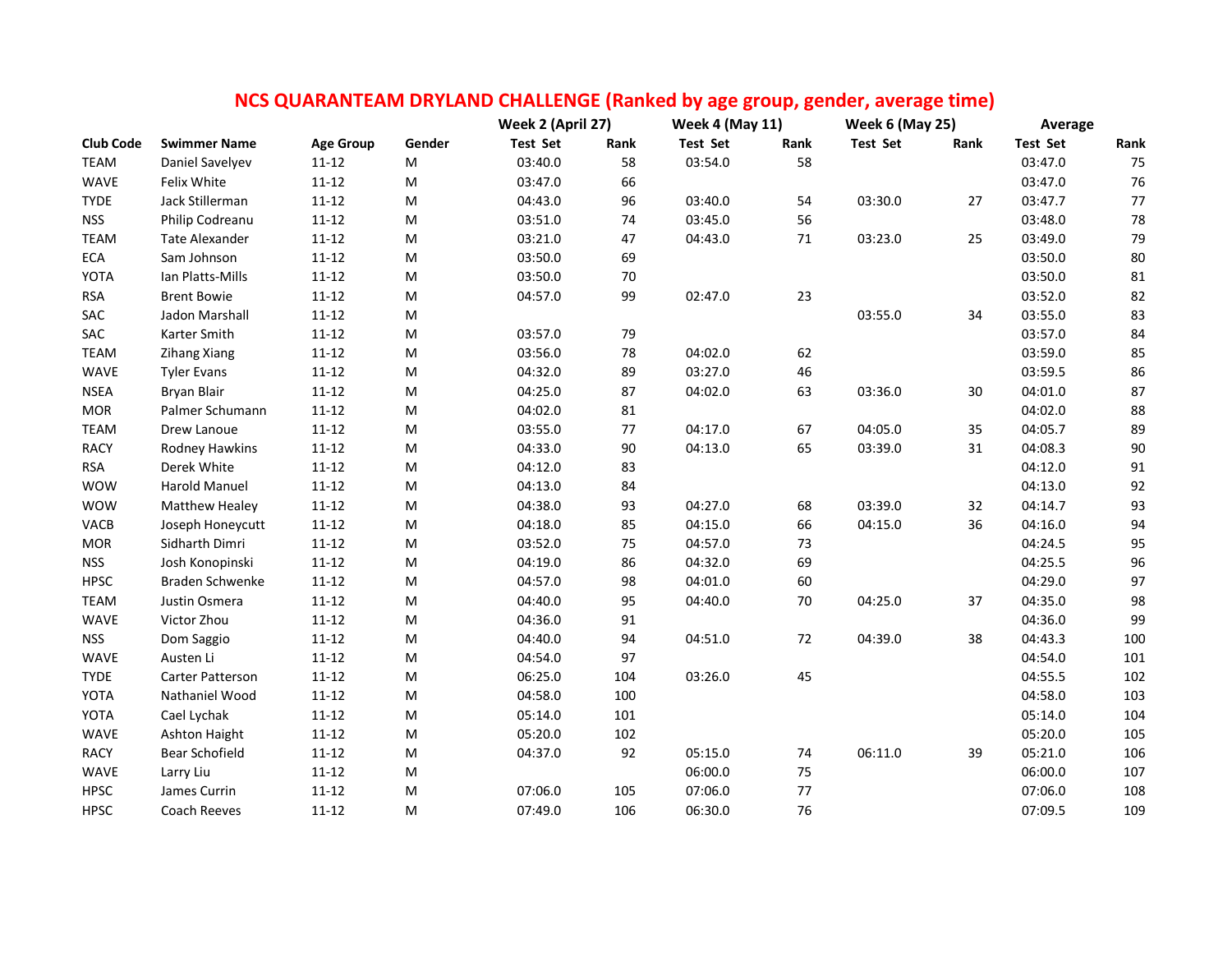|                  |                             |                  |        | NCS QUARANTEAM DRYLAND CHALLENGE (Ranked by age group, gender, average time) |                |                        |                |                        |                |                 |                  |
|------------------|-----------------------------|------------------|--------|------------------------------------------------------------------------------|----------------|------------------------|----------------|------------------------|----------------|-----------------|------------------|
|                  |                             |                  |        | Week 2 (April 27)                                                            |                | <b>Week 4 (May 11)</b> |                | <b>Week 6 (May 25)</b> |                | Average         |                  |
| <b>Club Code</b> | <b>Swimmer Name</b>         | <b>Age Group</b> | Gender | <b>Test Set</b>                                                              | Rank           | <b>Test Set</b>        | Rank           | <b>Test Set</b>        | Rank           | <b>Test Set</b> | Rank             |
| <b>RSA</b>       | Adwita Arvind               | 13-14            | F      | 03:49.0                                                                      | 6              | 03:03.0                | 1              | 02:48.0                | $\mathbf{1}$   | 03:13.3         | 1                |
| <b>MOR</b>       | Abigail Dozier              | $13 - 14$        | F      | 03:44.0                                                                      | 3              | 03:15.0                | 3              | 03:07.0                | $\overline{2}$ | 03:22.0         | $\overline{2}$   |
| <b>MOR</b>       | Olivia Rivera               | $13 - 14$        | F      | 03:49.0                                                                      | $\overline{7}$ | 03:12.0                | $\overline{2}$ |                        |                | 03:30.5         | 3                |
| <b>RSA</b>       | <b>Haley Shearin</b>        | 13-14            | F      | 03:32.0                                                                      | $\mathbf{1}$   |                        |                |                        |                | 03:32.0         | 4                |
| SAC              | Lauren Barrick              | $13 - 14$        | F      | 03:39.0                                                                      | $\overline{2}$ |                        |                | 03:29.0                | 6              | 03:34.0         | $\mathsf S$      |
| <b>NSEA</b>      | Keener Witmer               | 13-14            | F      | 04:04.0                                                                      | $11\,$         | 03:40.0                | $\overline{7}$ | 03:11.0                | 3              | 03:38.3         | $\boldsymbol{6}$ |
| SAC              | Libby Canipe                | $13 - 14$        | F      | 03:47.0                                                                      | 5              | 03:30.0                | 5              | 03:45.0                | 12             | 03:40.7         | $\overline{7}$   |
| <b>TEAM</b>      | Kaitlynn Malarney           | $13 - 14$        | F      | 03:45.0                                                                      | 4              | 03:55.0                | 14             | 03:35.0                | $10\,$         | 03:45.0         | $\,8\,$          |
| <b>RSA</b>       | <b>Lindsay Grant</b>        | 13-14            | F      |                                                                              |                |                        |                | 03:47.0                | 14             | 03:47.0         | $\boldsymbol{9}$ |
| <b>TEAM</b>      | Alije Schultz               | $13 - 14$        | F      | 03:51.0                                                                      | 8              | 04:00.0                | $17\,$         | 03:34.0                | 9              | 03:48.3         | $10\,$           |
| <b>RSA</b>       | Maeve Jaeger-Sandruck 13-14 |                  | F      | 03:53.0                                                                      | $10\,$         |                        |                |                        |                | 03:53.0         | 11               |
| <b>TEAM</b>      | Kendal Wilson               | $13 - 14$        | F      | 03:51.0                                                                      | 9              | 04:20.0                | 24             | 03:33.0                | 8              | 03:54.7         | $12\,$           |
| <b>TEAM</b>      | Reed Zimmerman              | 13-14            | F      | 04:12.0                                                                      | 14             | 03:46.0                | 8              |                        |                | 03:59.0         | 13               |
| <b>NSS</b>       | Kristina Miller             | 13-14            | F      | 04:08.0                                                                      | 13             | 03:52.0                | 12             |                        |                | 04:00.0         | $14\,$           |
| <b>MOR</b>       | Kamiko Takei                | $13 - 14$        |        |                                                                              |                | 04:02.0                | $18\,$         |                        |                | 04:02.0         | 15               |
| <b>RSA</b>       | Peggy Whitteron             | 13-14            | F      | 04:33.0                                                                      | 23             | 03:46.0                | 9              | 03:55.0                | 17             | 04:04.7         | 16               |
| YOTA             | Yasmine Kwong               | $13 - 14$        | F      | 04:39.0                                                                      | 26             | 03:31.9                | 6              |                        |                | 04:05.5         | $17\,$           |
| <b>RSA</b>       | Nora Richards               | 13-14            | F      |                                                                              |                |                        |                | 04:06.0                | 21             | 04:06.0         | $18\,$           |
| GCY              | Savannah Doyle              | 13-14            |        | 04:07.0                                                                      | 12             |                        |                |                        |                | 04:07.0         | 19               |
| YOTA             | Kate Bakelaar               | 13-14            | F      |                                                                              |                |                        |                | 04:08.0                | 22             | 04:08.0         | $20\,$           |
| <b>NSEA</b>      | Cadence Eder                | $13 - 14$        | F      | 05:06.0                                                                      | 49             | 03:59.0                | 16             | 03:25.0                | 5              | 04:10.0         | $21\,$           |
| LOY              | Amelia Betancourt           | $13 - 14$        | F      | 05:20.0                                                                      | 66             | 03:47.0                | 11             | 03:25.0                | 4              | 04:10.7         | $22\,$           |
| <b>MOR</b>       | Clara Carson                | 13-14            | F      | 04:30.0                                                                      | 21             | 03:52.0                | 13             |                        |                | 04:11.0         | 23               |
| YOTA             | caroline healey             | 13-14            | F      | 05:06.0                                                                      | 48             | 03:20.0                | $\overline{4}$ |                        |                | 04:13.0         | 24               |
| <b>TEAM</b>      | Abby Lutz                   | 13-14            | F      | 04:43.0                                                                      | 31             | 04:28.0                | 34             | 03:30.0                | $\overline{7}$ | 04:13.7         | $25\,$           |
| ECA              | Lorelai Miller              | $13 - 14$        | F      | 04:15.0                                                                      | 15             |                        |                |                        |                | 04:15.0         | 26               |
| <b>TEAM</b>      | Emma Grace Sachar           | $13 - 14$        |        | 04:46.0                                                                      | 33             | 04:26.0                | 29             | 03:40.0                | 11             | 04:17.3         | 27               |
| LOY              | Sophia Bellissimo           | 13-14            |        | 04:25.0                                                                      | 16             | 04:40.0                | 44             | 03:52.0                | 16             | 04:19.0         | 28               |
| <b>RSA</b>       | Jessica Macke               | $13 - 14$        |        |                                                                              |                |                        |                | 04:20.0                | 27             | 04:20.0         | 29               |
| YOTA             | Katie Kilgallen             | 13-14            | F      | 04:40.0                                                                      | 28             | 04:25.0                | 27             | 04:00.0                | 19             | 04:21.7         | 30               |
| <b>TEAM</b>      | Nan Jiang                   | 13-14            | F      | 04:30.0                                                                      | 20             | 04:16.0                | 23             | 04:29.0                | 31             | 04:25.0         | 31               |
| <b>MOR</b>       | Lily Lanier                 | $13 - 14$        | F      |                                                                              |                | 04:25.0                | 28             |                        |                | 04:25.0         | 32               |
| <b>TEAM</b>      | Ava Marquardt               | 13-14            | F      | 04:31.0                                                                      | 22             | 04:20.0                | 25             |                        |                | 04:25.5         | 33               |
| YOTA             | Ella Malzahn                | $13 - 14$        | F      | 05:01.0                                                                      | 41             | 04:07.0                | 20             | 04:18.0                | 25             | 04:28.7         | 34               |
| <b>MOR</b>       | Samantha Miller             | $13 - 14$        | F      | 04:29.0                                                                      | 18             |                        |                |                        |                | 04:29.0         | 35               |
| YOTA             | Lizzie Fowler               | 13-14            |        | 05:13.0                                                                      | 59             | 03:46.0                | 10             |                        |                | 04:29.5         | 36               |
| <b>ECA</b>       | <b>Bryn Fleming</b>         | $13 - 14$        | F      | 04:30.0                                                                      | 19             |                        |                |                        |                | 04:30.0         | 37               |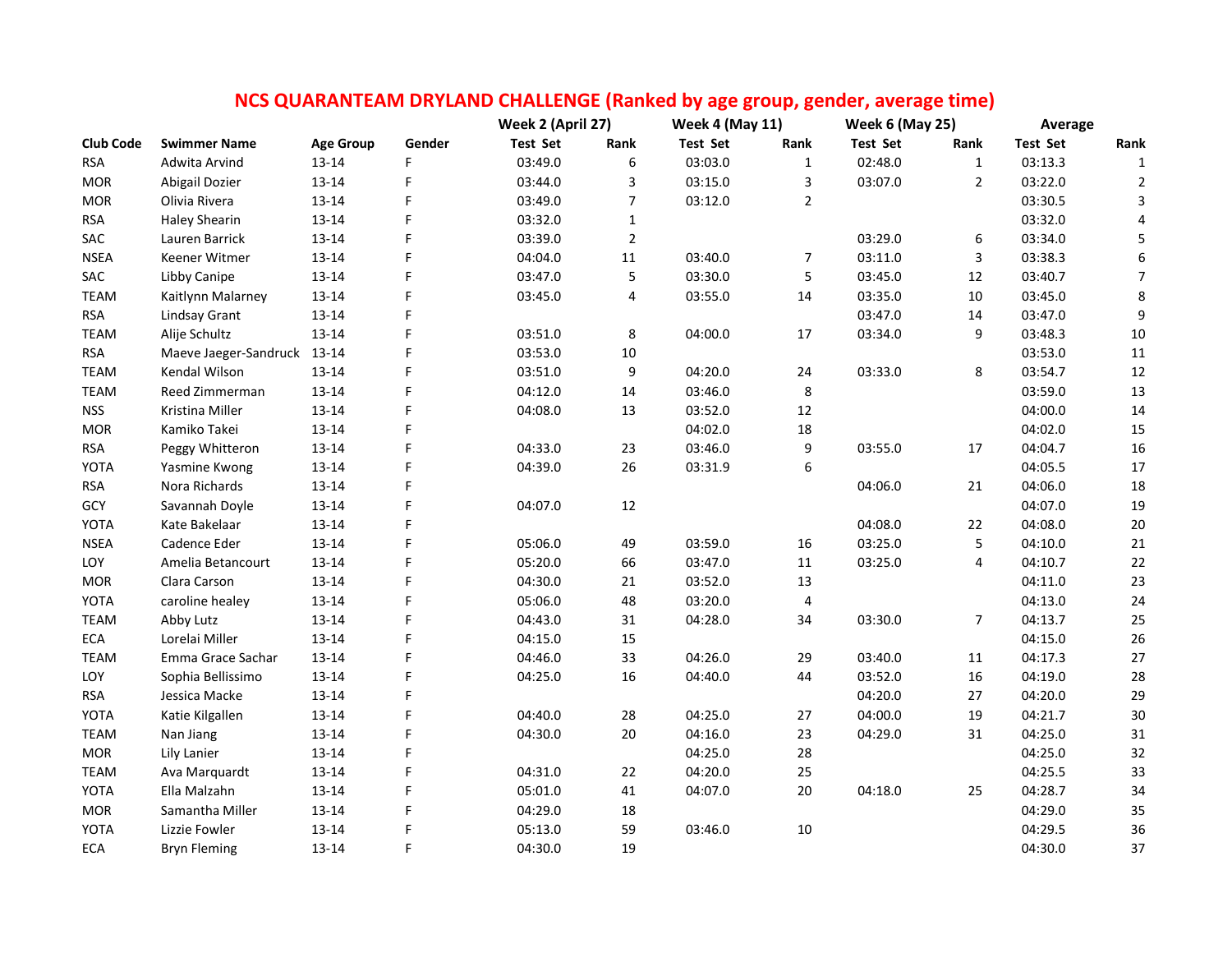| NCS QUARANTEAM DRYLAND CHALLENGE (Ranked by age group, gender, average time) |                          |                  |        |                   |      |                        |      |                        |      |                 |        |
|------------------------------------------------------------------------------|--------------------------|------------------|--------|-------------------|------|------------------------|------|------------------------|------|-----------------|--------|
|                                                                              |                          |                  |        | Week 2 (April 27) |      | <b>Week 4 (May 11)</b> |      | <b>Week 6 (May 25)</b> |      | Average         |        |
| <b>Club Code</b>                                                             | <b>Swimmer Name</b>      | <b>Age Group</b> | Gender | <b>Test Set</b>   | Rank | <b>Test Set</b>        | Rank | <b>Test Set</b>        | Rank | <b>Test Set</b> | Rank   |
| <b>YOTA</b>                                                                  | <b>Elodie Mitchell</b>   | $13 - 14$        | F      | 05:14.0           | 61   | 04:26.3                | 32   | 03:51.0                | 15   | 04:30.4         | 38     |
| <b>WOW</b>                                                                   | Cienna McNamara          | 13-14            | F      |                   |      | 04:31.0                | 38   | 04:30.0                | 33   | 04:30.5         | 39     |
| SAC                                                                          | Alex Tysinger            | $13 - 14$        | F      | 04:55.0           | 37   | 04:39.0                | 43   | 04:00.0                | 20   | 04:31.3         | 40     |
| LOY                                                                          | Camille Seifert          | 13-14            | F      | 05:08.0           | 50   | 03:56.0                | 15   | 04:33.0                | 37   | 04:32.3         | $41\,$ |
| LOY                                                                          | Nika Parui               | 13-14            | F      | 05:15.0           | 62   | 04:05.0                | 19   | 04:20.0                | 26   | 04:33.3         | 42     |
| <b>RSA</b>                                                                   | Claudia Vanega           | 13-14            | F      | 04:34.0           | 24   |                        |      |                        |      | 04:34.0         | 43     |
| <b>TYDE</b>                                                                  | Katherine Perdue         | 13-14            | F      | 04:37.0           | 25   | 04:50.0                | 55   | 04:17.0                | 24   | 04:34.7         | 44     |
| WAVE                                                                         | Julia Turner             | 13-14            | F      | 04:40.0           | 29   | 04:32.0                | 39   |                        |      | 04:36.0         | 45     |
| LOY                                                                          | Julia Filiault           | $13 - 14$        | F      | 04:56.0           | 38   | 04:32.0                | 40   | 04:29.0                | 32   | 04:39.0         | 46     |
| WAVE                                                                         | <b>Emilie Phillips</b>   | 13-14            | F      | 05:04.0           | 45   | 04:15.0                | 22   |                        |      | 04:39.5         | 47     |
| LOY                                                                          | Zoe Breeden              | 13-14            | F      | 05:10.0           | 55   | 04:30.0                | 37   | 04:25.0                | 29   | 04:41.7         | 48     |
| <b>WAVE</b>                                                                  | Kathryn Monville         | 13-14            | F      | 04:39.0           | 27   | 04:45.0                | 50   |                        |      | 04:42.0         | 49     |
| SGSA                                                                         | Claire Yonce             | 13-14            | F      | 05:11.0           | 57   | 04:26.0                | 30   | 04:33.0                | 38   | 04:43.3         | 50     |
| <b>RSA</b>                                                                   | Skylar Riggs             | $13 - 14$        | F      | 05:02.0           | 44   |                        |      | 04:25.0                | 30   | 04:43.5         | 51     |
| <b>RACY</b>                                                                  | Bella Herlocker          | $13 - 14$        | F      | 05:11.0           | 58   | 04:29.0                | 35   | 04:32.0                | 36   | 04:44.0         | 52     |
| YOTA                                                                         | Paige O'Keefe            | $13 - 14$        | F      | 05:16.0           | 65   | 04:14.0                | 21   |                        |      | 04:45.0         | 53     |
| WAVE                                                                         | <b>Emily Tanner</b>      | 13-14            | F      | 04:45.0           | 32   |                        |      |                        |      | 04:45.0         | 54     |
| <b>NSEA</b>                                                                  | Sara Paige Harvey        | 13-14            | F      | 05:38.0           | 81   | 04:21.0                | 26   | 04:17.0                | 23   | 04:45.3         | 55     |
| LOY                                                                          | Alyssa Claborn           | 13-14            | F      | 04:58.0           | 39   | 04:40.0                | 45   | 04:38.0                | 41   | 04:45.3         | 56     |
| WAVE                                                                         | Annette Jackson          | 13-14            | F      | 05:05.0           | 46   | 04:27.0                | 33   |                        |      | 04:46.0         | 57     |
| YBAC                                                                         | Chloe Scott              | 13-14            | F      | 04:42.0           | 30   | 04:50.0                | 56   |                        |      | 04:46.0         | 58     |
| <b>TEAM</b>                                                                  | Claire Kramb             | 13-14            | F      | 05:35.0           | 79   | 04:59.0                | 64   | 03:45.0                | 13   | 04:46.3         | 59     |
| <b>WOW</b>                                                                   | Caroline Furbay          | 13-14            | F      | 04:48.0           | 34   | 04:45.0                | 51   |                        |      | 04:46.5         | 60     |
| <b>RSA</b>                                                                   | Maya Overcash            | $13 - 14$        | F      | 04:50.0           | 35   |                        |      |                        |      | 04:50.0         | 61     |
| LOY                                                                          | <b>Kassidy Stacy</b>     | 13-14            | F      | 05:09.0           | 53   | 04:43.0                | 48   | 04:40.0                | 42   | 04:50.7         | 62     |
| WAVE                                                                         | Julia Moody              | $13 - 14$        | F      | 04:51.0           | 36   |                        |      |                        |      | 04:51.0         | 63     |
| EAC                                                                          | Malia Nunn               | 13-14            | F      | 04:29.0           | 17   | 05:15.0                | 74   |                        |      | 04:52.0         | 64     |
| <b>NSEA</b>                                                                  | Abby Forbes              | 13-14            | F      | 05:51.0           | 91   | 04:48.0                | 54   | 03:59.0                | 18   | 04:52.7         | 65     |
| <b>TEAM</b>                                                                  | Kenzie Drummond          | 13-14            | F      | 05:22.0           | 68   | 04:42.0                | 47   | 04:48.0                | 44   | 04:57.3         | 66     |
| <b>RSA</b>                                                                   | Ashley Whitteron         | 13-14            | F      | 05:05.0           | 47   | 04:50.0                | 57   |                        |      | 04:57.5         | 67     |
| <b>NSS</b>                                                                   | <b>Maddie Haines</b>     | 13-14            | F      | 05:15.0           | 63   | 04:41.0                | 46   |                        |      | 04:58.0         | 68     |
| WAVE                                                                         | Rithika Rajesh           | 13-14            | F      | 04:59.0           | 40   |                        |      |                        |      | 04:59.0         | 69     |
| WAVE                                                                         | Hannah Bradley           | 13-14            | F      | 05:02.0           | 43   | 04:58.0                | 63   |                        |      | 05:00.0         | 70     |
| WAVE                                                                         | Emma Moffet              | $13 - 14$        | F      | 05:01.0           | 42   |                        |      |                        |      | 05:01.0         | 71     |
| LOY                                                                          | <b>Addison Carpenter</b> | $13 - 14$        | F      | 05:52.0           | 92   | 04:43.0                | 49   | 04:30.0                | 34   | 05:01.7         | 72     |
| SGSA                                                                         | Helena Teague            | 13-14            | F      | 06:07.0           | 101  | 04:26.0                | 31   | 04:35.0                | 40   | 05:02.7         | 73     |

WOW Ida Bongkotmanee 13-14 F 05:08.0 51 04:58.0 49 05:03.0 74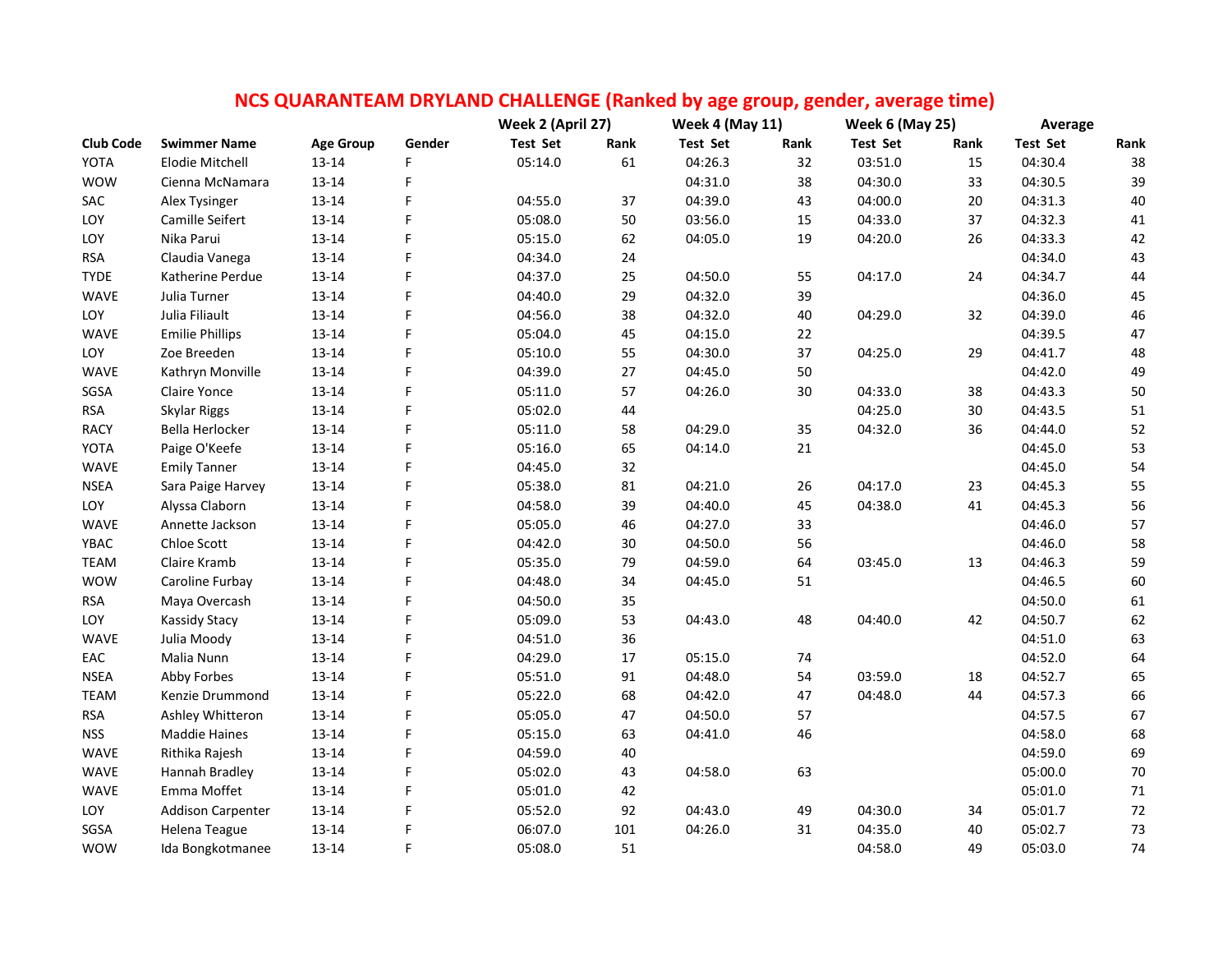| NCS QUARANTEAM DRYLAND CHALLENGE (Ranked by age group, gender, average time) |                         |                  |        |                   |      |                        |        |                        |      |                 |        |
|------------------------------------------------------------------------------|-------------------------|------------------|--------|-------------------|------|------------------------|--------|------------------------|------|-----------------|--------|
|                                                                              |                         |                  |        | Week 2 (April 27) |      | <b>Week 4 (May 11)</b> |        | <b>Week 6 (May 25)</b> |      | Average         |        |
| <b>Club Code</b>                                                             | <b>Swimmer Name</b>     | <b>Age Group</b> | Gender | <b>Test Set</b>   | Rank | <b>Test Set</b>        | Rank   | <b>Test Set</b>        | Rank | <b>Test Set</b> | Rank   |
| <b>WAVE</b>                                                                  | Hailey Holt             | 13-14            | F      | 05:13.0           | 60   | 04:54.0                | 60     |                        |      | 05:03.5         | 75     |
| LOY                                                                          | Savanna Bush            | $13 - 14$        | F      | 05:27.0           | 72   | 04:45.0                | 52     | 05:03.0                | 50   | 05:05.0         | 76     |
| YOTA                                                                         | Sophie Perry            | 13-14            | F      | 05:10.0           | 56   | 05:01.0                | 65     |                        |      | 05:05.5         | $77\,$ |
| LOY                                                                          | Abigail Wiechers        | $13 - 14$        | F      | 05:45.0           | 87   | 04:38.0                | 42     | 04:55.0                | 48   | 05:06.0         | 78     |
| YOTA                                                                         | <b>Holly Thesing</b>    | $13 - 14$        | F      |                   |      | 05:19.6                | 78     | 04:54.0                | 47   | 05:06.8         | 79     |
| LOY                                                                          | Addy McDonough          | $13 - 14$        | F      |                   |      |                        |        | 05:07.0                | 52   | 05:07.0         | 80     |
| <b>HPSC</b>                                                                  | Callie Curran           | 13-14            | F      | 05:29.0           | 74   | 04:46.0                | 53     |                        |      | 05:07.5         | 81     |
| <b>TYDE</b>                                                                  | Katie Kennedy           | 13-14            | F      | 05:08.0           | 52   |                        |        |                        |      | 05:08.0         | 82     |
| <b>HCAC</b>                                                                  | Sarah Lassere           | 13-14            | F      | 05:22.0           | 67   | 04:56.0                | 62     |                        |      | 05:09.0         | 83     |
| YOTA                                                                         | Breanna Smith           | $13 - 14$        | F      |                   |      | 05:09.0                | $71\,$ |                        |      | 05:09.0         | 84     |
| <b>RACY</b>                                                                  | Sophia McGee            | 13-14            | F      | 05:37.0           | 80   | 05:03.0                | 66     | 04:48.0                | 45   | 05:09.3         | 85     |
| <b>WAVE</b>                                                                  | Miller Brown            | 13-14            | F      | 05:26.0           | 71   | 04:53.0                | 59     |                        |      | 05:09.5         | 86     |
| SAC                                                                          | Ava Bridges             | $13 - 14$        | F      | 05:53.0           | 93   | 05:03.0                | 67     | 04:33.0                | 39   | 05:09.7         | 87     |
| <b>NSEA</b>                                                                  | Emmie Backman           | $13 - 14$        | F      | 06:06.0           | 100  | 05:06.0                | 68     | 04:23.0                | 28   | 05:11.7         | 88     |
| <b>MOR</b>                                                                   | Rosemary Helmedag       | 13-14            | F      | 05:15.0           | 64   | 05:10.0                | 72     |                        |      | 05:12.5         | 89     |
| <b>WAVE</b>                                                                  | Maya Wadhwa             | $13 - 14$        | F      | 05:23.0           | 69   | 05:10.0                | 73     |                        |      | 05:16.5         | 90     |
| <b>RSA</b>                                                                   | Sami Rydzewski          | 13-14            | F      | 05:32.0           | 78   |                        |        | 05:06.0                | 51   | 05:19.0         | $91\,$ |
| EAC                                                                          | Kaitlyn Lewis           | $13 - 14$        | F      | 06:18.0           | 108  | 05:09.0                | 70     | 04:30.0                | 35   | 05:19.0         | 92     |
| YOTA                                                                         | Grace Brunk             | $13 - 14$        | F      |                   |      | 05:19.0                | 76     |                        |      | 05:19.0         | 93     |
| YOTA                                                                         | Allie VanderBroek       | $13 - 14$        | F      |                   |      | 05:19.0                | 77     |                        |      | 05:19.0         | 94     |
| <b>WAVE</b>                                                                  | Alana Lisk              | $13 - 14$        | F      | 05:44.0           | 86   | 04:55.0                | 61     |                        |      | 05:19.5         | 95     |
| YOTA                                                                         | Eliza Lamar             | $13 - 14$        | F      | 06:07.0           | 103  | 04:36.7                | 41     |                        |      | 05:21.8         | 96     |
| <b>TYDE</b>                                                                  | Keegan Brown            | 13-14            | F      | 05:09.0           | 54   | 05:37.0                | 87     |                        |      | 05:23.0         | 97     |
| <b>NSEA</b>                                                                  | Eppy Camacho            | 13-14            | F      | 06:03.0           | 99   | 05:17.0                | 75     | 04:52.0                | 46   | 05:24.0         | 98     |
| <b>RSA</b>                                                                   | Camilla Anne Marriott   | 13-14            | F      | 05:24.0           | 70   |                        |        |                        |      | 05:24.0         | 99     |
| <b>RSA</b>                                                                   | <b>Blythe Holloway</b>  | $13 - 14$        | F      | 05:27.0           | 73   |                        |        | 05:25.0                | 55   | 05:26.0         | 100    |
| <b>TYDE</b>                                                                  | Audrey Frondoza         | $13 - 14$        | F      | 05:43.0           | 84   | 05:09.0                | 69     |                        |      | 05:26.0         | 101    |
| SAC                                                                          | Sohpia Sidhu            | $13 - 14$        | F      | 05:29.0           | 76   | 05:28.0                | 80     |                        |      | 05:28.5         | 102    |
| YOTA                                                                         | Tessa Hill              | 13-14            | F      |                   |      | 05:29.0                | 83     |                        |      | 05:29.0         | 103    |
| <b>WAVE</b>                                                                  | <b>Emersyn Monackey</b> | $13 - 14$        | F      | 05:29.0           | 75   |                        |        |                        |      | 05:29.0         | 104    |
| <b>RSA</b>                                                                   | Addison Johnson         | $13 - 14$        | F      | 05:31.0           | 77   |                        |        |                        |      | 05:31.0         | 105    |
| YOTA                                                                         | Lula caress             | $13 - 14$        | F      | 06:15.0           | 106  | 04:50.3                | 58     |                        |      | 05:32.6         | 106    |
| <b>TYDE</b>                                                                  | Gabi Crumpton           | 13-14            | F      | 06:43.0           | 114  | 04:29.0                | 36     | 05:28.0                | 56   | 05:33.3         | 107    |
| <b>WAVE</b>                                                                  | Marissa Jing            | $13 - 14$        | F.     |                   |      | 05:34.0                | 85     |                        |      | 05:34.0         | 108    |
| <b>RSA</b>                                                                   | Pulak Krishak           | 13-14            | F      | 05:40.0           | 82   |                        |        |                        |      | 05:40.0         | 109    |
| <b>RSA</b>                                                                   | Megan Lickfold          | $13 - 14$        | F      | 06:07.0           | 104  |                        |        | 05:15.0                | 53   | 05:41.0         | 110    |
| <b>RACY</b>                                                                  | Ava Morris              | $13 - 14$        | F      | 05:42.0           | 83   |                        |        |                        |      | 05:42.0         | 111    |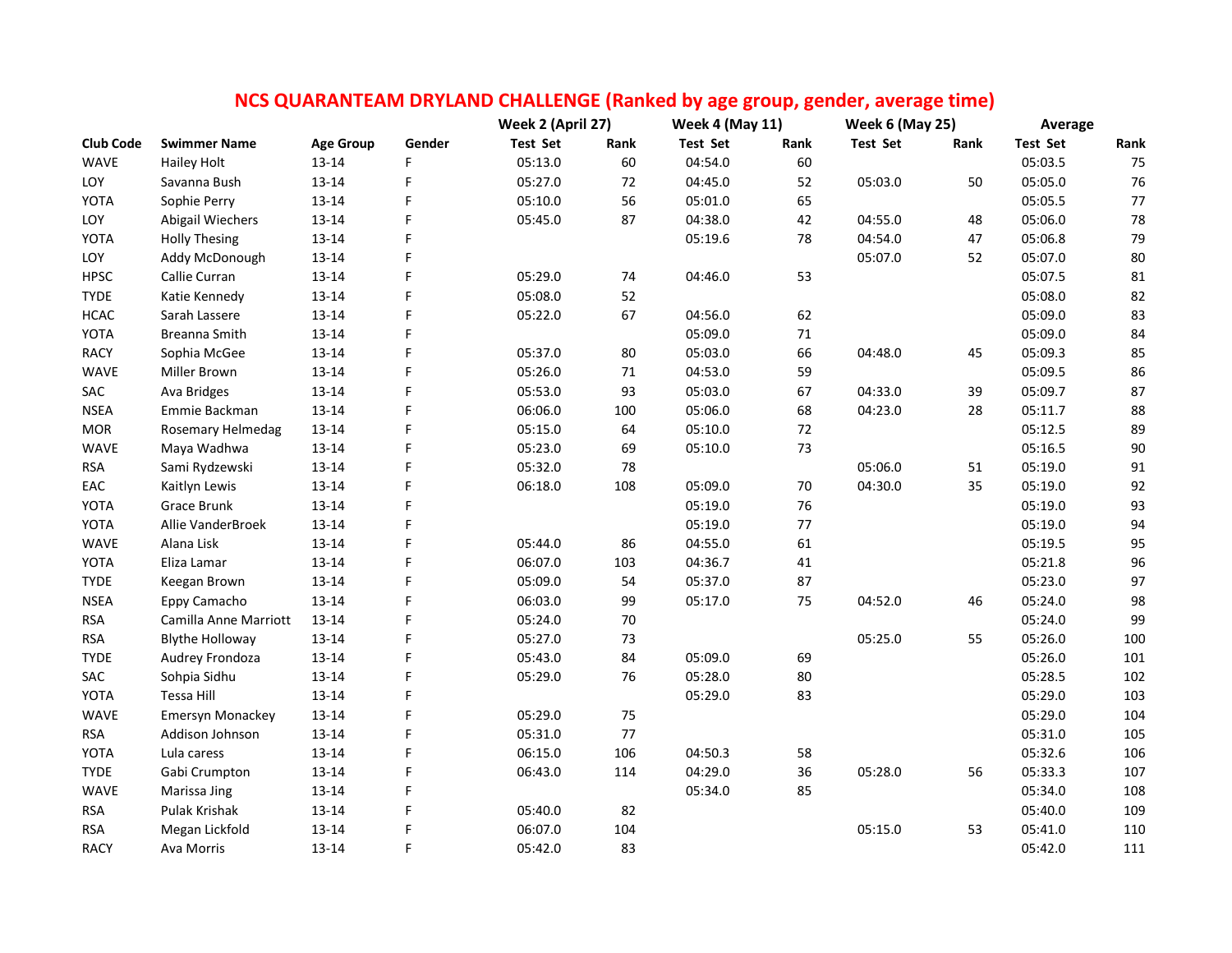|                  |                       |                  |        | Week 2 (April 27) |      | <b>Week 4 (May 11)</b> |      | <b>Week 6 (May 25)</b> |      | Average         |      |
|------------------|-----------------------|------------------|--------|-------------------|------|------------------------|------|------------------------|------|-----------------|------|
| <b>Club Code</b> | <b>Swimmer Name</b>   | <b>Age Group</b> | Gender | <b>Test Set</b>   | Rank | <b>Test Set</b>        | Rank | <b>Test Set</b>        | Rank | <b>Test Set</b> | Rank |
| <b>HPSC</b>      | Eva Doyle             | 13-14            | F      | 05:55.0           | 94   | 05:30.0                | 84   |                        |      | 05:42.5         | 112  |
| GCY              | Courtney Kwong        | $13 - 14$        | F      | 05:43.0           | 85   |                        |      |                        |      | 05:43.0         | 113  |
| YOTA             | Dallas Miller         | 13-14            | F      |                   |      | 05:45.0                | 88   |                        |      | 05:45.0         | 114  |
| VACB             | Kathryn Folger        | 13-14            | F      | 06:26.0           | 109  | 06:12.0                | 96   | 04:43.0                | 43   | 05:47.0         | 115  |
| YOTA             | Juyoung Park          | 13-14            | F      |                   |      | 05:47.0                | 89   |                        |      | 05:47.0         | 116  |
| YOTA             | Josephine Lines       | 13-14            | F      | 06:01.0           | 98   | 05:34.5                | 86   |                        |      | 05:47.8         | 117  |
| <b>WAVE</b>      | Erica Rash            | 13-14            | F      | 06:09.0           | 105  | 05:28.0                | 81   |                        |      | 05:48.5         | 118  |
| <b>TEAM</b>      | <b>Brady Richards</b> | 13-14            | F      | 05:49.0           | 88   |                        |      |                        |      | 05:49.0         | 119  |
| WAVE             | Samantha Cutler       | $13 - 14$        | F      | 05:50.0           | 89   |                        |      |                        |      | 05:50.0         | 120  |
| <b>MOR</b>       | Rachel Ssengonzi      | 13-14            | F      | 05:50.0           | 90   |                        |      |                        |      | 05:50.0         | 121  |
| XA               | Macy Wright           | 13-14            | F      | 06:31.0           | 110  | 05:21.0                | 79   |                        |      | 05:56.0         | 122  |
| YOTA             | Greyson Gyure         | 13-14            | F      |                   |      | 05:57.0                | 92   |                        |      | 05:57.0         | 123  |
| <b>TEAM</b>      | Morgan Richards       | $13 - 14$        | F      | 05:58.0           | 95   |                        |      |                        |      | 05:58.0         | 124  |
| <b>TEAM</b>      | Rebecca Herrforth     | 13-14            | F      | 05:59.0           | 96   |                        |      |                        |      | 05:59.0         | 125  |
| <b>RSA</b>       | Sarah Mackinnon       | 13-14            | F      | 06:00.0           | 97   |                        |      |                        |      | 06:00.0         | 126  |
| <b>MOR</b>       | Louisa Wendt          | 13-14            | F      |                   |      | 06:03.0                | 93   |                        |      | 06:03.0         | 127  |
| VACB             | Kailen Cradock        | 13-14            | F      | 07:36.0           | 123  | 05:28.0                | 82   | 05:31.0                | 57   | 06:11.7         | 128  |
| <b>WAVE</b>      | Sereena Kumar         | 13-14            | F      | 06:15.0           | 107  |                        |      |                        |      | 06:15.0         | 129  |
| YBAC             | Lillian Bacigalupo    | 13-14            | F      | 07:30.0           | 122  | 05:56.0                | 91   | 05:35.0                | 58   | 06:20.3         | 130  |
| HCAC             | <b>Emily Butler</b>   | 13-14            | F      | 07:48.0           | 125  | 06:04.0                | 94   | 05:23.6                | 54   | 06:25.2         | 131  |
| <b>WAVE</b>      | Marisa White          | 13-14            | F      | 07:05.0           | 118  | 05:48.0                | 90   |                        |      | 06:26.5         | 132  |
| <b>HPSC</b>      | Greyson Cook          | 13-14            | F      | 06:45.0           | 115  | 06:10.0                | 95   |                        |      | 06:27.5         | 133  |
| <b>WOW</b>       | Skylar Santucci       | 13-14            | F      | 07:18.0           | 119  | 06:56.0                | 100  | 05:44.0                | 59   | 06:39.3         | 134  |
| <b>WAVE</b>      | Erae Ko               | 13-14            | F      | 06:40.0           | 112  |                        |      |                        |      | 06:40.0         | 135  |
| WAVE             | <b>Emory Marks</b>    | $13 - 14$        | F      | 06:43.0           | 113  |                        |      |                        |      | 06:43.0         | 136  |
| <b>RACY</b>      | Cate Daugherty        | 13-14            | F      | 06:46.0           | 116  |                        |      |                        |      | 06:46.0         | 137  |
| YOTA             | Annabelle Lehman      | $13 - 14$        | F      | 07:00.0           | 117  | 06:34.0                | 99   |                        |      | 06:47.0         | 138  |
| YOTA             | Makenna Corcoran      | 13-14            | F      | 06:07.0           | 102  | 07:35.5                | 103  |                        |      | 06:51.2         | 139  |
| YOTA             | Zuri Trice            | 13-14            | F      | 06:35.0           | 111  | 07:25.7                | 102  |                        |      | 07:00.4         | 140  |
| YOTA             | Lindsay Templeton     | $13 - 14$        | F      | 08:04.0           | 127  | 06:27.0                | 97   |                        |      | 07:15.5         | 141  |
| <b>HCAC</b>      | Annica Brook          | $13 - 14$        | F      | 07:18.0           | 120  | 07:16.0                | 101  |                        |      | 07:17.0         | 142  |
| ECA              | Ashlyn Lewis          | 13-14            | F      | 07:20.0           | 121  |                        |      |                        |      | 07:20.0         | 143  |
| <b>HPSC</b>      | Sydney Hall           | 13-14            | F      | 07:44.0           | 124  | 07:44.0                | 104  |                        |      | 07:44.0         | 144  |
| <b>HCAC</b>      | Amelia Broadwell      | 13-14            | F      | 07:49.0           | 126  |                        |      |                        |      | 07:49.0         | 145  |
| YOTA             | Summer Schwadron      | 13-14            | F      |                   |      | 08:38.0                | 105  |                        |      | 08:38.0         | 146  |
| <b>HPSC</b>      | Catherin Miller       | 13-14            | F      | 13:30.0           | 129  | 06:30.0                | 98   |                        |      | 10:00.0         | 147  |
| <b>HPSC</b>      | Lucy Kate Barnet      | 13-14            | F      | 13:00.0           | 128  | 13:00.0                | 106  |                        |      | 13:00.0         | 148  |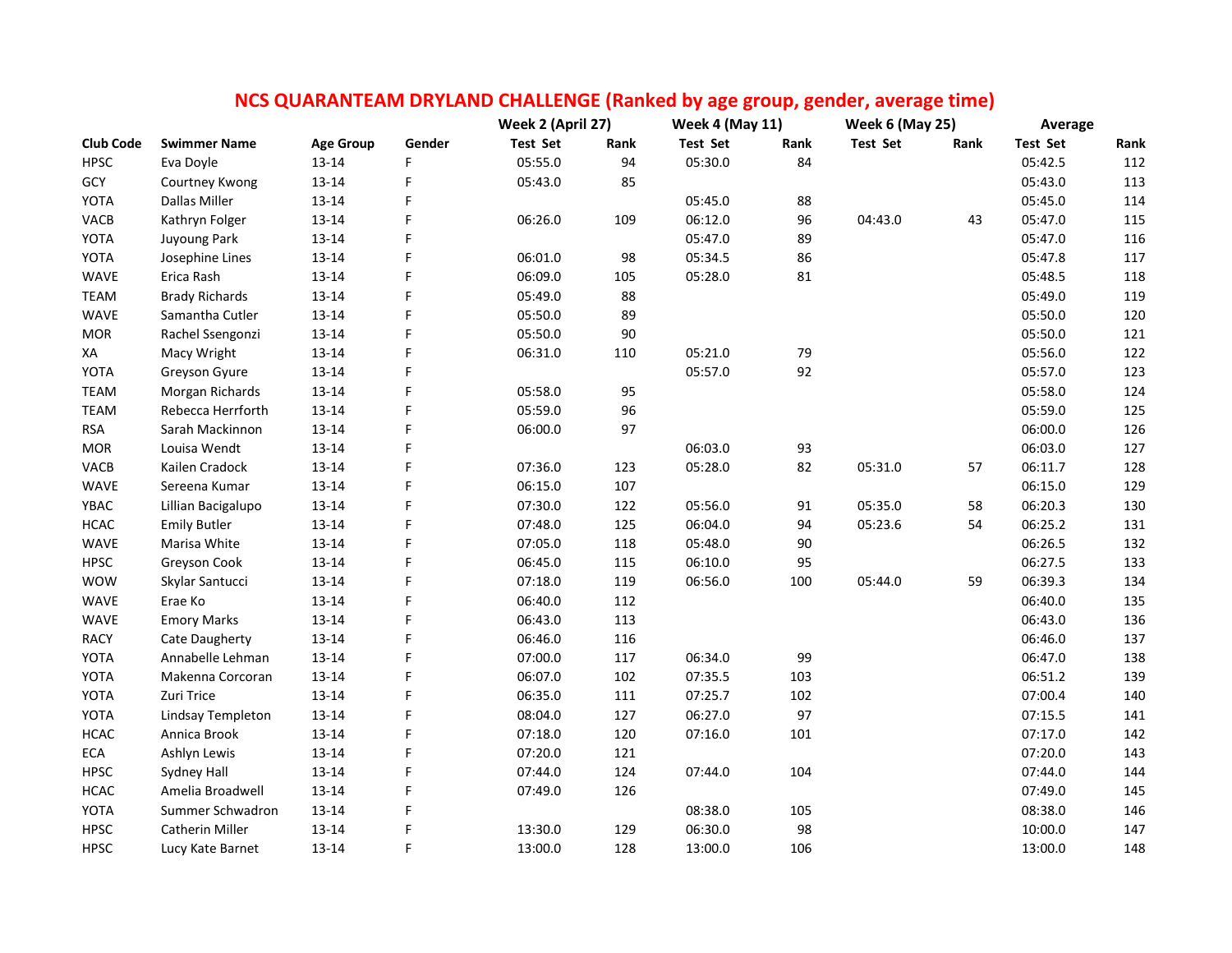|                  |                     |                  |        | Week 2 (April 27) |      | <b>Week 4 (May 11)</b> |      | <b>Week 6 (May 25)</b> |      | Average  |      |
|------------------|---------------------|------------------|--------|-------------------|------|------------------------|------|------------------------|------|----------|------|
| <b>Club Code</b> | <b>Swimmer Name</b> | <b>Age Group</b> | Gender | Test Set          | Rank | <b>Test Set</b>        | Rank | Test Set               | Rank | Test Set | Rank |
| <b>HPSC</b>      | Ella Abbott         | 13-14            |        | 15:42.0           | 130  | 15:42.0                | 107  |                        |      | 15:42.0  | 149  |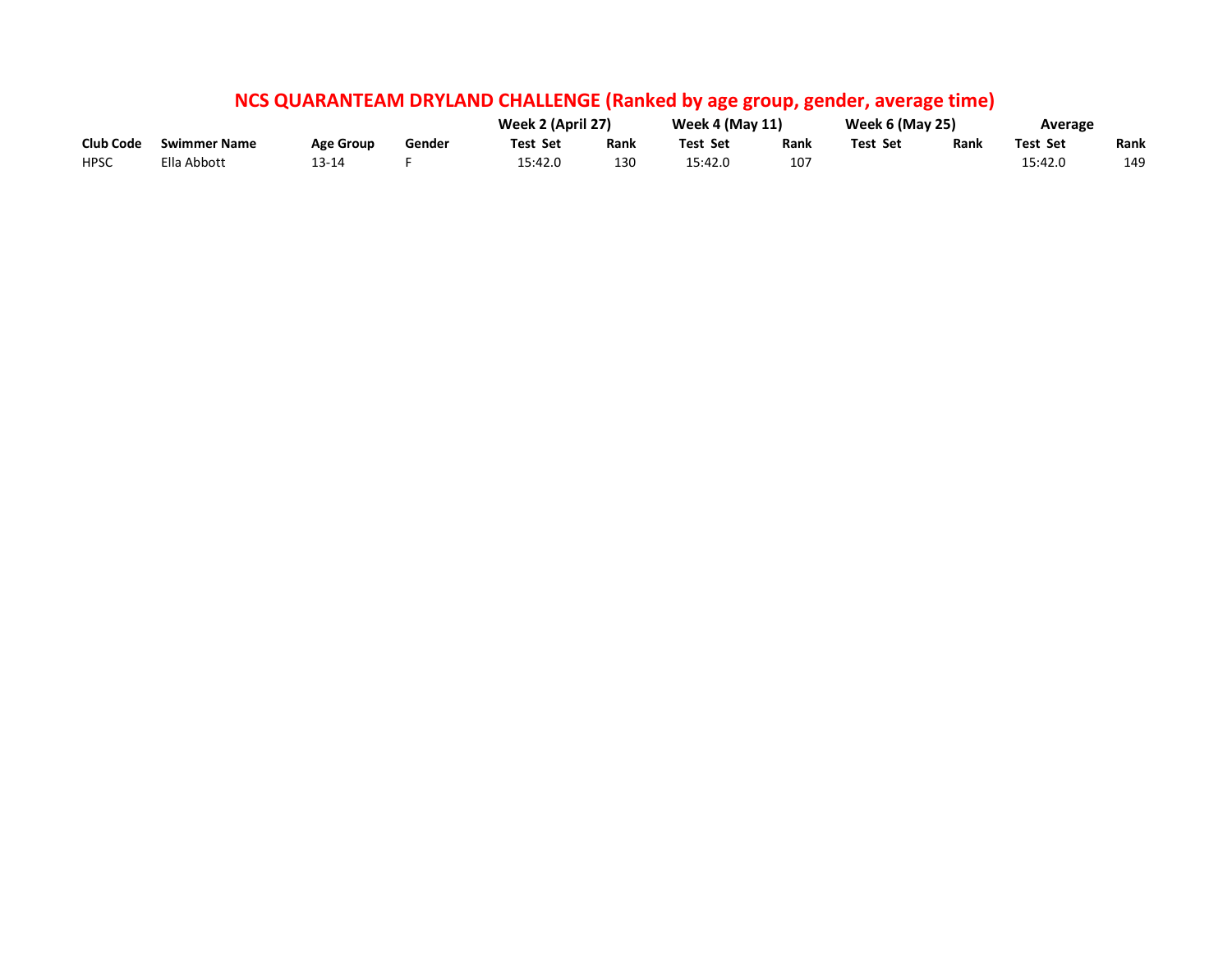| NCS QUARANTEAM DRYLAND CHALLENGE (Ranked by age group, gender, average time) |  |
|------------------------------------------------------------------------------|--|
|------------------------------------------------------------------------------|--|

|                  |                        |                  | Week 2 (April 27)                                                                                          |                 | <b>Week 4 (May 11)</b> |                 | <b>Week 6 (May 25)</b> |                 | Average        |                 |                  |
|------------------|------------------------|------------------|------------------------------------------------------------------------------------------------------------|-----------------|------------------------|-----------------|------------------------|-----------------|----------------|-----------------|------------------|
| <b>Club Code</b> | <b>Swimmer Name</b>    | <b>Age Group</b> | Gender                                                                                                     | <b>Test Set</b> | Rank                   | <b>Test Set</b> | Rank                   | <b>Test Set</b> | Rank           | <b>Test Set</b> | Rank             |
| <b>HPSC</b>      | Chase Sheffield        | 13-14            | M                                                                                                          | 03:06.0         | $\mathbf 1$            | 03:06.0         | 4                      |                 |                | 03:06.0         | $\mathbf{1}$     |
| <b>RSA</b>       | Dylan Gretok           | 13-14            | M                                                                                                          | 03:45.0         | $10\,$                 | 02:58.0         | $\overline{2}$         | 02:47.0         | $\mathbf{1}$   | 03:10.0         | $\overline{2}$   |
| <b>GFSC</b>      | William Clayton        | 13-14            | M                                                                                                          | 03:27.0         | $\overline{2}$         | 02:55.0         | $\mathbf 1$            |                 |                | 03:11.0         | $\mathbf{3}$     |
| <b>GFSC</b>      | Nate Derwin            | $13 - 14$        | M                                                                                                          | 03:44.0         | 8                      | 03:00.0         | 3                      | 02:58.0         | $\overline{2}$ | 03:14.0         | $\overline{4}$   |
| <b>RSA</b>       | Matthew Schoenagel     | $13 - 14$        | M                                                                                                          | 03:42.0         | 7                      |                 |                        | 02:59.0         | 4              | 03:20.5         | 5                |
| <b>NSEA</b>      | Cole Witmer            | 13-14            | M                                                                                                          | 03:37.0         | 4                      | 03:20.0         | 6                      | 03:11.0         | 5              | 03:22.7         | $\boldsymbol{6}$ |
| <b>MOR</b>       | Logan Blackburn        | 13-14            | M                                                                                                          | 03:38.0         | 6                      | 03:17.0         | 5                      |                 |                | 03:27.5         | $\overline{7}$   |
| <b>MOR</b>       | Ian Stutts             | $13 - 14$        | M                                                                                                          | 03:28.0         | 3                      | 03:32.0         | $\overline{7}$         |                 |                | 03:30.0         | $\,8\,$          |
| <b>NSS</b>       | Reid Kendall           | 13-14            | M                                                                                                          | 04:01.0         | 14                     | 03:33.0         | 8                      | 03:13.0         | 6              | 03:35.7         | $\boldsymbol{9}$ |
| LOY              | <b>Austin Hartsell</b> | $13 - 14$        | $\mathsf{M}% _{T}=\mathsf{M}_{T}\!\left( a,b\right) ,\ \mathsf{M}_{T}=\mathsf{M}_{T}\!\left( a,b\right) ,$ | 04:17.0         | $21\,$                 |                 |                        | 02:58.0         | 3              | 03:37.5         | $10\,$           |
| <b>MOR</b>       | Benjamin Wilfret       | $13 - 14$        | ${\sf M}$                                                                                                  | 03:38.0         | 5                      |                 |                        |                 |                | 03:38.0         | $11\,$           |
| <b>TEAM</b>      | Owen Clark             | 13-14            | ${\sf M}$                                                                                                  |                 |                        |                 |                        | 03:40.0         | 16             | 03:40.0         | $12\,$           |
| <b>MOR</b>       | Calvin Wheeler         | 13-14            | ${\sf M}$                                                                                                  | 03:59.0         | $12\,$                 | 03:55.0         | 16                     | 03:27.0         | $11\,$         | 03:47.0         | 13               |
| <b>MOR</b>       | James Markoski         | 13-14            | M                                                                                                          | 03:48.0         | 11                     |                 |                        |                 |                | 03:48.0         | 14               |
| <b>WOW</b>       | Sean Setzer            | 13-14            | M                                                                                                          | 04:28.0         | 31                     | 03:40.0         | 9                      | 03:30.0         | 13             | 03:52.7         | 15               |
| YOTA             | Cooper Wiese           | $13 - 14$        | M                                                                                                          |                 |                        | 03:54.3         | 15                     |                 |                | 03:54.3         | 16               |
| LOY              | Gabe Morales           | 13-14            | M                                                                                                          | 04:14.0         | 20                     | 03:42.0         | $10\,$                 | 03:57.0         | 22             | 03:57.7         | $17\,$           |
| <b>TEAM</b>      | George Goins           | 13-14            | M                                                                                                          | 04:18.0         | 23                     | 03:47.0         | 12                     | 03:50.0         | 20             | 03:58.3         | 18               |
| YBAC             | Owen Nye               | 13-14            | M                                                                                                          | 04:31.0         | 35                     | 04:05.0         | 20                     | 03:21.0         | 9              | 03:59.0         | 19               |
| <b>WAVE</b>      | Matt Marsteiner        | 13-14            | M                                                                                                          | 04:04.0         | 16                     | 03:54.0         | 14                     |                 |                | 03:59.0         | 20               |
| <b>TEAM</b>      | Caleb Larson           | 13-14            | M                                                                                                          | 04:19.0         | 25                     | 04:25.0         | 35                     | 03:14.0         | $\overline{7}$ | 03:59.3         | 21               |
| <b>GFSC</b>      | <b>Austin Williams</b> | 13-14            | M                                                                                                          | 03:45.0         | 9                      | 04:14.0         | 29                     | 04:01.0         | 24             | 04:00.0         | 22               |
| <b>TEAM</b>      | Connor Engel           | 13-14            | M                                                                                                          | 04:00.0         | 13                     |                 |                        |                 |                | 04:00.0         | 23               |
| <b>NSEA</b>      | Philip Brown           | 13-14            | M                                                                                                          | 04:25.0         | 27                     | 03:47.0         | 13                     | 03:50.0         | 21             | 04:00.7         | 24               |
| <b>MOR</b>       | <b>Reiley Purcell</b>  | 13-14            | M                                                                                                          | 04:01.0         | 15                     | 04:01.0         | 18                     |                 |                | 04:01.0         | 25               |
| YBAC             | <b>William Bivins</b>  | 13-14            | M                                                                                                          | 04:19.0         | 24                     | 03:45.0         | $11\,$                 | 04:03.0         | 25             | 04:02.3         | 26               |
| WAVE             | Matthew Hutchins       | 13-14            | M                                                                                                          | 04:10.0         | 18                     | 04:04.0         | 19                     |                 |                | 04:07.0         | 27               |
| <b>NSS</b>       | <b>Finn Corning</b>    | 13-14            | M                                                                                                          | 04:42.0         | 37                     | 04:09.0         | 25                     | 03:38.0         | 14             | 04:09.7         | 28               |
| <b>TEAM</b>      | Luke Thompson          | $13 - 14$        | ${\sf M}$                                                                                                  | 04:10.0         | 19                     | 04:10.0         | 26                     |                 |                | 04:10.0         | 29               |
| WAVE             | James Bennison         | 13-14            | ${\sf M}$                                                                                                  |                 |                        | 04:10.0         | 28                     |                 |                | 04:10.0         | $30\,$           |
| GFSC             | Benjamin Walcott       | 13-14            | M                                                                                                          | 04:09.0         | $17\,$                 | 04:07.0         | 22                     | 04:17.0         | 33             | 04:11.0         | 31               |
| <b>RSA</b>       | Gavin Shih             | $13 - 14$        | M                                                                                                          | 04:37.0         | 36                     |                 |                        | 03:47.0         | 19             | 04:12.0         | 32               |
| <b>MOR</b>       | Kody Parrish           | 13-14            | M                                                                                                          |                 |                        | 04:14.0         | 30                     |                 |                | 04:14.0         | 33               |
| YBAC             | <b>Foster Nicolet</b>  | 13-14            | M                                                                                                          | 04:44.0         | 38                     | 04:39.0         | 42                     | 03:27.0         | 12             | 04:16.7         | 34               |
| YBAC             | Logan Garrett          | $13 - 14$        | M                                                                                                          | 04:49.0         | 43                     | 04:15.0         | 31                     | 03:47.0         | 18             | 04:17.0         | 35               |
| YOTA             | Lucca Battaglini       | 13-14            | M                                                                                                          | 04:17.0         | 22                     |                 |                        |                 |                | 04:17.0         | 36               |
| EAC              | Wyatt Wilson           | $13 - 14$        | M                                                                                                          | 04:28.0         | 32                     | 03:58.0         | 17                     | 04:28.0         | 39             | 04:18.0         | 37               |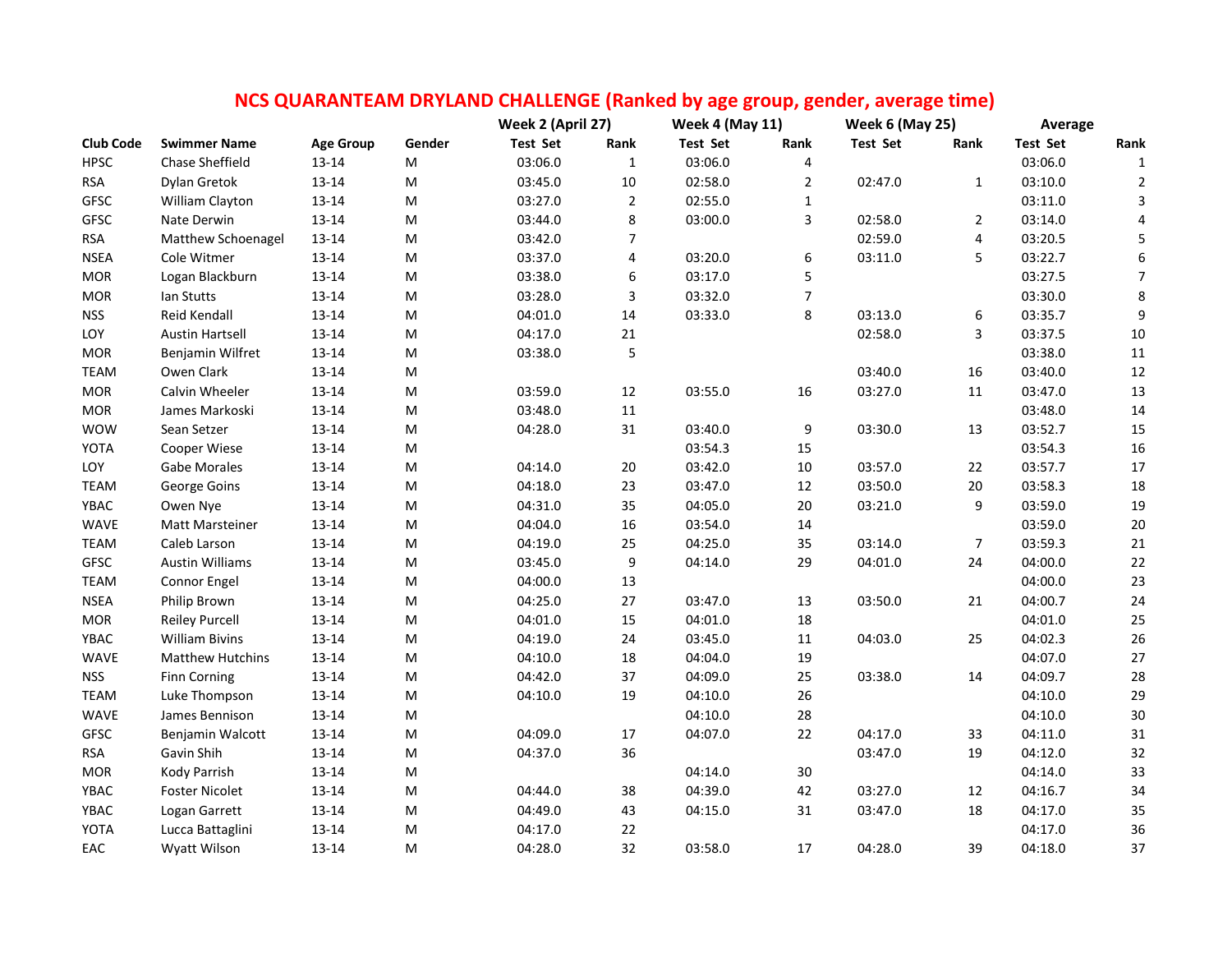|                  |                       |                  |           | Week 2 (April 27) |      | CS QOANAIVI LAIVI DNTLAIVD CHALLLIVOL (Nafined by age group, genuer, average time)<br><b>Week 4 (May 11)</b> |      | <b>Week 6 (May 25)</b> |        | Average         |        |
|------------------|-----------------------|------------------|-----------|-------------------|------|--------------------------------------------------------------------------------------------------------------|------|------------------------|--------|-----------------|--------|
| <b>Club Code</b> | <b>Swimmer Name</b>   | <b>Age Group</b> | Gender    | Test Set          | Rank | <b>Test Set</b>                                                                                              | Rank | <b>Test Set</b>        | Rank   | <b>Test Set</b> | Rank   |
| ECA              | Cameron Johnson       | $13 - 14$        | M         | 04:20.0           | 26   |                                                                                                              |      |                        |        | 04:20.0         | 38     |
| YOTA             | <b>Bennett Harris</b> | 13-14            | M         | 04:51.0           | 45   | 04:08.0                                                                                                      | 23   | 04:03.0                | 26     | 04:20.7         | 39     |
| <b>TEAM</b>      | Will Roper            | $13 - 14$        | M         | 05:29.0           | 75   |                                                                                                              |      | 03:15.0                | 8      | 04:22.0         | 40     |
| <b>TEAM</b>      | Denis Tchijik         | $13 - 14$        | ${\sf M}$ | 04:52.0           | 47   | 04:18.0                                                                                                      | 33   | 04:08.0                | 30     | 04:26.0         | $41\,$ |
| YOTA             | Cole Newman           | $13 - 14$        | M         |                   |      | 04:26.0                                                                                                      | 38   |                        |        | 04:26.0         | 42     |
| <b>TEAM</b>      | Miles Ginesi          | 13-14            | M         | 05:13.0           | 64   |                                                                                                              |      | 03:40.0                | 15     | 04:26.5         | 43     |
| <b>RSA</b>       | Luka Ison             | $13 - 14$        | M         | 04:27.0           | 30   |                                                                                                              |      |                        |        | 04:27.0         | 44     |
| YOTA             | Ben Lajoie            | $13 - 14$        | M         | 04:53.0           | 49   | 04:25.0                                                                                                      | 36   | 04:04.0                | 27     | 04:27.3         | 45     |
| <b>NSS</b>       | Ryan Bambrick         | $13 - 14$        | M         | 04:45.0           | 40   | 04:19.0                                                                                                      | 34   | 04:18.0                | 35     | 04:27.3         | 46     |
| YOTA             | Max Ayres             | $13 - 14$        | M         | 04:57.0           | 53   | 04:15.0                                                                                                      | 32   | 04:13.0                | 32     | 04:28.3         | 47     |
| <b>WAVE</b>      | Aaron Davidson        | 13-14            | M         | 04:30.0           | 34   | 04:27.0                                                                                                      | 39   |                        |        | 04:28.5         | 48     |
| YOTA             | <b>Jesse Sikes</b>    | $13 - 14$        | M         | 05:07.0           | 62   | 04:06.0                                                                                                      | 21   | 04:18.0                | 34     | 04:30.3         | 49     |
| EAC              | Jayson Snyder         | $13 - 14$        | M         | 04:25.0           | 29   | 04:40.0                                                                                                      | 43   | 04:28.0                | 40     | 04:31.0         | 50     |
| <b>WAVE</b>      | Jackson Scheiber      | 13-14            | M         | 04:53.0           | 50   | 04:10.0                                                                                                      | 27   |                        |        | 04:31.5         | 51     |
| EAC              | <b>Micael Harding</b> | $13 - 14$        | M         | 04:25.0           | 28   | 04:49.0                                                                                                      | 48   | 04:24.0                | 37     | 04:32.7         | 52     |
| TEAM             | Nik Pillai            | $13 - 14$        | M         | 04:51.0           | 46   | 04:43.0                                                                                                      | 46   | 04:06.0                | 28     | 04:33.3         | 53     |
| <b>RSA</b>       | Emilio Aparicio       | $13 - 14$        | ${\sf M}$ | 05:48.0           | 80   |                                                                                                              |      | 03:21.0                | $10\,$ | 04:34.5         | 54     |
| LOY              | Alec Loh              | $13 - 14$        | M         | 05:06.0           | 61   | 04:33.0                                                                                                      | 41   | 04:25.0                | 38     | 04:41.3         | 55     |
| <b>MOR</b>       | Andrew Davis          | $13 - 14$        | ${\sf M}$ | 05:18.0           | 67   | 04:08.0                                                                                                      | 24   |                        |        | 04:43.0         | 56     |
| YOTA             | Jack Humbert          | $13 - 14$        | M         | 05:21.0           | 71   | 04:40.0                                                                                                      | 44   | 04:10.0                | 31     | 04:43.7         | 57     |
| <b>TEAM</b>      | Jack Duncan           | 13-14            | M         | 04:48.0           | 42   | 04:42.0                                                                                                      | 45   | 04:44.0                | 45     | 04:44.7         | 58     |
| <b>TYDE</b>      | Daniel Greenfield     | $13 - 14$        | M         | 04:45.0           | 39   |                                                                                                              |      |                        |        | 04:45.0         | 59     |
| XA               | <b>Taylor Lennex</b>  | $13 - 14$        | M         | 05:32.0           | 77   | 05:03.0                                                                                                      | 53   | 03:45.0                | 17     | 04:46.7         | 60     |
| <b>TEAM</b>      | Sawyer Krisko         | $13 - 14$        | M         | 04:28.0           | 33   | 05:24.0                                                                                                      | 59   | 04:29.0                | 42     | 04:47.0         | 61     |
| <b>GFSC</b>      | Parker Welt           | $13 - 14$        | M         | 04:53.0           | 48   |                                                                                                              |      |                        |        | 04:53.0         | 62     |
| <b>WAVE</b>      | <b>Andrew Myers</b>   | $13 - 14$        | M         | 05:02.0           | 57   | 04:45.0                                                                                                      | 47   |                        |        | 04:53.5         | 63     |
| GCY              | <b>Richard Wang</b>   | $13 - 14$        | M         | 04:54.0           | 51   |                                                                                                              |      |                        |        | 04:54.0         | 64     |
| <b>RSA</b>       | Will Haithcock        | 13-14            | M         |                   |      | 04:55.0                                                                                                      | 50   |                        |        | 04:55.0         | 65     |
| <b>WAVE</b>      | Zack Smith            | $13 - 14$        | M         | 04:56.0           | 52   |                                                                                                              |      |                        |        | 04:56.0         | 66     |
| <b>HPSC</b>      | <b>Braeden Smith</b>  | $13 - 14$        | ${\sf M}$ | 05:01.0           | 56   | 04:52.0                                                                                                      | 49   |                        |        | 04:56.5         | 67     |
| <b>RSA</b>       | Lucas Kehn            | $13 - 14$        | M         | 04:59.0           | 54   |                                                                                                              |      |                        |        | 04:59.0         | 68     |
| GG               | <b>Issac Phillips</b> | $13 - 14$        | ${\sf M}$ | 05:00.0           | 55   |                                                                                                              |      |                        |        | 05:00.0         | 69     |
| <b>WOW</b>       | Lane Durham           | 13-14            | M         | 05:23.0           | 73   | 05:10.0                                                                                                      | 55   | 04:28.0                | 41     | 05:00.3         | 70     |
| <b>RACY</b>      | Lucas Nebrich         | 13-14            | M         | 05:31.0           | 76   | 04:30.0                                                                                                      | 40   |                        |        | 05:00.5         | 71     |
| <b>WAVE</b>      | Logan Page            | 13-14            | M         | 05:03.0           | 59   |                                                                                                              |      |                        |        | 05:03.0         | $72\,$ |
| LOY              | Evan Dame             | 13-14            | M         | 05:35.0           | 78   | 05:00.0                                                                                                      | 52   | 04:35.0                | 43     | 05:03.3         | 73     |
| <b>RSA</b>       | Sam Malone            | 13-14            | M         | 05:02.0           | 58   |                                                                                                              |      | 05:06.0                | 47     | 05:04.0         | 74     |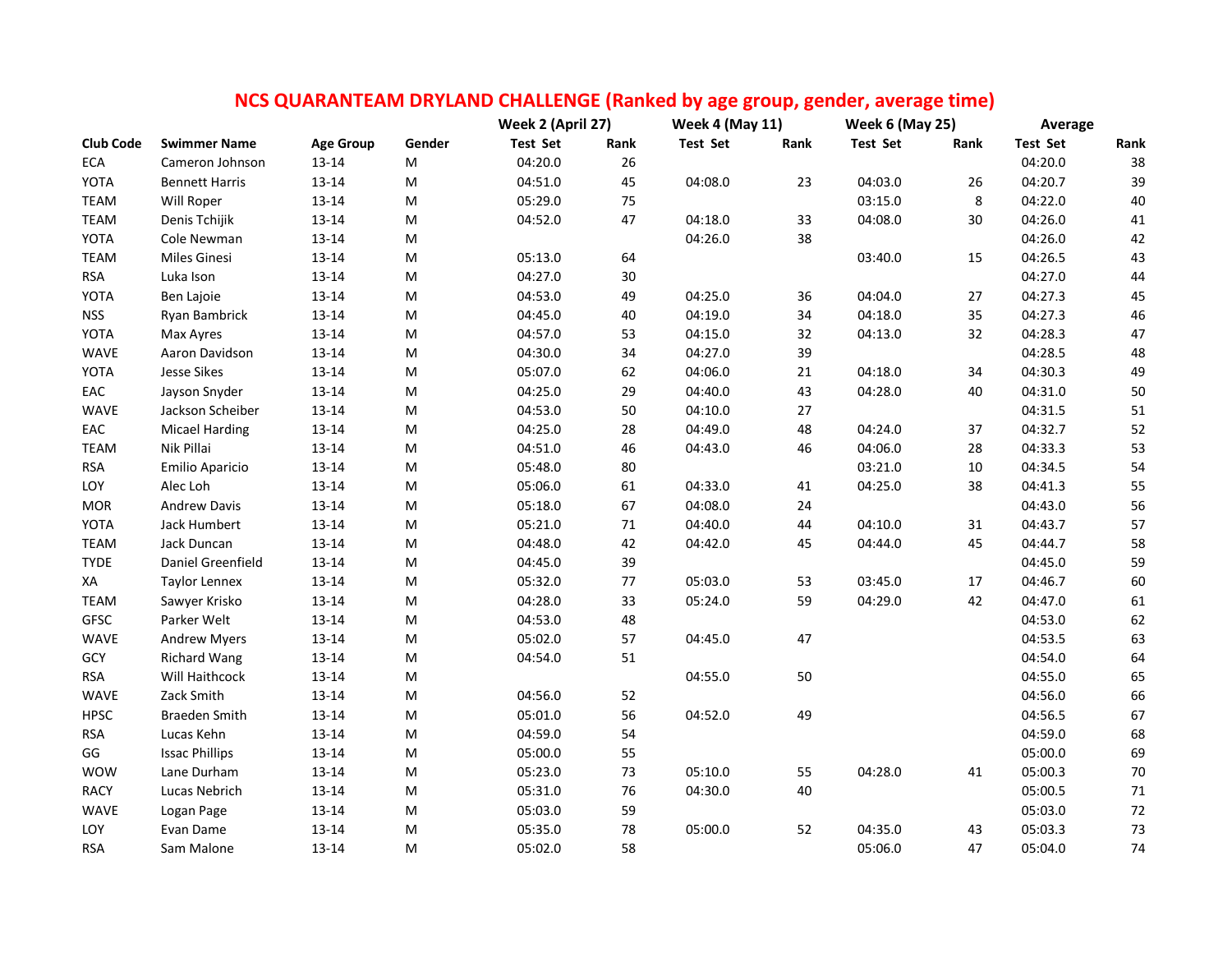| NCS QUARANTEAM DRYLAND CHALLENGE (Ranked by age group, gender, average time) |                             |                  |           |                   |      |                        |      |                        |      |                 |         |
|------------------------------------------------------------------------------|-----------------------------|------------------|-----------|-------------------|------|------------------------|------|------------------------|------|-----------------|---------|
|                                                                              |                             |                  |           | Week 2 (April 27) |      | <b>Week 4 (May 11)</b> |      | <b>Week 6 (May 25)</b> |      | Average         |         |
| <b>Club Code</b>                                                             | <b>Swimmer Name</b>         | <b>Age Group</b> | Gender    | <b>Test Set</b>   | Rank | <b>Test Set</b>        | Rank | <b>Test Set</b>        | Rank | <b>Test Set</b> | Rank    |
| YOTA                                                                         | Cole Auerbach               | 13-14            | M         | 05:04.0           | 60   |                        |      |                        |      | 05:04.0         | 75      |
| <b>TWA</b>                                                                   | Cooper Sever                | $13 - 14$        | M         | 05:07.9           | 63   | 05:05.2                | 54   | 05:05.0                | 46   | 05:06.0         | 76      |
| <b>RSA</b>                                                                   | Mason Kempf                 | 13-14            | M         | 05:36.0           | 79   |                        |      | 04:37.0                | 44   | 05:06.5         | $77 \,$ |
| WAVE                                                                         | Hayden Charney              | 13-14            | M         | 04:50.0           | 44   | 05:29.0                | 60   |                        |      | 05:09.5         | 78      |
| YOTA                                                                         | <b>Eddie Wang</b>           | 13-14            | M         |                   |      | 05:10.5                | 56   |                        |      | 05:10.5         | 79      |
| <b>MOR</b>                                                                   | <b>Brett Umnus</b>          | 13-14            | M         | 05:13.0           | 65   |                        |      |                        |      | 05:13.0         | $80\,$  |
| LOY                                                                          | <b>Mallory Roussel</b>      | 13-14            | M         | 05:15.0           | 66   |                        |      |                        |      | 05:15.0         | $81\,$  |
| <b>RSA</b>                                                                   | <b>Ethan Hadsell</b>        | 13-14            | M         | 06:25.0           | 89   |                        |      | 04:06.0                | 29   | 05:15.5         | 82      |
| YBAC                                                                         | <b>Chase Newell</b>         | 13-14            | M         | 07:24.0           | 93   | 04:26.0                | 37   | 03:57.0                | 23   | 05:15.7         | 83      |
| <b>WOW</b>                                                                   | Cian Post                   | 13-14            | M         | 05:20.0           | 69   | 05:15.0                | 57   |                        |      | 05:17.5         | 84      |
| <b>RSA</b>                                                                   | Adam Levin                  | 13-14            | M         | 06:12.0           | 84   |                        |      | 04:23.0                | 36   | 05:17.5         | 85      |
| <b>RSA</b>                                                                   | <b>Teeven Tsang</b>         | 13-14            | M         | 05:19.0           | 68   |                        |      |                        |      | 05:19.0         | 86      |
| YOTA                                                                         | Cole Newman                 | 13-14            | M         | 05:21.0           | 70   |                        |      |                        |      | 05:21.0         | 87      |
| WAVE                                                                         | Evan Wilkerson              | $13 - 14$        | M         | 05:22.0           | 72   |                        |      |                        |      | 05:22.0         | 88      |
| SAC                                                                          | Thomas West                 | $13 - 14$        | M         | 04:47.0           | 41   | 05:59.0                | 62   |                        |      | 05:23.0         | 89      |
| <b>TEAM</b>                                                                  | <b>Briar Tomcho</b>         | 13-14            | ${\sf M}$ | 05:29.0           | 74   |                        |      |                        |      | 05:29.0         | $90\,$  |
| <b>WAVE</b>                                                                  | Jackson Hall                | 13-14            | M         | 05:54.0           | 82   | 05:19.0                | 58   |                        |      | 05:36.5         | 91      |
| <b>TEAM</b>                                                                  | Evan Lanoue                 | 13-14            | M         | 06:22.0           | 87   | 04:57.0                | 51   |                        |      | 05:39.5         | 92      |
| <b>MOR</b>                                                                   | Christopher Neuman          | 13-14            | M         | 05:48.0           | 81   |                        |      |                        |      | 05:48.0         | 93      |
| YOTA                                                                         | Axel Mori                   | 13-14            | M         |                   |      | 05:55.0                | 61   |                        |      | 05:55.0         | 94      |
| <b>RSA</b>                                                                   | Evan Stauffer               | 13-14            | M         | 05:58.0           | 83   |                        |      |                        |      | 05:58.0         | 95      |
| WAVE                                                                         | Landon Handschumacher 13-14 |                  | M         | 06:15.0           | 85   |                        |      |                        |      | 06:15.0         | 96      |
| <b>HCAC</b>                                                                  | Zane Tudor                  | 13-14            | M         | 07:01.0           | 91   | 06:08.0                | 65   | 05:40.1                | 48   | 06:16.4         | 97      |
| YOTA                                                                         | Andrew Castillo             | 13-14            | ${\sf M}$ |                   |      | 06:17.0                | 66   |                        |      | 06:17.0         | 98      |
| <b>TYDE</b>                                                                  | Connor Vargas               | 13-14            | M         | 06:25.0           | 88   | 06:00.0                | 63   | 06:37.0                | 50   | 06:20.7         | 99      |
| <b>MOR</b>                                                                   | Mason Hetzell               | 13-14            | M         | 06:21.0           | 86   |                        |      |                        |      | 06:21.0         | 100     |
| <b>NSEA</b>                                                                  | Andrew Hill                 | 13-14            | M         | 06:58.0           | 90   | 06:04.0                | 64   | 06:13.0                | 49   | 06:25.0         | 101     |
| YOTA                                                                         | Connor mckinnon             | 13-14            | M         |                   |      | 06:32.0                | 67   |                        |      | 06:32.0         | 102     |
| VACB                                                                         | <b>Tyler Fleming</b>        | 13-14            | M         | 07:18.0           | 92   | 07:12.0                | 68   | 07:06.0                | 51   | 07:12.0         | 103     |
| YOTA                                                                         | <b>Isaiah Pearce</b>        | 13-14            | M         | 08:00.0           | 94   |                        |      |                        |      | 08:00.0         | 104     |
| YOTA                                                                         | Connor Mckinnon             | 13-14            | M         | 08:53.0           | 95   |                        |      |                        |      | 08:53.0         | 105     |
| <b>HPSC</b>                                                                  | Johnny Edwards              | 13-14            | M         | 09:06.0           | 96   | 09:06.0                | 69   |                        |      | 09:06.0         | 106     |
| <b>HCAC</b>                                                                  | Ayden Burckhardt            | 13-14            | M         | 10:04.0           | 97   | 09:47.0                | 70   | 09:45.0                | 52   | 09:52.0         | 107     |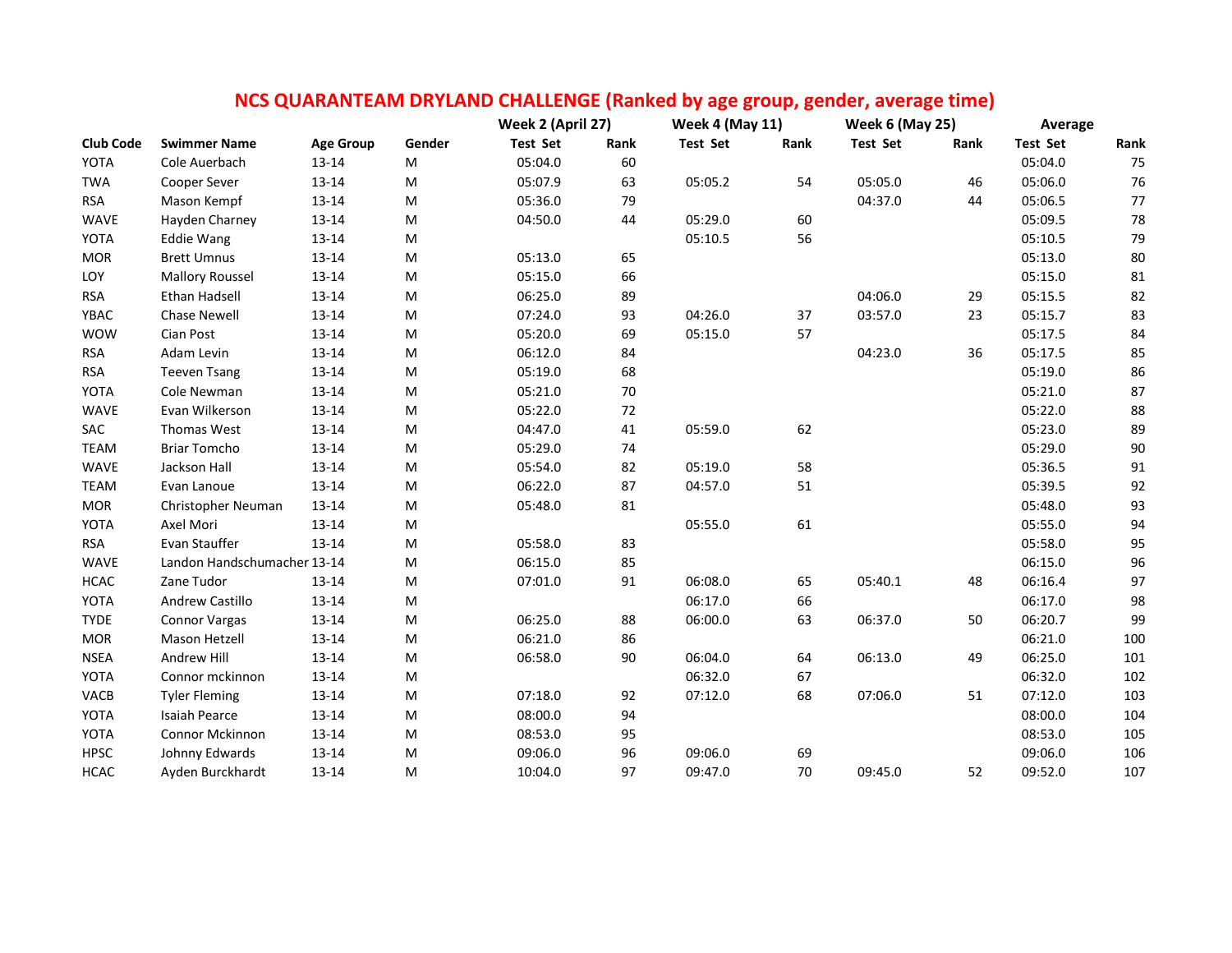|                  |                       |                  |        | Week 2 (April 27) |                | <u>NCS QUARANTEAM DRYLAND CHALLENGE (Ranked by age group, gender, average time)</u><br><b>Week 4 (May 11)</b> |                | <b>Week 6 (May 25)</b> |                | Average         |                  |
|------------------|-----------------------|------------------|--------|-------------------|----------------|---------------------------------------------------------------------------------------------------------------|----------------|------------------------|----------------|-----------------|------------------|
| <b>Club Code</b> | <b>Swimmer Name</b>   | <b>Age Group</b> | Gender | <b>Test Set</b>   | Rank           | <b>Test Set</b>                                                                                               | Rank           | <b>Test Set</b>        | Rank           | <b>Test Set</b> | Rank             |
| <b>NSS</b>       | Agnaeya Arora         | $15 - 18$        | F      | 05:02.0           | $\overline{2}$ | 04:58.0                                                                                                       | 6              | 04:28.0                | $\mathbf{1}$   | 04:49.3         | $\mathbf{1}$     |
| <b>YOTA</b>      | Emma Serrano          | $15 - 18$        | F      |                   |                | 04:54.3                                                                                                       | 5              |                        |                | 04:54.3         | $\overline{2}$   |
| SAC              | <b>Trinity Price</b>  | $15 - 18$        | F      | 05:07.0           | 4              | 04:58.0                                                                                                       | $\overline{7}$ | 04:46.0                | 6              | 04:57.0         | $\mathbf{3}$     |
| <b>MOR</b>       | Karsen Pena           | $15 - 18$        | F      | 05:00.0           | $\mathbf{1}$   |                                                                                                               |                |                        |                | 05:00.0         | $\overline{a}$   |
| <b>MOR</b>       | Janie Inscore         | $15 - 18$        | F      | 05:03.0           | 3              |                                                                                                               |                |                        |                | 05:03.0         | 5                |
| <b>TEAM</b>      | Emma Nash             | $15 - 18$        | F      | 06:02.0           | 33             | 04:44.0                                                                                                       | $\overline{2}$ | 04:38.0                | 3              | 05:08.0         | $\boldsymbol{6}$ |
| <b>NSS</b>       | Samantha Melton       | $15 - 18$        | F      | 06:14.0           | 39             | 04:38.0                                                                                                       | $\mathbf 1$    | 04:36.0                | $\overline{2}$ | 05:09.3         | $\overline{7}$   |
| <b>GFSC</b>      | <b>Bridget Derwin</b> | $15 - 18$        | F      | 05:26.0           | 9              | 05:07.0                                                                                                       | $11\,$         | 04:58.0                | 9              | 05:10.3         | $\,8\,$          |
| <b>NSS</b>       | Eliza Haines          | $15 - 18$        | F      | 05:42.0           | 19             | 05:03.0                                                                                                       | 9              | 05:00.0                | 10             | 05:15.0         | 9                |
| <b>TEAM</b>      | Elizabeth Pike        | $15 - 18$        |        | 05:33.0           | 13             | 05:00.0                                                                                                       | 8              |                        |                | 05:16.5         | $10\,$           |
| <b>TEAM</b>      | Reese Lauletta        | $15 - 18$        | F      | 06:29.0           | 54             | 04:45.0                                                                                                       | 3              | 04:38.0                | 4              | 05:17.3         | 11               |
| <b>MOR</b>       | <b>Hallie Tant</b>    | $15 - 18$        | F      | 05:18.0           | 6              |                                                                                                               |                |                        |                | 05:18.0         | 12               |
| <b>MOR</b>       | Hannalee Ellison      | $15 - 18$        | F      | 05:18.0           | $\overline{7}$ |                                                                                                               |                |                        |                | 05:18.0         | 13               |
| <b>MOR</b>       | Kyra Dalbo            | $15 - 18$        | F      | 05:19.0           | 8              |                                                                                                               |                |                        |                | 05:19.0         | 14               |
| <b>TEAM</b>      | Caroline Stowe        | $15 - 18$        | F      | 06:39.0           | 64             | 04:45.0                                                                                                       | 4              | 04:39.0                | 5              | 05:21.0         | 15               |
| RACY             | Rachel Gibson         | $15 - 18$        | F      | 05:36.0           | 15             | 05:23.0                                                                                                       | 17             | 05:13.0                | 13             | 05:24.0         | 16               |
| <b>MOR</b>       |                       | $15 - 18$        | F      | 05:27.0           | $10\,$         |                                                                                                               |                |                        |                | 05:27.0         | 17               |
| WAVE             | Mya Tse<br>Amanda Ray | $15 - 18$        | F      | 05:18.0           | 5              | 05:37.0                                                                                                       | 24             |                        |                | 05:27.5         | 18               |
|                  |                       | $15 - 18$        | F      | 06:10.0           | 36             | 05:16.0                                                                                                       |                | 05:00.0                |                | 05:28.7         | 19               |
| <b>TEAM</b>      | Megan Rink            |                  | F      |                   |                |                                                                                                               | 13             |                        | 11             |                 |                  |
| <b>MOR</b>       | Olivia Stark          | $15 - 18$        | F      | 05:30.0           | $11\,$         |                                                                                                               |                |                        |                | 05:30.0         | $20\,$           |
| <b>NSS</b>       | Rowan Doherty         | $15 - 18$        | F      | 05:39.0           | 16             | 05:20.0                                                                                                       | 14             | 05:37.0                | 21             | 05:32.0         | 21               |
| <b>TEAM</b>      | Shelby Koelz          | $15 - 18$        |        | 05:32.0           | 12             |                                                                                                               |                |                        |                | 05:32.0         | $22\,$           |
| <b>MOR</b>       | Sydney Morgan         | 15-18            | F      | 05:33.0           | 14             |                                                                                                               |                |                        |                | 05:33.0         | 23               |
| YBAC             | <b>Bella Cress</b>    | $15 - 18$        | F      | 05:49.0           | 22             | 05:33.0                                                                                                       | 20             | 05:18.0                | 17             | 05:33.3         | 24               |
| LOY              | Ava Schuster          | $15 - 18$        | F      | 06:10.0           | 35             | 05:47.0                                                                                                       | 30             | 04:50.0                | $\overline{7}$ | 05:35.7         | 25               |
| YOTA             | Lauren Medlin         | $15 - 18$        | F      |                   |                | 05:24.0                                                                                                       | 19             | 05:50.7                | 25             | 05:37.3         | 26               |
| <b>MOR</b>       | Maria Anayiotou       | $15 - 18$        | F      |                   |                | 05:38.0                                                                                                       | 25             |                        |                | 05:38.0         | 27               |
| YOTA             | Langley Maciejewski   | $15 - 18$        |        |                   |                | 05:38.2                                                                                                       | 26             |                        |                | 05:38.2         | 28               |
| <b>TEAM</b>      | Lauren Harding        | 15-18            | F      | 05:57.0           | 30             | 05:22.0                                                                                                       | 16             |                        |                | 05:39.5         | 29               |
| YOTA             | Abbie Tapper          | $15 - 18$        | F      |                   |                | 05:24.0                                                                                                       | 18             | 05:55.0                | 29             | 05:39.5         | $30\,$           |
| <b>NSS</b>       | Emma Martin           | 15-18            | F      | 05:39.0           | 17             | 05:41.0                                                                                                       | 27             |                        |                | 05:40.0         | 31               |
| SGSA             | Leah Tang             | $15 - 18$        | F      | 06:23.0           | 45             | 05:21.0                                                                                                       | 15             | 05:18.0                | 16             | 05:40.7         | 32               |
| <b>RSA</b>       | Analiyah Aparicio     | $15 - 18$        | F      |                   |                |                                                                                                               |                | 05:41.0                | 23             | 05:41.0         | 33               |
| <b>RACY</b>      | <b>Grace McGuire</b>  | $15 - 18$        | F      | 05:42.0           | $18\,$         |                                                                                                               |                |                        |                | 05:42.0         | 34               |
| <b>MOR</b>       | Cora Reed             | $15 - 18$        | F      | 05:43.0           | 20             |                                                                                                               |                |                        |                | 05:43.0         | 35               |
| WAVE             | Katie Dalton          | $15 - 18$        |        | 06:24.0           | 47             | 05:05.0                                                                                                       | 10             |                        |                | 05:44.5         | 36               |
| <b>TEAM</b>      | Kathryn Harding       | $15 - 18$        | F      | 06:17.0           | 40             | 05:13.0                                                                                                       | 12             |                        |                | 05:45.0         | 37               |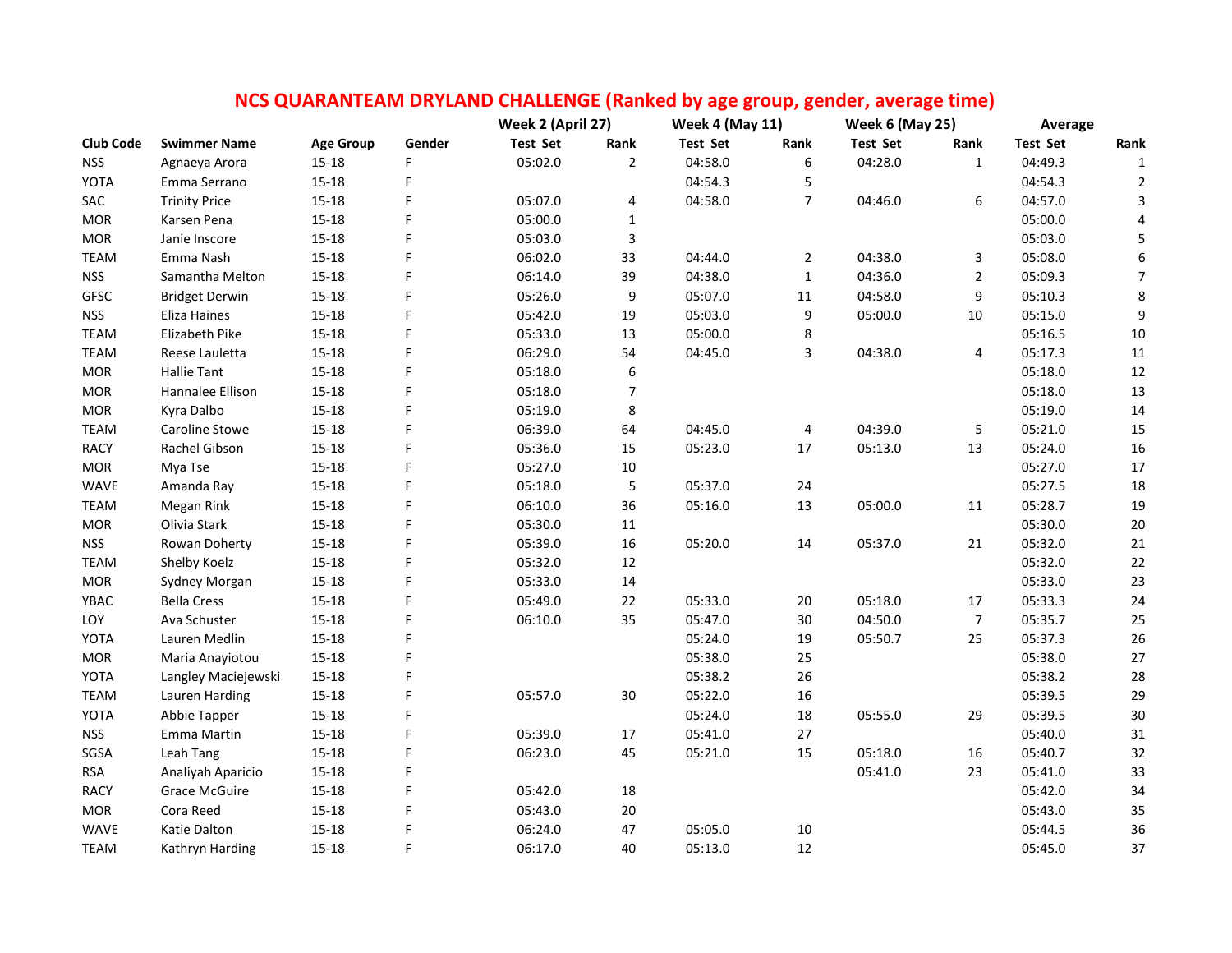| NCS QUARANTEAM DRYLAND CHALLENGE (Ranked by age group, gender, average time) |                              |                  |        |                   |      |                        |        |                        |      |                 |        |
|------------------------------------------------------------------------------|------------------------------|------------------|--------|-------------------|------|------------------------|--------|------------------------|------|-----------------|--------|
|                                                                              |                              |                  |        | Week 2 (April 27) |      | <b>Week 4 (May 11)</b> |        | <b>Week 6 (May 25)</b> |      | Average         |        |
| <b>Club Code</b>                                                             | <b>Swimmer Name</b>          | <b>Age Group</b> | Gender | <b>Test Set</b>   | Rank | <b>Test Set</b>        | Rank   | <b>Test Set</b>        | Rank | <b>Test Set</b> | Rank   |
| YOTA                                                                         | <b>Emily Kilgallen</b>       | $15 - 18$        | F      | 06:29.0           | 53   | 05:35.0                | 22     | 05:18.0                |      | 05:47.3         | 38     |
| <b>RSA</b>                                                                   | Morgan Kondratick            | $15 - 18$        | F      | 06:01.0           | 31   |                        |        | 05:36.0                | 20   | 05:48.5         | 39     |
| <b>MOR</b>                                                                   | <b>Stefanie Burgess</b>      | $15 - 18$        | F      | 05:49.0           | 23   |                        |        |                        |      | 05:49.0         | 40     |
| YBAC                                                                         | Elizabeth McDevitt           | $15 - 18$        | F      | 06:24.0           | 46   | 05:42.0                | 28     | 05:23.0                | 19   | 05:49.7         | $41\,$ |
| <b>TEAM</b>                                                                  | Skyla Kiang                  | $15 - 18$        | F      | 05:50.0           | 24   |                        |        |                        |      | 05:50.0         | 42     |
| <b>TEAM</b>                                                                  | Mary Malloy Blackstock 15-18 |                  | F      | 05:50.0           | 25   |                        |        |                        |      | 05:50.0         | 43     |
| <b>MOR</b>                                                                   | Rose Sciaudone               | $15 - 18$        | F      | 05:50.0           | 26   |                        |        |                        |      | 05:50.0         | 44     |
| LOY                                                                          | Ashley Ferguson              | $15 - 18$        | F      | 06:30.0           | 56   | 05:47.0                | 31     | 05:14.0                | 14   | 05:50.3         | 45     |
| <b>MOR</b>                                                                   | Carolyn Walser               | $15 - 18$        | F      | 05:52.0           | 27   |                        |        |                        |      | 05:52.0         | 46     |
| LOY                                                                          | Sophie Filiault              | $15 - 18$        | F      | 06:11.0           | 37   | 05:34.0                | $21\,$ |                        |      | 05:52.5         | 47     |
| YOTA                                                                         | Lyndsay Mangum               | $15 - 18$        | F      |                   |      | 05:53.0                | 33     |                        |      | 05:53.0         | 48     |
| <b>GFSC</b>                                                                  | Nina Nugent                  | $15 - 18$        | F      | 06:21.0           | 44   | 06:10.0                | 43     | 05:09.0                | 12   | 05:53.3         | 49     |
| <b>MOR</b>                                                                   | Sydney Smith                 | $15 - 18$        | F      | 05:54.0           | 28   |                        |        |                        |      | 05:54.0         | 50     |
| <b>MOR</b>                                                                   | <b>Sydney Hartis</b>         | $15 - 18$        | Ë      | 05:55.0           | 29   |                        |        |                        |      | 05:55.0         | 51     |
| LOY                                                                          | Meredith Tucker              | $15 - 18$        | F      | 06:44.0           | 65   | 06:15.0                | 48     | 04:57.0                | 8    | 05:58.7         | 52     |
| YOTA                                                                         | Dillan Hickey                | $15 - 18$        | F      |                   |      | 06:09.2                | 42     | 05:51.0                | 27   | 06:00.1         | 53     |
| <b>WAVE</b>                                                                  | Olivia Gschwind              | $15 - 18$        | F      | 05:46.0           | 21   | 06:17.0                | 49     |                        |      | 06:01.5         | 54     |
| <b>WAVE</b>                                                                  | Amy Fu                       | $15 - 18$        | F      | 06:02.0           | 32   | 06:04.0                | 37     |                        |      | 06:03.0         | 55     |
| <b>RSA</b>                                                                   | Sophie Haugh                 | $15 - 18$        | F      |                   |      |                        |        | 06:04.0                | 38   | 06:04.0         | 56     |
| LOY                                                                          | Julianna Morrow              | $15 - 18$        | F      | 06:55.0           | 73   |                        |        | 05:15.0                | 15   | 06:05.0         | 57     |
| <b>NSS</b>                                                                   | Valeria Rotaru               | $15 - 18$        | F      | 06:06.0           | 34   |                        |        |                        |      | 06:06.0         | 58     |
| YOTA                                                                         | Emma Serrano                 | $15 - 18$        | F      |                   |      | 06:07.0                | 39     |                        |      | 06:07.0         | 59     |
| YOTA                                                                         | Suzanne Earnshaw             | $15 - 18$        | F      |                   |      | 06:14.0                | 47     | 06:03.0                | 36   | 06:08.5         | 60     |
| YOTA                                                                         | Mathea Myhrvold              | $15 - 18$        | Ë      |                   |      | 06:19.0                | 51     | 06:00.0                | 33   | 06:09.5         | 61     |
| <b>RSA</b>                                                                   | Camila Pierce                | $15 - 18$        | F      | 06:19.0           | 43   |                        |        | 06:01.0                | 34   | 06:10.0         | 62     |
| YBAC                                                                         | <b>Braylee Carter</b>        | $15 - 18$        | F      | 06:11.0           | 38   | 06:09.0                | 40     | 06:10.0                | 41   | 06:10.0         | 63     |
| LOY                                                                          | Arianna Scordino             | $15 - 18$        | F      |                   |      | 06:41.0                | 66     | 05:40.0                | 22   | 06:10.5         | 64     |
| <b>NSS</b>                                                                   | Riley Williamson             | $15 - 18$        | F      | 06:18.0           | 41   | 06:09.0                | 41     | 06:06.0                | 39   | 06:11.0         | 65     |
| YOTA                                                                         | <b>Delaney Medins</b>        | $15 - 18$        | F      |                   |      | 06:36.0                | 62     | 05:48.0                | 24   | 06:12.0         | 66     |
| YOTA                                                                         | Mia Corrado                  | $15 - 18$        | F      | 06:52.0           | 71   | 05:54.0                | 34     | 05:51.0                | 26   | 06:12.3         | 67     |
| LOY                                                                          | Josie Respess                | 15-18            | F      | 06:50.0           | 68   | 06:00.0                | 35     | 06:00.0                | 32   | 06:16.7         | 68     |
| WAVE                                                                         | Ava Berry                    | $15 - 18$        | F      | 06:27.0           | 51   | 06:07.0                | 38     |                        |      | 06:17.0         | 69     |
| <b>RSA</b>                                                                   | Sofia Guerra                 | $15 - 18$        | F      | 06:18.0           | 42   |                        |        |                        |      | 06:18.0         | $70\,$ |
| <b>NSS</b>                                                                   | Talicia Mathieu              | $15 - 18$        | Ë      | 06:44.0           | 66   | 05:42.0                | 29     | 06:30.0                | 51   | 06:18.7         | $71\,$ |
| SAC                                                                          | Madi Ayscue                  | $15 - 18$        | Ë      | 06:35.0           | 60   |                        |        | 06:04.0                | 37   | 06:19.5         | 72     |
| WAVE                                                                         | <b>Madison Petschauer</b>    | $15 - 18$        | F      | 06:26.0           | 49   | 06:14.0                | 45     |                        |      | 06:20.0         | 73     |
| YOTA                                                                         | Julia Eatnshaw               | $15 - 18$        | F      |                   |      | 06:21.8                | 52     |                        |      | 06:21.8         | 74     |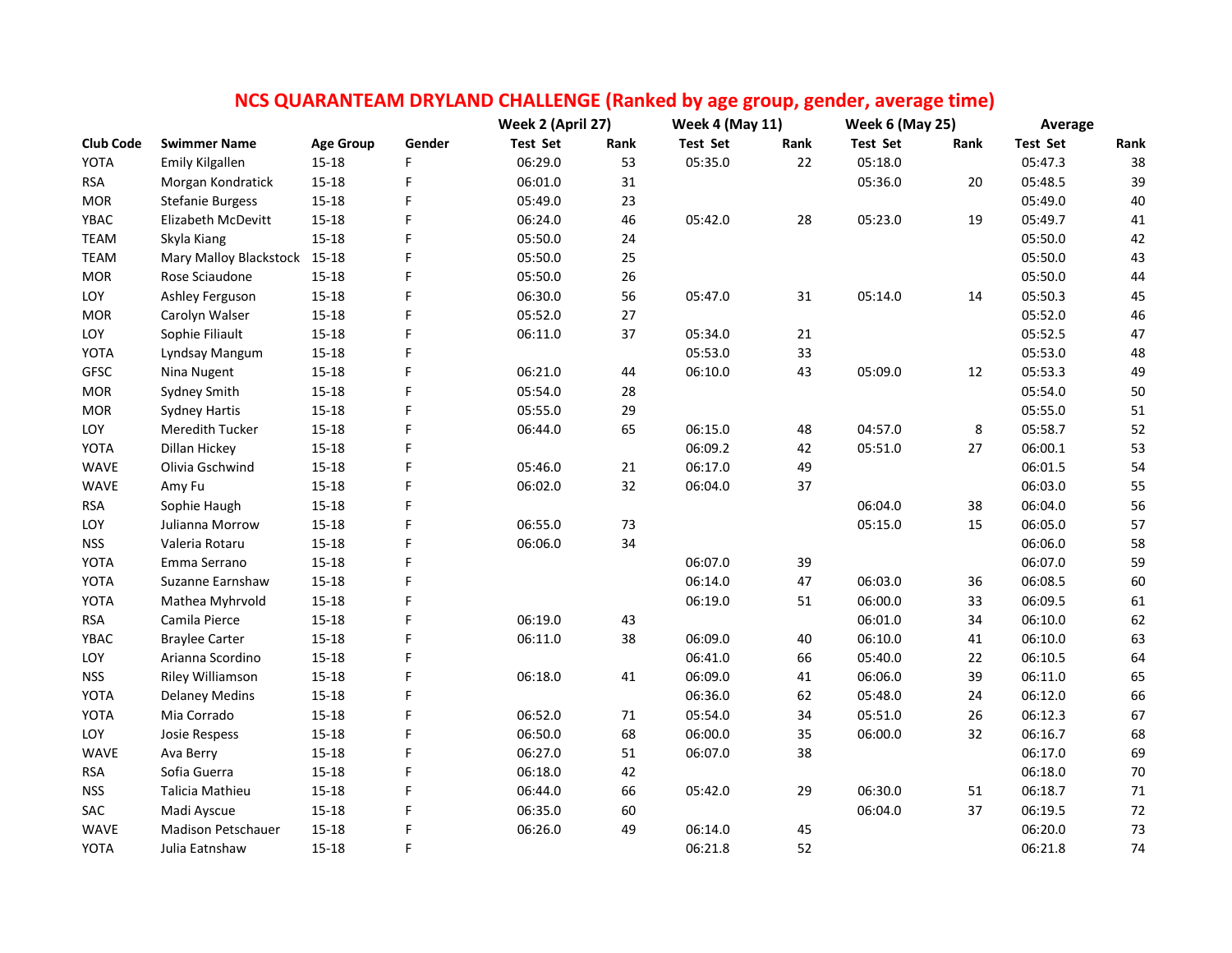|                  |                       |                  |             | Week 2 (April 27) |      | <b>Week 4 (May 11)</b> |      | NCS QUANAINTEAINI DNTLAIND CHALLEINGE (Nafiked by age group, genuer, average time)<br><b>Week 6 (May 25)</b> |      | Average         |        |
|------------------|-----------------------|------------------|-------------|-------------------|------|------------------------|------|--------------------------------------------------------------------------------------------------------------|------|-----------------|--------|
| <b>Club Code</b> | <b>Swimmer Name</b>   | <b>Age Group</b> | Gender      | <b>Test Set</b>   | Rank | Test Set               | Rank | <b>Test Set</b>                                                                                              | Rank | <b>Test Set</b> | Rank   |
| YOTA             | Emma Murtaugh         | $15 - 18$        | F           |                   |      | 06:12.0                | 44   | 06:36.0                                                                                                      | 54   | 06:24.0         | 75     |
| <b>RSA</b>       | Carolynn Kenney       | $15 - 18$        | F           | 06:24.0           | 48   |                        |      |                                                                                                              |      | 06:24.0         | 76     |
| LOY              | Molly Brannen         | $15 - 18$        | F           | 06:28.0           | 52   | 06:22.0                | 53   |                                                                                                              |      | 06:25.0         | $77\,$ |
| <b>WOW</b>       | Kinsey Ginsberg       | $15 - 18$        | F           | 06:27.0           | 50   | 06:24.0                | 56   |                                                                                                              |      | 06:25.5         | 78     |
| <b>MOR</b>       | Rebecca Epstein       | $15 - 18$        | F           | 06:31.0           | 57   | 06:23.0                | 55   |                                                                                                              |      | 06:27.0         | 79     |
| YOTA             | Amelia Myhrvold       | $15 - 18$        | F           | 07:06.0           | 83   | 05:50.0                | 32   |                                                                                                              |      | 06:28.0         | 80     |
| <b>MOR</b>       | Elizabeth Jaynes      | $15 - 18$        | F           | 06:29.0           | 55   |                        |      |                                                                                                              |      | 06:29.0         | 81     |
| <b>WAVE</b>      | Jennider Adams        | $15 - 18$        | F           |                   |      | 06:31.0                | 57   |                                                                                                              |      | 06:31.0         | 82     |
| <b>TEAM</b>      | Isa Makhuli           | $15 - 18$        | F           | 06:32.0           | 58   |                        |      |                                                                                                              |      | 06:32.0         | 83     |
| YOTA             | Mackenzie Adams       | $15 - 18$        | F           |                   |      | 06:55.0                | 71   | 06:09.0                                                                                                      | 40   | 06:32.0         | 84     |
| WAVE             | Julie Lahiff          | $15 - 18$        | F           | 06:51.0           | 70   | 06:17.0                | 50   |                                                                                                              |      | 06:34.0         | 85     |
| WAVE             | Lanie Edelson         | $15 - 18$        | F           | 06:35.0           | 59   |                        |      |                                                                                                              |      | 06:35.0         | 86     |
| <b>RSA</b>       | Mae Deaton            | $15 - 18$        | F           | 06:35.0           | 61   |                        |      |                                                                                                              |      | 06:35.0         | 87     |
| <b>MOR</b>       | Lillie Martin         | $15 - 18$        | F           | 06:35.0           | 62   |                        |      |                                                                                                              |      | 06:35.0         | 88     |
| YOTA             | Kristin Dungan        | $15 - 18$        | F           | 06:36.0           | 63   |                        |      |                                                                                                              |      | 06:36.0         | 89     |
| YOTA             | Megan Carson          | $15 - 18$        | F           | 07:11.0           | 84   | 06:22.0                | 54   | 06:16.0                                                                                                      | 45   | 06:36.3         | $90\,$ |
| YOTA             | Clarissa Bezuidenhout | $15 - 18$        | F           |                   |      | 07:21.0                | 74   | 05:55.0                                                                                                      | 30   | 06:38.0         | 91     |
| <b>RACY</b>      | <b>Riley Gleason</b>  | $15 - 18$        | $\mathsf F$ | 07:04.0           | 81   | 06:14.0                | 46   |                                                                                                              |      | 06:39.0         | 92     |
| YOTA             | Keenan Day            | $15 - 18$        | F           | 08:02.0           | 102  | 06:02.0                | 36   | 05:54.0                                                                                                      | 28   | 06:39.3         | 93     |
| YBAC             | Chelsea Quinn         | $15 - 18$        | F           | 06:51.0           | 69   | 06:39.0                | 63   | 06:30.0                                                                                                      | 52   | 06:40.0         | 94     |
| <b>RACY</b>      | Isabella McGee        | $15 - 18$        | F           | 06:55.0           | 74   | 06:49.0                | 69   | 06:23.0                                                                                                      | 47   | 06:42.3         | 95     |
| <b>MOR</b>       | Savannah Thomsen      | $15 - 18$        | F           | 06:45.0           | 67   |                        |      |                                                                                                              |      | 06:45.0         | 96     |
| YOTA             | <b>Hailey Hicks</b>   | $15 - 18$        | F           |                   |      | 07:20.0                | 73   | 06:11.0                                                                                                      | 42   | 06:45.5         | 97     |
| YBAC             | <b>Rachel Ritter</b>  | $15 - 18$        | F           | 07:43.0           | 95   | 06:39.0                | 65   | 06:02.0                                                                                                      | 35   | 06:48.0         | 98     |
| WAVE             | Kate Yoder            | $15 - 18$        | F           | 06:54.0           | 72   | 06:44.0                | 68   |                                                                                                              |      | 06:49.0         | 99     |
| YOTA             | Caroline Gwaltney     | $15 - 18$        | F           | 07:21.0           | 87   | 06:43.0                | 67   | 06:28.0                                                                                                      | 50   | 06:50.7         | 100    |
| <b>NSS</b>       | Gretchen Gillenwater  | $15 - 18$        | F           | 07:32.0           | 92   | 06:36.0                | 61   | 06:25.0                                                                                                      | 48   | 06:51.0         | 101    |
| <b>RSA</b>       | April Groce           | $15 - 18$        | F           | 07:36.0           | 93   |                        |      | 06:11.0                                                                                                      | 43   | 06:53.5         | 102    |
| WAVE             | <b>Riley Petersen</b> | 15-18            | F           | 06:57.0           | 75   | 06:55.0                | 70   |                                                                                                              |      | 06:56.0         | 103    |
| <b>NSEA</b>      | Katie Meine           | $15 - 18$        | F           | 07:49.0           | 97   | 06:32.0                | 58   | 06:28.0                                                                                                      | 49   | 06:56.3         | 104    |
| YBAC             | Sydney Leventhal      | $15 - 18$        | F           | 07:13.0           | 85   | 06:39.0                | 64   | 06:59.0                                                                                                      | 57   | 06:57.0         | 105    |
| <b>RSA</b>       | Maddie Link           | $15 - 18$        | F           | 06:58.0           | 76   |                        |      |                                                                                                              |      | 06:58.0         | 106    |
| ECA              | Kristen Ivey          | $15 - 18$        | F           | 06:59.0           | $77$ |                        |      |                                                                                                              |      | 06:59.0         | 107    |
| <b>RSA</b>       | Grace Jaeger-Sandruck | 15-18            | F           | 07:00.0           | 78   |                        |      |                                                                                                              |      | 07:00.0         | 108    |
| <b>RSA</b>       | Armita Jamshidi       | $15 - 18$        | F           | 07:01.0           | 79   |                        |      |                                                                                                              |      | 07:01.0         | 109    |
| YOTA             | Alexis Walker         | 15-18            | F           |                   |      | 07:35.7                | 77   | 06:30.0                                                                                                      | 53   | 07:02.9         | 110    |
| <b>RSA</b>       | Sam Dott              | 15-18            | F           | 07:03.0           | 80   |                        |      |                                                                                                              |      | 07:03.0         | 111    |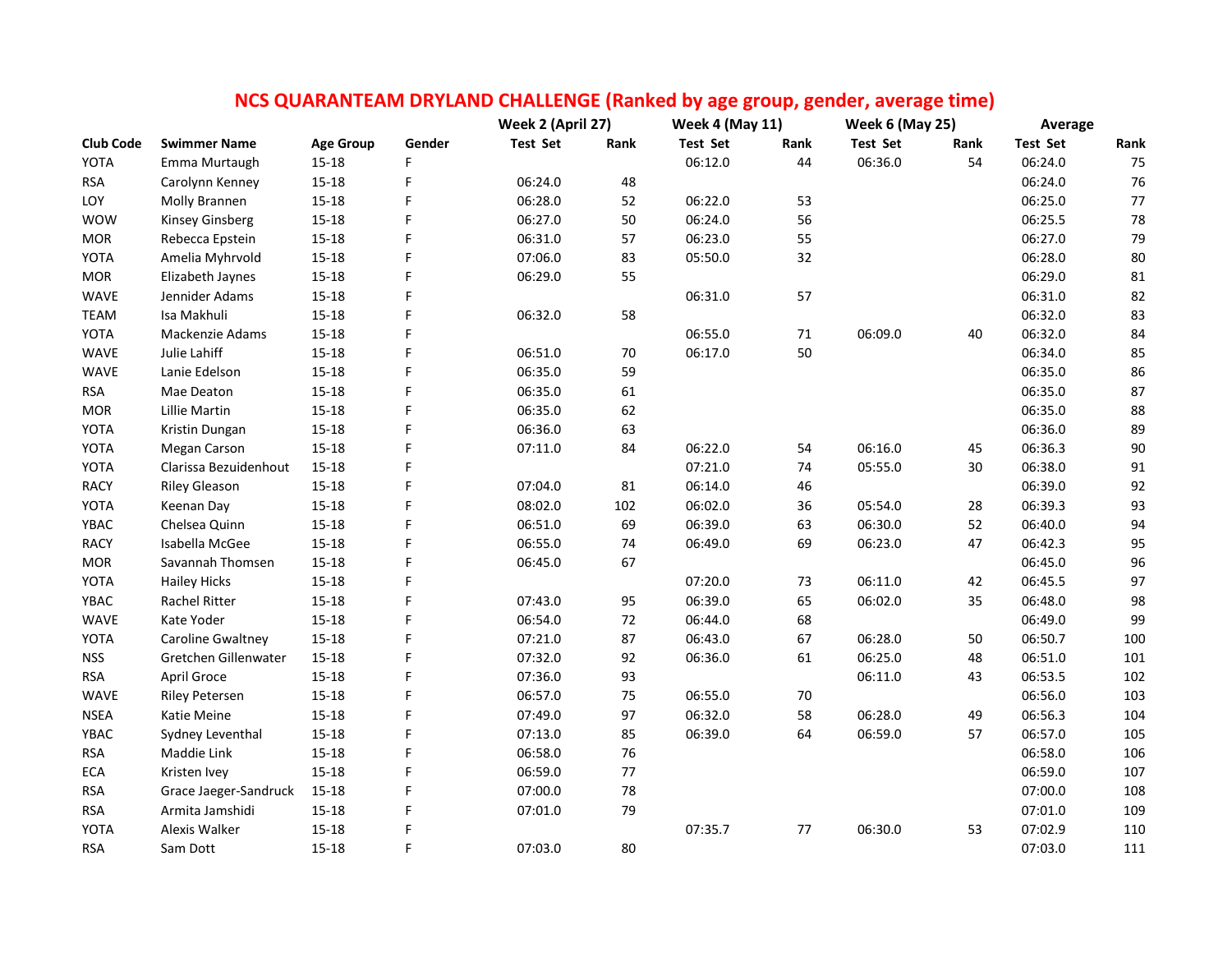|                  |                        |                  |        | NCS QUARANTEAM DRYLAND CHALLENGE (Ranked by age group, gender, average time) |                   |                 |                        |                        |      |                 |      |
|------------------|------------------------|------------------|--------|------------------------------------------------------------------------------|-------------------|-----------------|------------------------|------------------------|------|-----------------|------|
|                  |                        |                  |        |                                                                              | Week 2 (April 27) |                 | <b>Week 4 (May 11)</b> | <b>Week 6 (May 25)</b> |      | Average         |      |
| <b>Club Code</b> | <b>Swimmer Name</b>    | <b>Age Group</b> | Gender | <b>Test Set</b>                                                              | Rank              | <b>Test Set</b> | Rank                   | <b>Test Set</b>        | Rank | <b>Test Set</b> | Rank |
| <b>WAVE</b>      | <b>Cassie Myers</b>    | $15 - 18$        | F      | 07:05.0                                                                      | 82                | 07:07.0         | 72                     |                        |      | 07:06.0         | 112  |
| YOTA             | Chrisna Bezuidenhout   | $15 - 18$        | F      |                                                                              |                   | 08:00.0         | 80                     | 06:12.0                | 44   | 07:06.0         | 113  |
| YOTA             | Katelin Speerschneider | $15 - 18$        | F      | 09:32.0                                                                      | 108               | 06:32.0         | 59                     | 05:57.0                | 31   | 07:20.3         | 114  |
| <b>RSA</b>       | Chloe Chan             | $15 - 18$        | F      | 07:58.0                                                                      | 100               |                 |                        | 06:46.0                | 55   | 07:22.0         | 115  |
| <b>MOR</b>       | Shrushti Gandas        | $15 - 18$        | F      |                                                                              |                   | 07:25.0         | 76                     |                        |      | 07:25.0         | 116  |
| <b>RSA</b>       | Ellie Pegram           | $15 - 18$        | F      | 07:26.0                                                                      | 88                |                 |                        |                        |      | 07:26.0         | 117  |
| SAC              | Jillian Hux            | $15 - 18$        | F      | 07:28.0                                                                      | 89                |                 |                        |                        |      | 07:28.0         | 118  |
| <b>TEAM</b>      | Annika Farley          | $15 - 18$        | F      | 07:30.0                                                                      | 90                |                 |                        |                        |      | 07:30.0         | 119  |
| <b>RSA</b>       | Madie Banks            | $15 - 18$        | F      | 07:30.0                                                                      | 91                |                 |                        |                        |      | 07:30.0         | 120  |
| WAVE             | Abi Fortner            | $15 - 18$        | F      | 08:34.0                                                                      | 106               | 06:34.0         | 60                     |                        |      | 07:34.0         | 121  |
| <b>RSA</b>       | Katie Briglia          | $15 - 18$        | F      | 07:38.0                                                                      | 94                |                 |                        |                        |      | 07:38.0         | 122  |
| YOTA             | Jenna Maloy            | $15 - 18$        | F      | 08:48.0                                                                      | 107               | 07:23.5         | 75                     | 06:55.0                | 56   | 07:42.2         | 123  |
| YOTA             | Grace Dunzo            | $15 - 18$        | F      | 07:19.0                                                                      | 86                | 08:06.0         | 81                     |                        |      | 07:42.5         | 124  |
| YOTA             | Lyndsay Mangum         | $15 - 18$        | F      | 07:49.0                                                                      | 96                |                 |                        |                        |      | 07:49.0         | 125  |
| <b>NSS</b>       | Olivia Romesburg       | $15 - 18$        | F      | 07:58.0                                                                      | 99                | 07:51.0         | 79                     | 07:39.0                | 59   | 07:49.3         | 126  |
| <b>RSA</b>       | Brooke Truffelman      | $15 - 18$        | F      | 07:52.0                                                                      | 98                |                 |                        |                        |      | 07:52.0         | 127  |
| <b>TYDE</b>      | Kelly Smith            | $15 - 18$        | F      | 08:08.0                                                                      | 103               |                 |                        |                        |      | 08:08.0         | 128  |
| <b>HCAC</b>      | Sarah Munzenmaier      | $15 - 18$        | F      | 09:42.0                                                                      | 110               | 07:41.0         | 78                     | 07:10.4                | 58   | 08:11.1         | 129  |
| YOTA             | Ella Humbert           | $15 - 18$        | F      | 09:38.0                                                                      | 109               | 08:42.0         | 84                     | 06:20.0                | 46   | 08:13.3         | 130  |
| WAVE             | Lauren Grimsrud        | $15 - 18$        | F      |                                                                              |                   | 08:17.0         | 82                     |                        |      | 08:17.0         | 131  |
| YOTA             | Mia Clowes             | 15-18            | F      | 08:00.0                                                                      | 101               | 08:34.0         | 83                     |                        |      | 08:17.0         | 132  |
| WAVE             | Aynslee Grasso         | $15 - 18$        | F      | 08:21.0                                                                      | 104               |                 |                        |                        |      | 08:21.0         | 133  |
| WAVE             | Olivia Wilkerson       | $15 - 18$        | F      | 08:32.0                                                                      | 105               |                 |                        |                        |      | 08:32.0         | 134  |
| <b>RSA</b>       | Victoria Plant         | $15 - 18$        | F      |                                                                              |                   | 10:27.0         | 86                     | 08:45.0                | 61   | 09:36.0         | 135  |
| ECA              | Kylie Gross            | $15 - 18$        | F      |                                                                              |                   | 09:49.0         | 85                     |                        |      | 09:49.0         | 136  |
| <b>HPSC</b>      | <b>Tate Abbott</b>     | 15-18            | F      | 14:03.0                                                                      | 111               | 14:03.0         | 87                     |                        |      | 14:03.0         | 137  |
| YOTA             | Lindsey Eddleman       | $15 - 18$        | F      |                                                                              |                   | 08:19.0         | 95                     | 07:58.0                | 60   | 08:08.5         | 138  |
| YOTA             | Becca Baysden          | $15 - 18$        | F      |                                                                              |                   | 05:29.0         | 88                     |                        |      | 05:29.0         | 139  |
| YOTA             | Abby Kinlaw            | $15 - 18$        | F      |                                                                              |                   | 05:59.0         | 89                     |                        |      | 05:59.0         | 140  |
| YOTA             | Ashley Jean            | $15 - 18$        | F      |                                                                              |                   | 06:07.0         | 90                     |                        |      | 06:07.0         | 141  |
| YOTA             | Allie Taylor           | $15 - 18$        | F      |                                                                              |                   | 06:07.0         | 91                     |                        |      | 06:07.0         | 142  |
| YOTA             | Keenan Gyure           | $15 - 18$        | F      |                                                                              |                   | 06:18.0         | 92                     |                        |      | 06:18.0         | 143  |
| YOTA             | Kaley Baysden          | $15 - 18$        | F      |                                                                              |                   | 06:48.0         | 93                     |                        |      | 06:48.0         | 144  |
| YOTA             | Addie Hileman          | $15 - 18$        | F      |                                                                              |                   | 07:01.0         | 94                     |                        |      | 07:01.0         | 145  |
| YOTA             | Claire Tuenker         | $15 - 18$        | F      |                                                                              |                   | 08:20.0         | 96                     |                        |      | 08:20.0         | 146  |
| YOTA             | Carter Satterfield     | $15 - 18$        | F      |                                                                              |                   | 08:34.0         | 97                     |                        |      | 08:34.0         | 147  |
| YOTA             | Sara Djuric            | $15 - 18$        | F      |                                                                              |                   | 08:34.0         | 98                     |                        |      | 08:34.0         | 148  |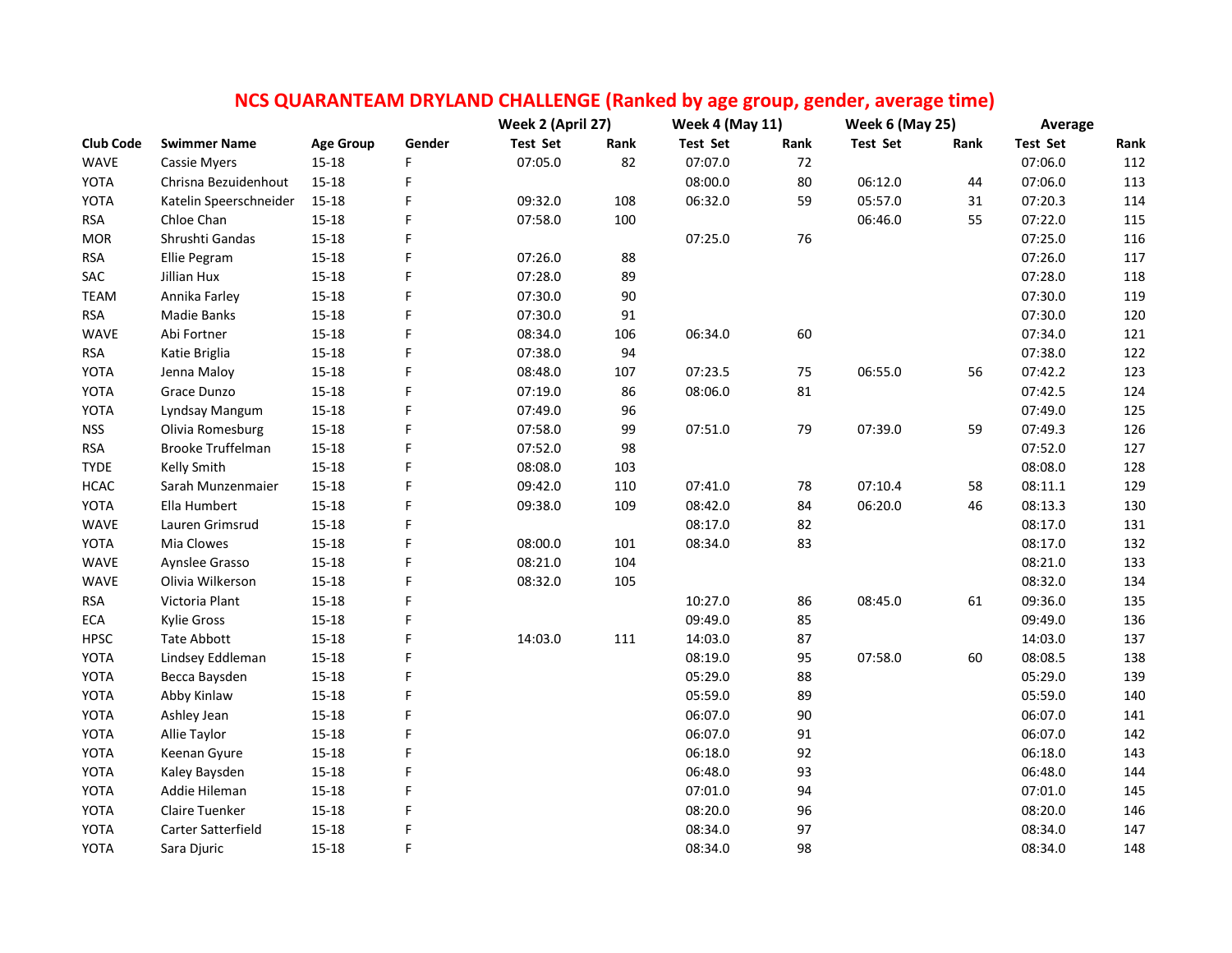|                  |                       |                  |                                                                                                            | NCS QUARANTEAM DRYLAND CHALLENGE (Ranked by age group, gender, average time) |                  |                        |              |                        |                |                 |                  |
|------------------|-----------------------|------------------|------------------------------------------------------------------------------------------------------------|------------------------------------------------------------------------------|------------------|------------------------|--------------|------------------------|----------------|-----------------|------------------|
|                  |                       |                  |                                                                                                            | Week 2 (April 27)                                                            |                  | <b>Week 4 (May 11)</b> |              | <b>Week 6 (May 25)</b> |                | Average         |                  |
| <b>Club Code</b> | <b>Swimmer Name</b>   | <b>Age Group</b> | Gender                                                                                                     | <b>Test Set</b>                                                              | Rank             | <b>Test Set</b>        | Rank         | <b>Test Set</b>        | Rank           | <b>Test Set</b> | Rank             |
| <b>NSS</b>       | Julian Mercer II      | $15 - 18$        | М                                                                                                          | 04:27.0                                                                      | 3                | 04:16.0                | 3            | 03:39.0                | $\overline{2}$ | 04:07.3         | 1                |
| <b>TEAM</b>      | Ryan Schulken         | $15 - 18$        | ${\sf M}$                                                                                                  | 04:34.0                                                                      | 5                |                        |              | 03:42.0                | 4              | 04:08.0         | $\overline{2}$   |
| <b>TEAM</b>      | Dylan Sinople         | $15 - 18$        | M                                                                                                          |                                                                              |                  | 04:15.0                | $\mathbf 2$  |                        |                | 04:15.0         | $\mathbf{3}$     |
| <b>MOR</b>       | Ignacio Leon          | $15 - 18$        | M                                                                                                          | 04:16.0                                                                      | $\mathbf{1}$     | 04:21.0                | 5            |                        |                | 04:18.5         | 4                |
| <b>MOR</b>       | Jesse Ssengonzi       | $15 - 18$        | ${\sf M}$                                                                                                  | 04:29.0                                                                      | 4                |                        |              |                        |                | 04:29.0         | $\mathsf S$      |
| <b>NSS</b>       | Daniel Snapp          | $15 - 18$        | ${\sf M}$                                                                                                  | 05:27.0                                                                      | $30\,$           | 04:42.0                | $10\,$       | 03:34.0                | $\mathbf{1}$   | 04:34.3         | $\boldsymbol{6}$ |
| YOTA             | Shaw Satterfield      | $15 - 18$        | M                                                                                                          |                                                                              |                  | 04:46.0                | 11           | 04:27.0                | 8              | 04:36.5         | $\overline{7}$   |
| <b>MOR</b>       | Connor Blackburn      | $15 - 18$        | M                                                                                                          | 04:26.0                                                                      | $\overline{2}$   | 04:49.0                | $12\,$       |                        |                | 04:37.5         | $\bf 8$          |
| SAC              | Sam Player            | $15 - 18$        | $\mathsf{M}% _{T}=\mathsf{M}_{T}\!\left( a,b\right) ,\ \mathsf{M}_{T}=\mathsf{M}_{T}\!\left( a,b\right) ,$ | 04:42.0                                                                      | 8                | 04:39.0                | 8            | 04:37.0                | 12             | 04:39.3         | $\boldsymbol{9}$ |
| <b>TEAM</b>      | Brayden Lauletta      | $15 - 18$        | М                                                                                                          | 05:10.0                                                                      | 21               | 04:20.0                | 4            |                        |                | 04:45.0         | $10\,$           |
| <b>NSS</b>       | Jamey Tillman         | $15 - 18$        | M                                                                                                          | 04:53.0                                                                      | 13               | 04:42.0                | 9            | 04:40.0                | 13             | 04:45.0         | $11\,$           |
| YOTA             | Ross Noble            | $15 - 18$        | ${\sf M}$                                                                                                  | 04:41.0                                                                      | $\overline{7}$   | 04:57.0                | 19           | 04:41.0                | 15             | 04:46.3         | $12\,$           |
| YOTA             | <b>Wiley Sikes</b>    | $15 - 18$        | M                                                                                                          | 05:03.0                                                                      | 17               | 05:09.8                | 26           | 04:10.0                | 5              | 04:47.6         | 13               |
| <b>MOR</b>       | Colin Cotter          | $15 - 18$        | M                                                                                                          | 04:48.0                                                                      | 9                |                        |              |                        |                | 04:48.0         | $14\,$           |
| <b>MOR</b>       | <b>Edward Perkins</b> | $15 - 18$        | M                                                                                                          | 04:49.0                                                                      | $10\,$           |                        |              |                        |                | 04:49.0         | 15               |
| YOTA             | Perry Becker          | $15 - 18$        | ${\sf M}$                                                                                                  | 04:50.0                                                                      | $11\,$           | 05:02.0                | 22           | 04:36.0                | $11\,$         | 04:49.3         | 16               |
| GFSC             | Ian Giffel            | $15 - 18$        | ${\sf M}$                                                                                                  | 04:41.0                                                                      | $\boldsymbol{6}$ | 05:20.0                | 33           | 04:30.0                | 9              | 04:50.3         | 17               |
| $\sf{MOR}$       | Gee Sreekanth Gopi    | $15 - 18$        | M                                                                                                          | 04:51.0                                                                      | 12               |                        |              |                        |                | 04:51.0         | 18               |
| YOTA             | Lucas Ansede          | $15 - 18$        | M                                                                                                          |                                                                              |                  | 05:01.0                | 20           | 04:46.0                | 16             | 04:53.5         | 19               |
| <b>TEAM</b>      | <b>Ethan White</b>    | $15 - 18$        | М                                                                                                          | 04:59.0                                                                      | $16\,$           | 04:49.0                | 13           |                        |                | 04:54.0         | $20\,$           |
| <b>TEAM</b>      | Johnathan Burch       | $15 - 18$        | M                                                                                                          | 05:55.0                                                                      | 46               | 04:30.0                | 6            | 04:18.0                | $\overline{7}$ | 04:54.3         | 21               |
| SGSA             | Julian Maycock        | $15 - 18$        | $\mathsf{M}% _{T}=\mathsf{M}_{T}\!\left( a,b\right) ,\ \mathsf{M}_{T}=\mathsf{M}_{T}\!\left( a,b\right) ,$ | 04:58.0                                                                      | 15               | 04:54.0                | 17           | 04:54.0                | $18\,$         | 04:55.3         | $22\,$           |
| XA               | Landon Lennex         | $15 - 18$        | $\mathsf{M}% _{T}=\mathsf{M}_{T}\!\left( a,b\right) ,\ \mathsf{M}_{T}=\mathsf{M}_{T}\!\left( a,b\right) ,$ | 07:07.0                                                                      | 93               | 04:02.0                | $\mathbf{1}$ | 03:41.0                | 3              | 04:56.7         | 23               |
| SAC              | Nic Morris            | $15 - 18$        | M                                                                                                          | 04:57.0                                                                      | $14\,$           |                        |              |                        |                | 04:57.0         | 24               |
| YOTA             | <b>Basha Beasley</b>  | $15 - 18$        | M                                                                                                          |                                                                              |                  | 05:02.7                | 23           |                        |                | 05:02.7         | 25               |
| <b>MOR</b>       | Jacland Reville, III  | $15 - 18$        | ${\sf M}$                                                                                                  | 05:03.0                                                                      | 18               |                        |              |                        |                | 05:03.0         | 26               |
| SAC              | Dalton Messenger      | $15 - 18$        | M                                                                                                          | 05:11.0                                                                      | 22               | 04:52.9                | 16           | 05:06.0                | 23             | 05:03.3         | 27               |
| <b>MOR</b>       | <b>Tate Bacon</b>     | $15 - 18$        | M                                                                                                          | 05:09.0                                                                      | $20\,$           |                        |              |                        |                | 05:09.0         | 28               |
| <b>TEAM</b>      | Ben Esarove           | $15 - 18$        | M                                                                                                          | 06:11.0                                                                      | 56               | 04:49.0                | 14           | 04:32.0                | 10             | 05:10.7         | 29               |
| <b>RSA</b>       | Coby Ockert           | $15 - 18$        | ${\sf M}$                                                                                                  | 05:13.0                                                                      | 23               |                        |              |                        |                | 05:13.0         | 30               |
| <b>RSA</b>       | Elijah Horman         | $15 - 18$        | M                                                                                                          | 05:31.0                                                                      | 33               |                        |              | 04:58.0                | 21             | 05:14.5         | $31\,$           |
| GG               | Colin Brown           | $15 - 18$        | ${\sf M}$                                                                                                  | 05:19.0                                                                      | 26               | 05:12.0                | 27           |                        |                | 05:15.5         | 32               |
| SGSA             | Greg Just             | $15 - 18$        | ${\sf M}$                                                                                                  | 05:16.0                                                                      | 24               | 05:16.0                | 30           |                        |                | 05:16.0         | 33               |
| <b>GFSC</b>      | David Walcott         | $15 - 18$        | $\mathsf{M}% _{T}=\mathsf{M}_{T}\!\left( a,b\right) ,\ \mathsf{M}_{T}=\mathsf{M}_{T}\!\left( a,b\right) ,$ | 05:35.0                                                                      | 35               | 05:04.0                | 24           |                        |                | 05:19.5         | 34               |
| YOTA             | Avery Delcambre       | $15 - 18$        | М                                                                                                          |                                                                              |                  | 05:20.0                | 34           |                        |                | 05:20.0         | 35               |
| <b>MOR</b>       | Jonathan Duke         | $15 - 18$        | M                                                                                                          | 05:20.0                                                                      | 27               |                        |              |                        |                | 05:20.0         | 36               |
| <b>WAVE</b>      | Caleb Davis           | $15 - 18$        | M                                                                                                          | 05:24.0                                                                      | 29               | 05:18.0                | 32           |                        |                | 05:21.0         | 37               |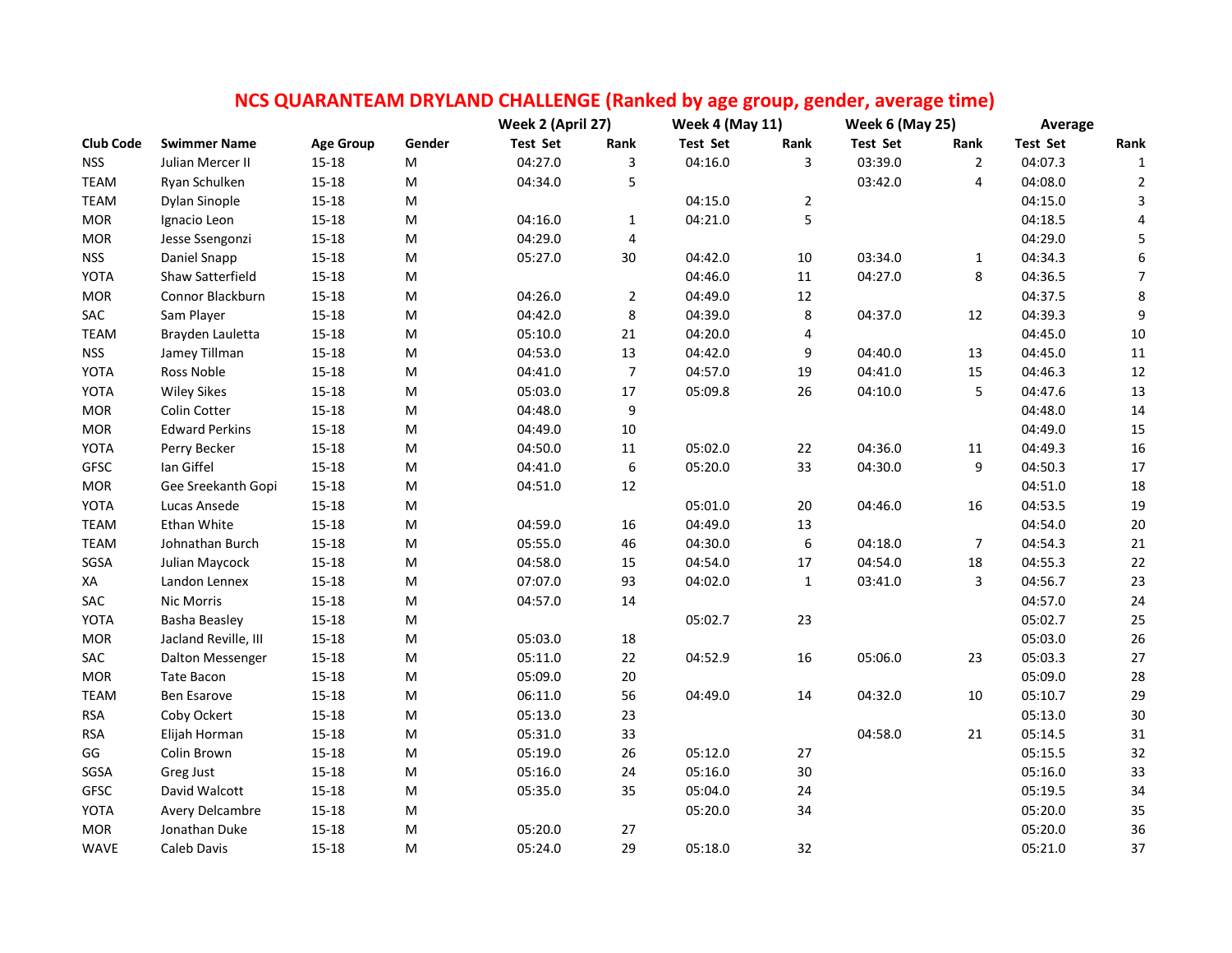|                  |                      |                  |                                                                                                            | Week 2 (April 27) |      | <b>Week 4 (May 11)</b> |                | <b>Week 6 (May 25)</b> |        | Average         |        |
|------------------|----------------------|------------------|------------------------------------------------------------------------------------------------------------|-------------------|------|------------------------|----------------|------------------------|--------|-----------------|--------|
| <b>Club Code</b> | <b>Swimmer Name</b>  | <b>Age Group</b> | Gender                                                                                                     | Test Set          | Rank | <b>Test Set</b>        | Rank           | <b>Test Set</b>        | Rank   | <b>Test Set</b> | Rank   |
| YOTA             | John Reese Taylor    | $15 - 18$        | ${\sf M}$                                                                                                  | 05:04.0           | 19   | 05:49.0                | 47             | 05:11.0                | 24     | 05:21.3         | 38     |
| YBAC             | Owen Sawyer          | $15 - 18$        | M                                                                                                          | 05:52.0           | 44   | 05:17.0                | 31             | 04:56.0                | 20     | 05:21.7         | 39     |
| TEAM             | Diego Caravaca       | $15 - 18$        | ${\sf M}$                                                                                                  | 06:03.0           | 52   | 05:54.0                | 55             | 04:10.0                | 6      | 05:22.3         | 40     |
| <b>RSA</b>       | Ryan Lynch           | $15 - 18$        | M                                                                                                          | 05:32.0           | 34   |                        |                | 05:13.0                | 26     | 05:22.5         | 41     |
| <b>WOW</b>       | Matthew Luo          | $15 - 18$        | M                                                                                                          | 05:30.0           | 32   | 05:15.0                | 29             |                        |        | 05:22.5         | 42     |
| <b>WAVE</b>      | Cole Hurlbert        | $15 - 18$        | M                                                                                                          |                   |      | 05:24.0                | 35             |                        |        | 05:24.0         | 43     |
| LOY              | Ayden Schott         | $15 - 18$        | M                                                                                                          | 05:54.0           | 45   | 05:33.0                | 39             | 04:52.0                | $17\,$ | 05:26.3         | 44     |
| <b>TEAM</b>      | Nathanael Dyer       | $15 - 18$        | M                                                                                                          | 06:20.0           | 65   | 04:34.0                | $\overline{7}$ |                        |        | 05:27.0         | 45     |
| <b>TEAM</b>      | Carson Brackenbush   | $15 - 18$        | M                                                                                                          | 06:55.0           | 88   | 04:50.0                | 15             | 04:40.0                | 14     | 05:28.3         | 46     |
| <b>GFSC</b>      | Michael Keleher      | $15 - 18$        | M                                                                                                          | 05:45.0           | 41   | 05:14.0                | 28             |                        |        | 05:29.5         | 47     |
| YOTA             | Kyle Mizell          | $15 - 18$        | ${\sf M}$                                                                                                  |                   |      | 05:33.0                | 40             |                        |        | 05:33.0         | 48     |
| <b>WAVE</b>      | Campbell Chambers    | $15 - 18$        | M                                                                                                          | 05:42.0           | 39   | 05:30.0                | 37             |                        |        | 05:36.0         | 49     |
| YOTA             | <b>Daniel Pearce</b> | $15 - 18$        | M                                                                                                          | 05:16.0           | 25   | 05:59.0                | 58             |                        |        | 05:37.5         | 50     |
| GG               | Nick Willer          | $15 - 18$        | M                                                                                                          | 05:37.0           | 36   | 05:42.0                | 45             |                        |        | 05:39.5         | 51     |
| GG               | Zach Willer          | $15 - 18$        | ${\sf M}$                                                                                                  |                   |      | 05:40.0                | 43             |                        |        | 05:40.0         | 52     |
| SAC              | Luke Wesson          | 15-18            | M                                                                                                          | 05:21.0           | 28   | 06:06.0                | 60             | 05:37.0                | 33     | 05:41.3         | 53     |
| <b>RSA</b>       | Garrett Curran       | $15 - 18$        | $\mathsf{M}% _{T}=\mathsf{M}_{T}\!\left( a,b\right) ,\ \mathsf{M}_{T}=\mathsf{M}_{T}\!\left( a,b\right) ,$ | 05:42.0           | 40   |                        |                |                        |        | 05:42.0         | 54     |
| YOTA             | Benjamin Eischeid    | $15 - 18$        | M                                                                                                          | 06:47.0           | 82   | 05:01.0                | 21             | 05:19.0                | 28     | 05:42.3         | 55     |
| <b>RACY</b>      | Chris Kafitz         | $15 - 18$        | $\mathsf{M}% _{T}=\mathsf{M}_{T}\!\left( a,b\right) ,\ \mathsf{M}_{T}=\mathsf{M}_{T}\!\left( a,b\right) ,$ | 05:42.0           | 38   | 05:45.0                | 46             |                        |        | 05:43.5         | 56     |
| YOTA             | Michael Volpe        | $15 - 18$        | M                                                                                                          | 06:13.0           | 57   | 05:29.0                | 36             | 05:29.0                | 30     | 05:43.7         | 57     |
| WAVE             | Daniel Baldwin       | $15 - 18$        | M                                                                                                          | 05:41.0           | 37   | 05:51.0                | 50             |                        |        | 05:46.0         | 58     |
| <b>MOR</b>       | Benjamin Russell     | 15-18            | M                                                                                                          | 05:48.0           | 42   |                        |                |                        |        | 05:48.0         | 59     |
| <b>MOR</b>       | Ryan Silver          | $15 - 18$        | M                                                                                                          | 05:48.0           | 43   |                        |                |                        |        | 05:48.0         | 60     |
| YOTA             | Reese stoner         | 15-18            | M                                                                                                          | 06:45.0           | 81   | 04:54.0                | 18             |                        |        | 05:49.5         | 61     |
| LOY              | Anthony Conde        | $15 - 18$        | ${\sf M}$                                                                                                  |                   |      |                        |                | 05:51.0                | 38     | 05:51.0         | 62     |
| WAVE             | <b>Carson Nixon</b>  | $15 - 18$        | M                                                                                                          |                   |      | 05:52.0                | 53             |                        |        | 05:52.0         | 63     |
| YOTA             | Declan Gleason       | $15 - 18$        | ${\sf M}$                                                                                                  |                   |      | 06:15.0                | 62             | 05:30.0                | 31     | 05:52.5         | 64     |
| LOY              | <b>Dalton Graves</b> | $15 - 18$        | M                                                                                                          | 06:45.0           | 80   | 05:36.0                | 41             | 05:17.0                | 27     | 05:52.7         | 65     |
| YOTA             | Gideon Bezuidenhout  | $15 - 18$        | M                                                                                                          |                   |      | 05:52.0                | 52             | 05:55.0                | 39     | 05:53.5         | 66     |
| YOTA             | Hardy, Ryan          | $15 - 18$        | ${\sf M}$                                                                                                  | 07:44.0           | 102  | 05:07.0                | 25             | 04:54.0                | 19     | 05:55.0         | 67     |
| <b>RSA</b>       | Ian Lisi             | $15 - 18$        | M                                                                                                          | 05:56.0           | 47   |                        |                |                        |        | 05:56.0         | 68     |
| <b>MOR</b>       | Glen Gimpl           | $15 - 18$        | M                                                                                                          | 05:57.0           | 48   |                        |                |                        |        | 05:57.0         | 69     |
| <b>MOR</b>       | Andrew Stepanian     | 15-18            | M                                                                                                          | 05:57.0           | 49   |                        |                |                        |        | 05:57.0         | 70     |
| SAC              | Alex Barr            | $15 - 18$        | M                                                                                                          | 06:55.0           | 89   |                        |                | 04:59.0                | 22     | 05:57.0         | $71\,$ |
| WAVE             | Luke Rothrock        | 15-18            | M                                                                                                          | 06:00.0           | 50   | 05:54.0                | 54             |                        |        | 05:57.0         | $72\,$ |
| SAC              | Cordin Schrum        | $15 - 18$        | M                                                                                                          | 06:07.0           | 54   | 05:49.0                | 48             | 06:00.0                | 40     | 05:58.7         | 73     |
| <b>TEAM</b>      | Hudson Adams         | $15 - 18$        | M                                                                                                          | 06:38.0           | 74   |                        |                | 05:27.0                | 29     | 06:02.5         | 74     |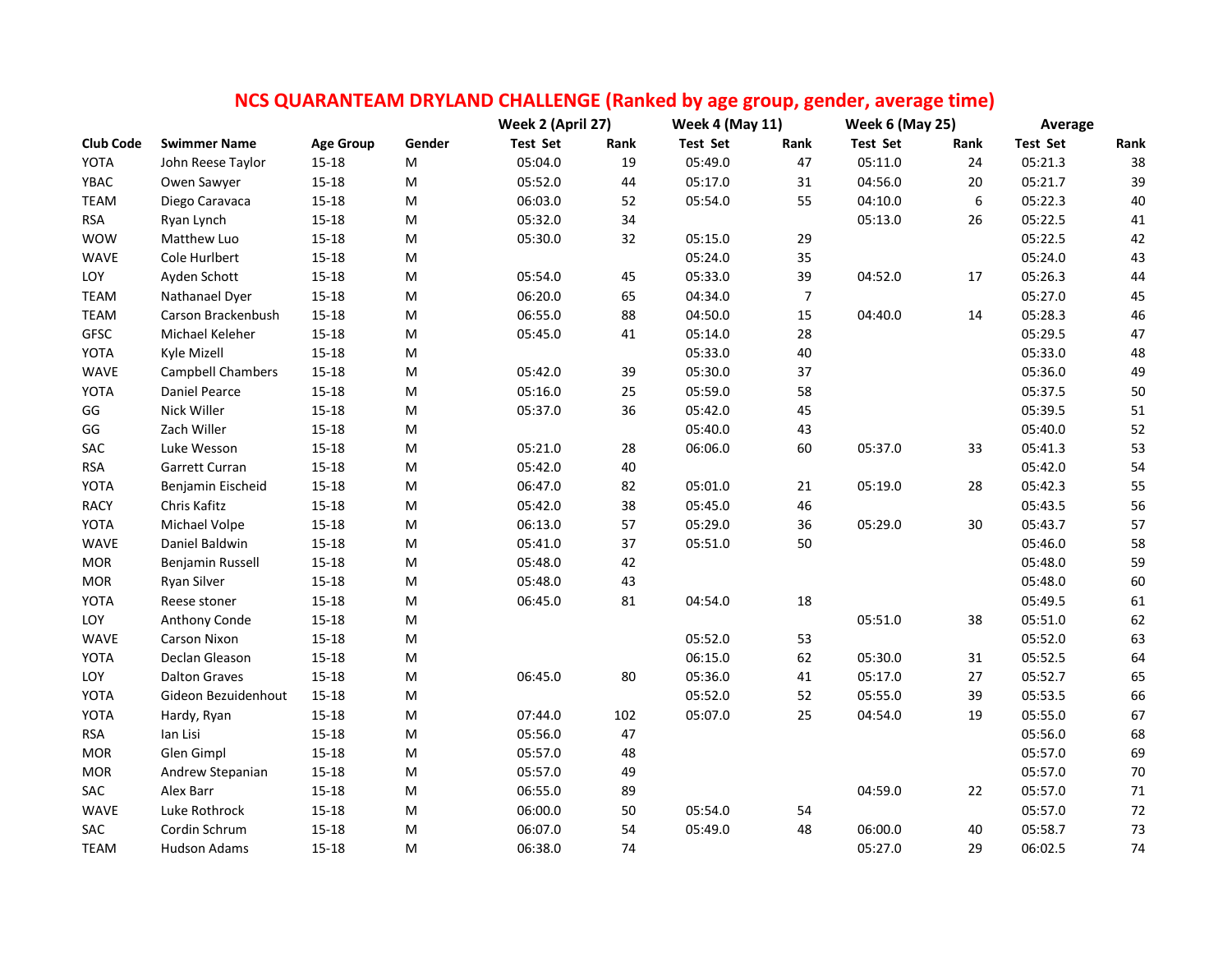|                  |                         |                  |           | Week 2 (April 27) |        | <b>Week 4 (May 11)</b> |      | <b>Week 6 (May 25)</b> |      | Average         |        |
|------------------|-------------------------|------------------|-----------|-------------------|--------|------------------------|------|------------------------|------|-----------------|--------|
| <b>Club Code</b> | <b>Swimmer Name</b>     | <b>Age Group</b> | Gender    | Test Set          | Rank   | <b>Test Set</b>        | Rank | <b>Test Set</b>        | Rank | <b>Test Set</b> | Rank   |
| SAC              | Luke Ridings            | $15 - 18$        | M         | 05:27.0           | 31     | 06:41.0                | 73   |                        |      | 06:04.0         | 75     |
| WAVE             | Luke Fortner            | $15 - 18$        | M         | 06:28.0           | 68     | 05:41.0                | 44   |                        |      | 06:04.5         | 76     |
| YOTA             | Davis Carson            | $15 - 18$        | M         | 06:56.0           | 90     | 05:30.0                | 38   | 05:49.0                | 36   | 06:05.0         | 77     |
| <b>RSA</b>       | Ben Wilson              | $15 - 18$        | M         | 06:05.0           | 53     |                        |      |                        |      | 06:05.0         | 78     |
| WAVE             | Christopher Barker      | $15 - 18$        | M         | 06:13.0           | 58     | 05:59.0                | 57   |                        |      | 06:06.0         | 79     |
| LOY              | Sammy Lucktong          | $15 - 18$        | M         | 06:11.0           | 55     |                        |      |                        |      | 06:11.0         | 80     |
| LOY              | Asad Buttar             | $15 - 18$        | ${\sf M}$ | 06:29.0           | 69     | 06:04.0                | 59   | 06:04.0                | 42   | 06:12.3         | 81     |
| LOY              | Nathan Claborn          | 15-18            | M         | 06:42.0           | 78     | 05:57.0                | 56   | 06:00.0                | 41   | 06:13.0         | 82     |
| YOTA             | Ben Smith               | $15 - 18$        | M         |                   |        | 06:13.0                | 61   |                        |      | 06:13.0         | 83     |
| <b>HCAC</b>      | Max Tudor               | 15-18            | M         | 07:14.0           | 96     | 06:19.0                | 63   | 05:12.0                | 25   | 06:15.0         | 84     |
| <b>MOR</b>       | <b>Michael Partrick</b> | $15 - 18$        | M         | 06:15.0           | 61     |                        |      |                        |      | 06:15.0         | 85     |
| LOY              | Kenan Stoup             | $15 - 18$        | M         | 07:08.0           | 94     | 05:50.0                | 49   | 05:50.0                | 37   | 06:16.0         | 86     |
| WAVE             | Joseph McNutt           | $15 - 18$        | M         | 06:17.0           | 63     |                        |      |                        |      | 06:17.0         | 87     |
| VACB             | David Folger            | $15 - 18$        | ${\sf M}$ | 06:02.0           | 51     | 06:35.0                | 71   | 06:18.0                | 43   | 06:18.3         | 88     |
| LOY              | Deaven Holder           | $15 - 18$        | M         | 06:50.0           | 83     |                        |      | 05:47.0                | 35   | 06:18.5         | 89     |
| LOY              | Alex Yeh                | $15 - 18$        | M         | 06:20.0           | 64     |                        |      |                        |      | 06:20.0         | $90\,$ |
| YOTA             | Ethan Cockman           | $15 - 18$        | M         |                   |        | 06:22.0                | 64   |                        |      | 06:22.0         | 91     |
| <b>HCAC</b>      | Nicolas Christiansen    | $15 - 18$        | M         | 06:27.0           | 66     |                        |      |                        |      | 06:27.0         | 92     |
| <b>TYDE</b>      | <b>Alston Gaillard</b>  | $15 - 18$        | ${\sf M}$ | 06:57.0           | 91     | 05:39.0                | 42   | 06:46.0                | 49   | 06:27.3         | 93     |
| ECA              | Kai Taylor              | $15 - 18$        | ${\sf M}$ | 06:15.0           | 59     | 06:40.0                | 72   |                        |      | 06:27.5         | 94     |
| <b>NSEA</b>      | Alex Hill               | $15 - 18$        | M         | 06:39.0           | 75     | 06:25.0                | 65   | 06:25.0                | 44   | 06:29.7         | 95     |
| <b>MOR</b>       | Garreth Parsons         | $15 - 18$        | M         | 06:30.0           | 71     |                        |      |                        |      | 06:30.0         | 96     |
| YBAC             | Andy Ellis              | $15 - 18$        | ${\sf M}$ | 06:32.0           | $72\,$ | 06:31.0                | 69   | 06:28.0                | 45   | 06:30.3         | 97     |
| YOTA             | Nick Anderson           | $15 - 18$        | ${\sf M}$ | 06:51.0           | 87     | 07:04.1                | 82   | 05:38.0                | 34   | 06:31.0         | 98     |
| ECA              | Lukas Taylor            | $15 - 18$        | М         | 06:15.0           | 60     | 06:48.0                | 79   |                        |      | 06:31.5         | 99     |
| <b>RSA</b>       | Zach Shearin            | $15 - 18$        | M         | 06:32.0           | 73     |                        |      |                        |      | 06:32.0         | 100    |
| YBAC             | <b>Ethan Brouwer</b>    | 15-18            | M         | 06:16.0           | 62     | 06:47.0                | 78   | 06:36.0                | 46   | 06:33.0         | 101    |
| LOY              | Ryan Yeh                | $15 - 18$        | M         | 06:40.0           | 76     |                        |      |                        |      | 06:40.0         | 102    |
| <b>HPSC</b>      | Spencer Hall            | $15 - 18$        | M         | 06:41.0           | 77     | 06:41.0                | 74   |                        |      | 06:41.0         | 103    |
| WAVE             | Preston Spreher         | $15 - 18$        | M         |                   |        | 06:44.0                | 76   |                        |      | 06:44.0         | 104    |
| WAVE             | Jeffrey Tuning          | $15 - 18$        | M         |                   |        | 06:45.0                | 77   |                        |      | 06:45.0         | 105    |
| <b>HCAC</b>      | <b>Marcus Tart</b>      | $15 - 18$        | M         | 06:27.0           | 67     | 06:26.0                | 67   | 07:23.2                | 51   | 06:45.4         | 106    |
| <b>NSS</b>       | Davis Freeman           | $15 - 18$        | ${\sf M}$ | 06:42.0           | 79     | 07:02.0                | 81   | 06:38.0                | 47   | 06:47.3         | 107    |
| GCY              | Alex Miroshnichenko     | $15 - 18$        | M         | 06:50.0           | 84     |                        |      |                        |      | 06:50.0         | 108    |
| <b>RSA</b>       | Michael Bock            | $15 - 18$        | M         | 06:50.0           | 85     |                        |      |                        |      | 06:50.0         | 109    |
| XA               | Robbie Stringfield      | $15 - 18$        | M         | 06:51.0           | 86     |                        |      |                        |      | 06:51.0         | 110    |
| <b>WOW</b>       | Patrick Furbay          | $15 - 18$        | м         | 07:25.0           | 97     | 06:25.0                | 66   |                        |      | 06:55.0         | 111    |